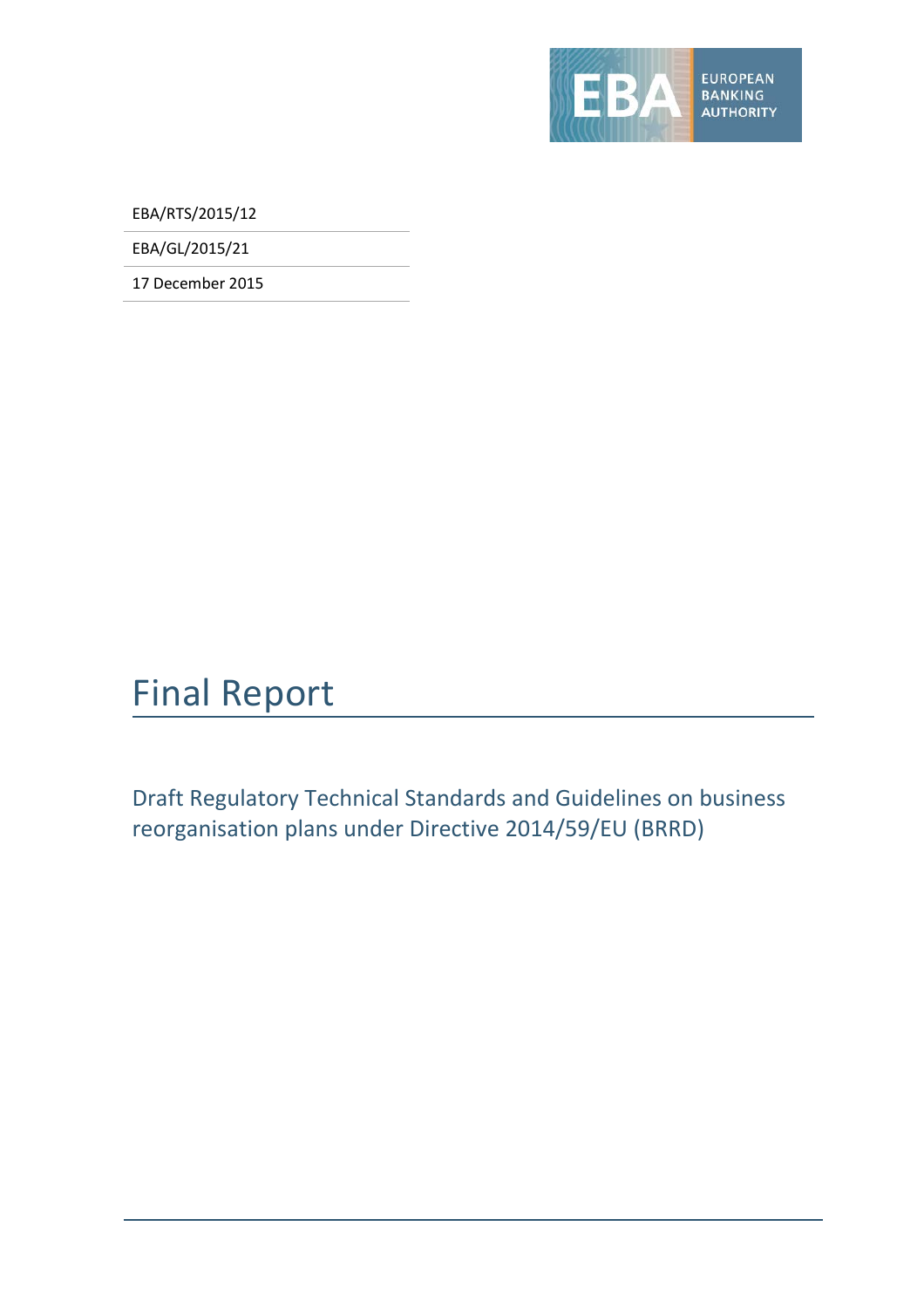

# **Contents**

| 1. Executive Summary                                                                                                   | 3  |
|------------------------------------------------------------------------------------------------------------------------|----|
| 2. Background and rationale                                                                                            | 4  |
| 3. Draft regulatory technical standards on the content of the business reorganisation plan and<br>the progress reports | 8  |
| 4. Guidelines on the minimum criteria to be fulfilled by a business reorganisation plan                                | 15 |
| 5. Accompanying documents                                                                                              | 25 |
| Views of the Banking Stakeholder Group (BSG)                                                                           | 33 |
| Feedback on the public consultation                                                                                    | 33 |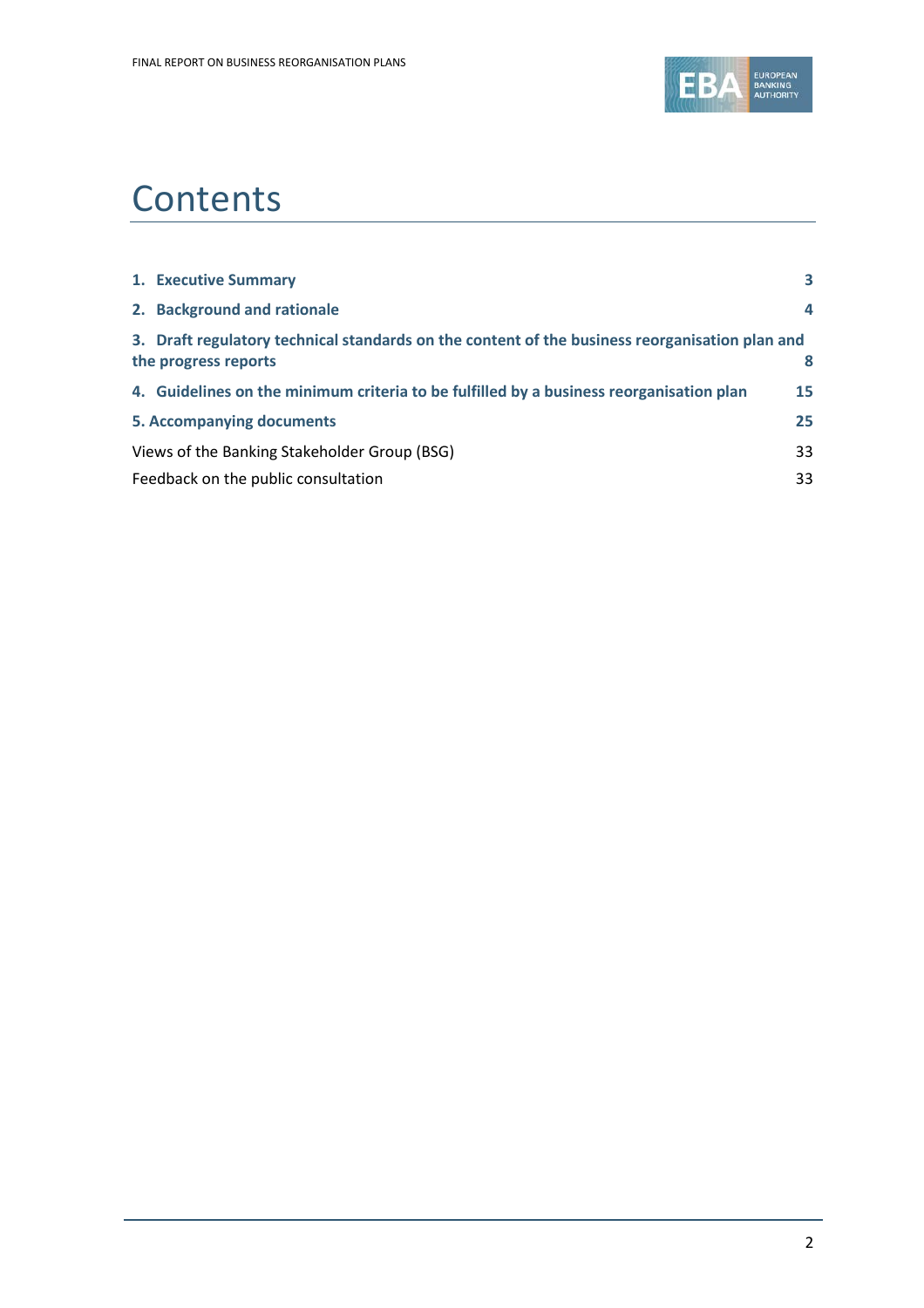

# <span id="page-2-0"></span>1. Executive Summary

The Bank Recovery and Resolution Directive  $(BRRD)^1$  $(BRRD)^1$  entrusts resolution authorities with a set of tools and powers to intervene in a non-viable institution. Where the resolution authority applies the bail-in tool to recapitalise an institution under resolution, the BRRD requires that the management body or the person or persons appointed to operate the institution draw up and submit to the resolution authority a business reorganisation plan that restores the institution's long-term viability. Twice annually the management body should submit a progress report. The business reorganisation plan is to be assessed by the resolution authority in agreement with the competent authority and it is to be approved by the resolution authority.

The BRRD mandates the European Banking Authority (EBA) to develop draft regulatory technical standards (RTS) on the content of the business reorganisation plan and the progress reports and issue guidelines on the assessment of the business reorganisation plan.

The draft RTS require a complete and prudent business reorganisation plan that identifies and addresses the causes of the institution's failure and sets out how the institution will be restored to long-term viability. The reorganisation strategy should be prudent and take into account the strengths and weaknesses of the institution, the relevant market and the macro-economic situation. The guidelines are addressed to both resolution authorities and competent authorities. The authorities should assess the credibility of the business reorganisation plan, the appropriateness of the strategy and its consistency with other public policy objectives and rules. The guidelines include provisions on the coordination between the resolution and competent authorities.

These draft RTS and guidelines are a significant step towards harmonisation and the establishment of a single rulebook for the functioning of the EU internal market in the field of supervision and resolution of financial institutions. They respect the principle of proportionality.

### Next steps

 $\overline{a}$ 

The draft regulatory technical standards will be submitted to the Commission for endorsement, following which they will be subject to scrutiny by the European Parliament and the Council, before being published in the Official Journal of the European Union. The technical standards will apply 20 days after their publication in the Official Journal of the European Union.

The guidelines will be translated into the official EU languages and published on the EBA website. The deadline for resolution and competent authorities to report whether they comply with the guidelines will be 2 months after the publication of the translations. The guidelines will apply3 months after their translation in all EU official languages.

<span id="page-2-1"></span><sup>1</sup> Directive 2014/59/EU, OJ L 173/12.6.2014, p.190.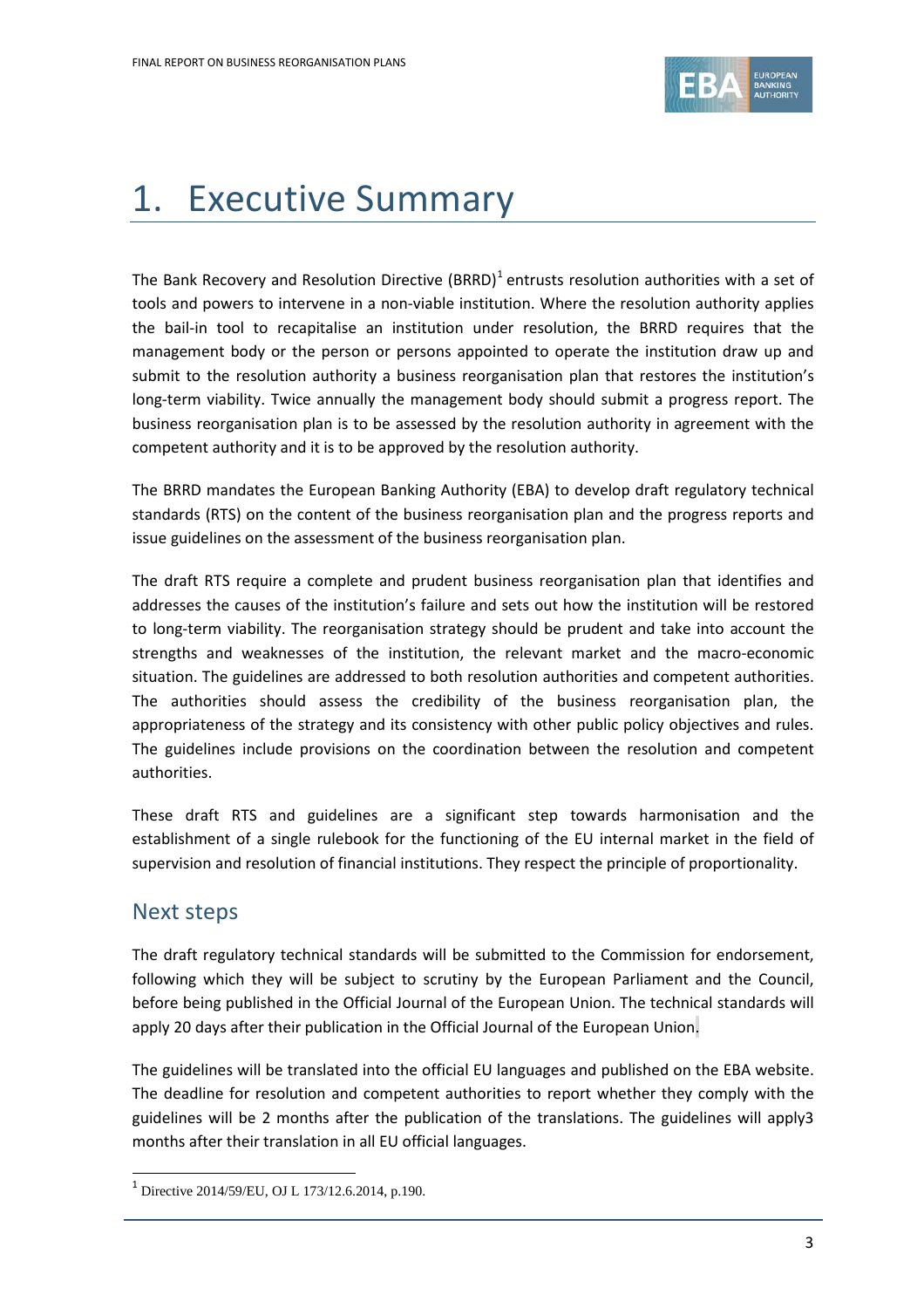

# <span id="page-3-0"></span>2. Background and rationale

### Mandate

The resolution framework laid down in Directive 2014/59/EU (the Bank Recovery and Resolution Directive, BRRD)<sup>[2](#page-3-1)</sup> entrusts the resolution authority with a set of tools and powers to intervene swiftly and at a sufficiently early stage in a non-viable entity, in order to ensure the continuity of the entity's critical functions while minimising the impact of its potential failure on the economy and the financial system. The BRRD provides a number of resolution tools, namely the sale of business tool, the bridge institution tool, the asset separation tool and the bail-in tool.

Where the resolution authority applies the bail-in tool to recapitalise an institution under resolution in accordance with point (a) of Article 43 (2) of Directive 2014/59/EU, the BRRD requires that the management body or the person or persons appointed to operate the bank<sup>[3](#page-3-2)</sup> draw up and submit to the resolution authority a business reorganisation plan. The business reorganisation plan should set out the measures aiming to restore the long-term viability of the institution (Articles 51-52 of the BRRD). Twice annually the management body or the relevant person or persons should also submit a report to the resolution authority on the progress of implementation of the business reorganisation plan (progress report).

The business reorganisation plan is to be assessed by the resolution authority in agreement with the competent authority and it is to be approved by the resolution authority. In case of a group entity where the bail-in tool was applied to two or more group entities, the business reorganisation plan is to be prepared according to the BRRD provisions or recovery plans and their assessment (Articles 7 and 8) and the group-level resolution authority shall communicate it to other resolution authorities concerned.

The BRRD mandates the European Banking Authority (EBA) to develop and issue, by 3 January 2016:

- draft regulatory technical standards (RTS) on the minimum elements to be included in the business reorganisation plan and on the minimum content of the progress reports;
- guidelines on the minimum criteria for the assessment of the business reorganisation plan by the resolution authority, in agreement with the competent authority.

According to the BRRD, the EBA may also specify further in RTS the criteria for the assessment of the business reorganisation plan, taking into account the experience acquired in the application of the aforementioned guidelines. The preparation of these RTS will take place at a later stage and thus is not covered by this final report.

 $\overline{a}$ 

<span id="page-3-1"></span><sup>2</sup> Directive 2014/59/EU, OJ L 173/12.6.2014, p. 190.

<span id="page-3-2"></span> $3$  Article 72(1).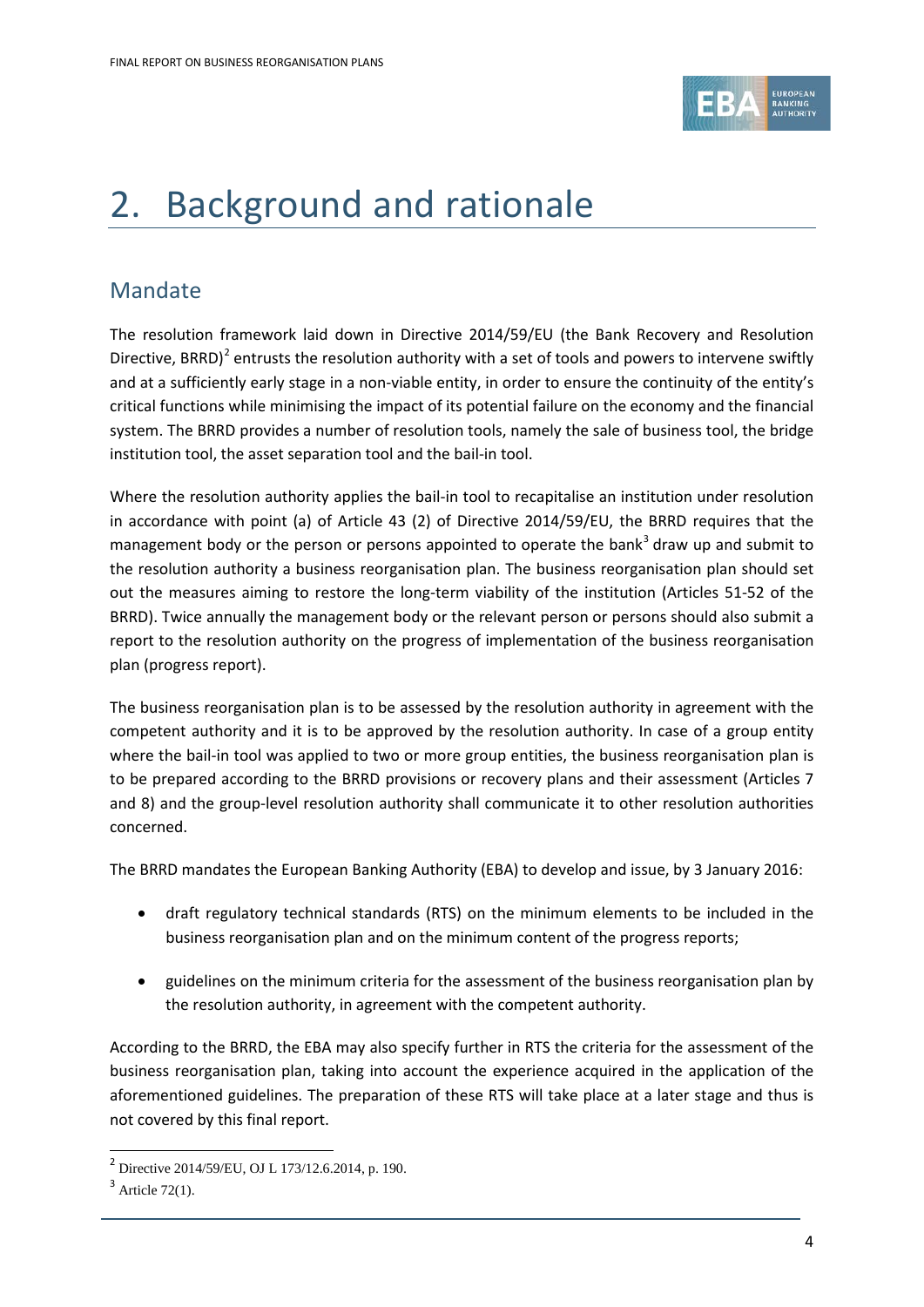

### Approach

The draft RTS require a complete and prudent business reorganisation plan that addresses the causes of the institution's failure and sets out how it will be restored to long-term viability. The guidelines require the authorities to assess the credibility of the business reorganisation plan, the appropriateness of the strategy and its consistency with other public policy objectives and rules.

Restoring the long-term viability of the institution or entity following resolution means that, at the latest by the end of the reorganisation period, the institution or entity:

- is capable of fulfilling its internal capital adequacy assessment process, according to the relevant provisions of Directive 2013/36/EU (CRD IV);<sup>[4](#page-4-0)</sup>
- fulfils all the relevant prudential and other regulatory requirements on a forward-looking basis, such as liquidity, regulatory capital adequacy and the minimum requirement for own funds and eligible liabilities (Article 45 BRRD);
- has a viable business model that is considered sustainable in the long term and does not threaten its capacity to fulfil the above two conditions, in line with the business model analysis framework and methodology provided in the guidelines on common procedures and methodologies for the supervisory review and evaluation process (SREP). $<sup>5</sup>$  $<sup>5</sup>$  $<sup>5</sup>$ </sup>

The viability analysis should include a significant, albeit plausible, set of worst-case assumptions relating to the context in which the firm will operate (worst-case scenario). The business reorganisation plan should also ensure that the reorganisation measures do not pose a threat to financial stability, that they will not require further resolution in the foreseeable future and that they ensure the continuity of the institution or entity's critical functions.

#### **Draft RTS on the content of the business reorganisation plan**

The business reorganisation plan should identify and address the causes of the firm's failure and show that the institution can operate viably in the long term, by covering all its costs and providing an acceptable return. The business reorganisation plan should address any shortcomings in the institution's business model, even if not directly related to its failure, to the extent that they may have an impact on the institution's long-term viability. The reorganisation strategy should rely on prudent assumptions and should take into account the strengths and weaknesses of the institution, the relevant market and macro-economic situation.

The business reorganisation plan should include projections on the financial performance of the institution during the reorganisation period with relevant milestones and indicators. These indicators and milestones could be adjusted to a worst-case scenario, provided that long-term viability is restored within a reasonable timescale, although this may be longer than the period required under the base case.

 $\overline{a}$ 

<span id="page-4-0"></span><sup>4</sup> Directive 2013/36/EU, OJ L 176, 27.6.2013, p. 338.

<span id="page-4-1"></span><sup>5</sup> EBA/GL/2014/13, 19 December 2014.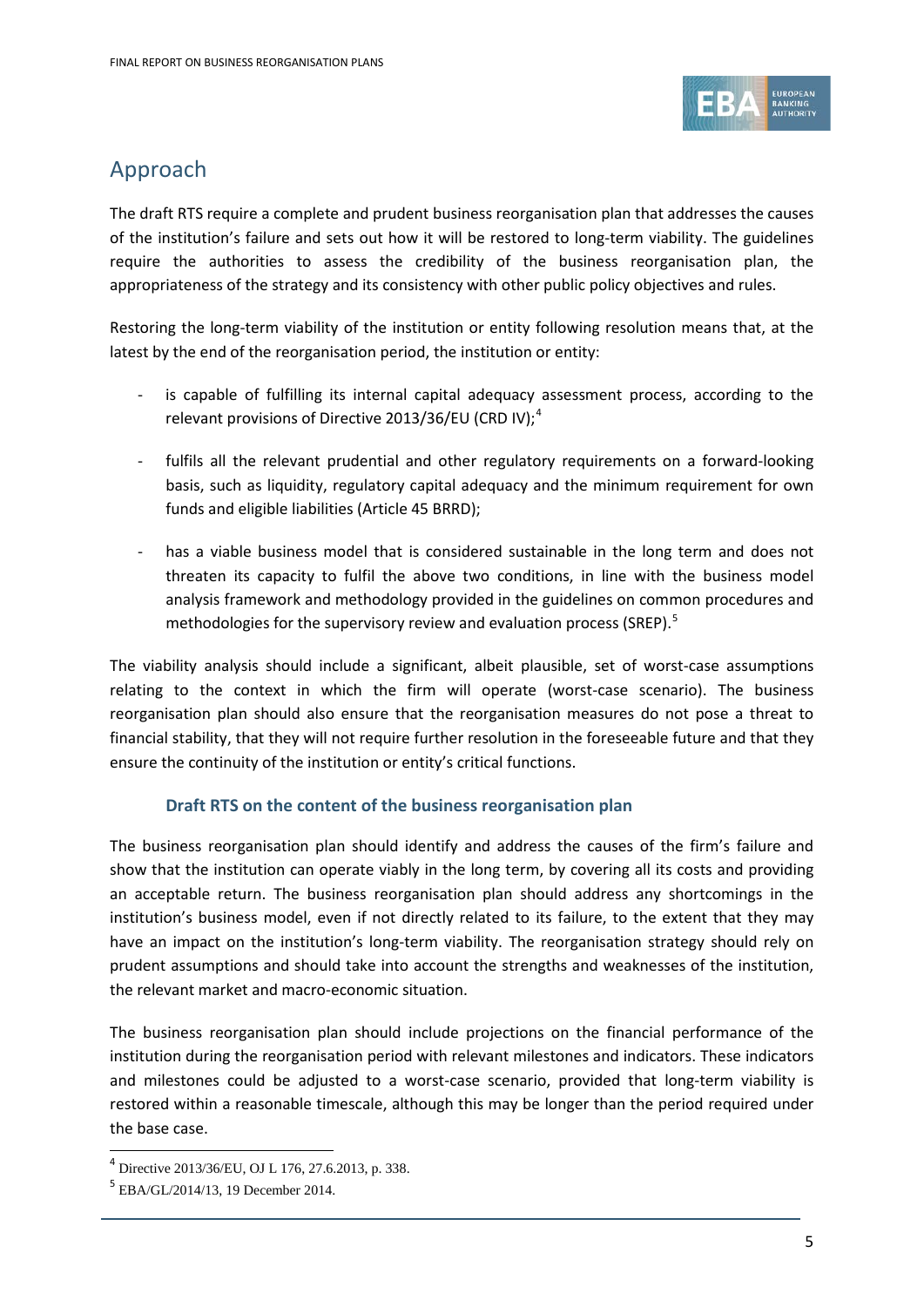$\overline{a}$ 



The institution should regularly report on the implementation of the business reorganisation plan to the resolution authority through progress reports. These progress reports should include proposed adjustments to the business reorganisation plan.

#### **Guidelines on the assessment criteria**

The guidelines are addressed to both resolution authorities and competent authorities. The authorities should assess whether the business reorganisation plan relies on credible assumptions and concrete performance indicators that, if adhered to, will ensure the restoration of the institution's long-term viability. The authorities should also assess whether the business reorganisation plan follows a strategy that is realistic and appropriate, taking into account the opportunities and threats in the relevant market.

Finally, the authorities should ensure that the business reorganisation plan is consistent with other business plans prepared in parallel by the institution and that it respects other public policy objectives. Outside verification by independent parties (e.g. by an auditor or a management consultant) should be possible, if the resolution authority or the competent authority deems it necessary.

#### **Guidelines – coordination between resolution and competent authorities**

The BRRD provides that the resolution authority should decide in agreement with the competent authority for the assessment, approval and request for amendments of the business reorganisation plan. It is necessary to avoid a possible conflict between the resolution and the competent authorities or among multiple resolution or competent authorities responsible for different parts of the institution under reorganisation, while creating the conditions for an exchange of opinions. However, the BRRD does not include specific provisions on how the authorities should reach an agreement on their assessments.

For that purpose the EBA, in accordance with Article 1[6](#page-5-0) of the Regulation (EU) No 1093/2010<sup>6</sup> (the EBA Regulation) and in order to fulfil its obligations under Article 31 of the EBA Regulation, has extended the scope of application of the guidelines to include provisions on the coordination between the resolution and competent authorities. The relevant section provides for the timely exchange of assessments on the business reorganisation plan and the potential need for amendments of revision when implemented. Any divergence of opinions should be addressed without delay by the authorities involved, in a spirit of cooperation and with a view to concluding on a common assessment. To that end, the EBA can play a non-binding mediation role, when necessary, in accordance with the powers granted to it by Article 31 of the EBA Regulation.

<span id="page-5-0"></span><sup>6</sup> Regulation (EU) No 1093/2010 of the European Parliament and of the Council of 24 November 2010 establishing a European Supervisory Authority (European Banking Authority), amending Decision No 716/2009/EC and repealing Commission Decision 2009/78/EC (the EBA Regulation).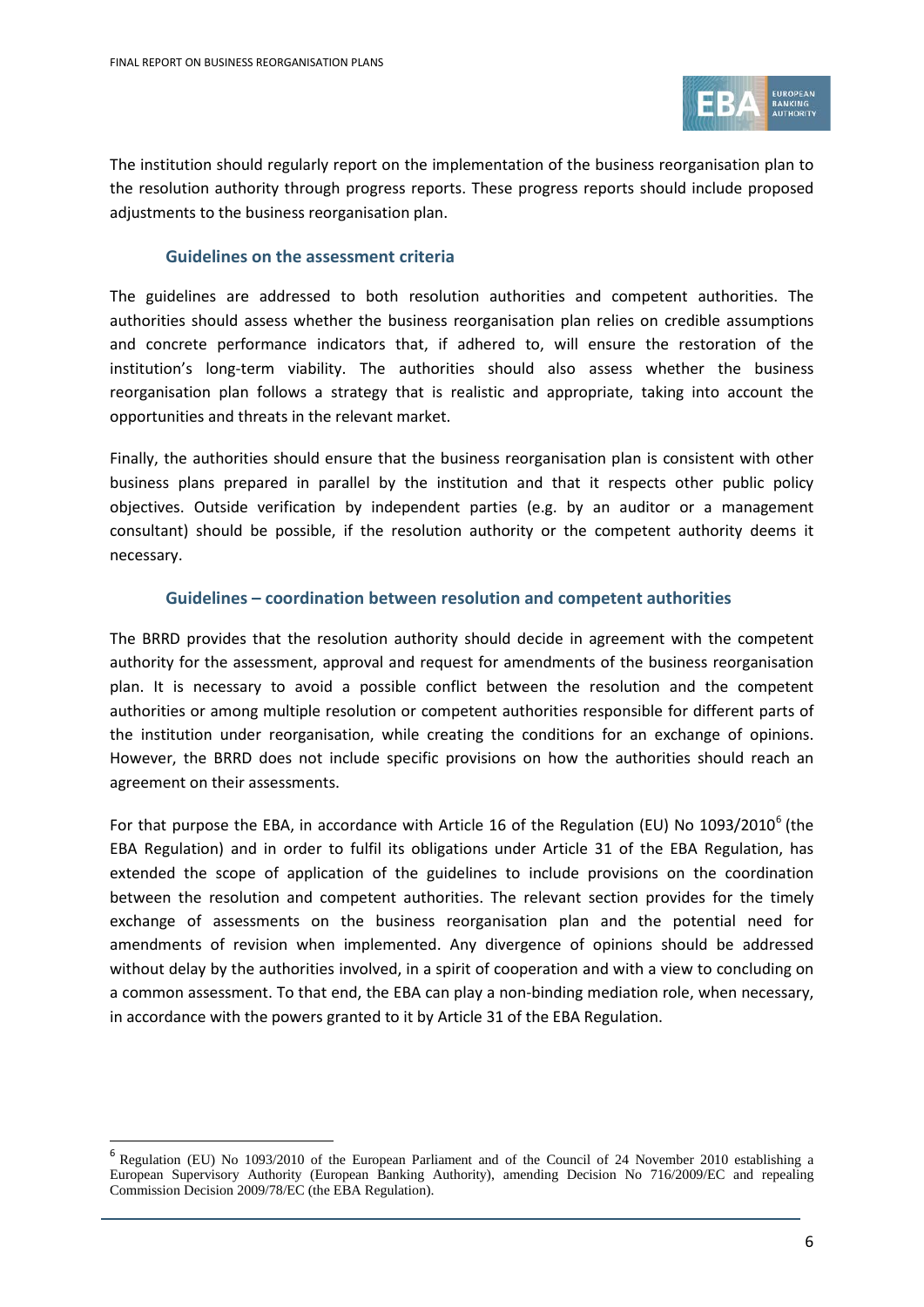

#### **Other relevant rules**

The draft RTS and the guidelines have been developed taking into account the fact that other EU rules may apply to an institution under resolution following a bail-in. In particular, we have identified two sets of such rules: i) the BRRD requirement for recovery (Article 5 *et seq.*) and resolution planning (Article 10 *et seq.*); ii) the State aid rules and in particular the obligation for institutions, whose resolution relies on extraordinary public financial support or State aid (Articles 107 and 108 TFEU), to submit a restructuring plan, which should be approved by the European Commission. Of course state aid may not always be involved, in particular because resolution planning should not envisage any extraordinary public financial support (Article 16(1)(a) BRRD).

#### **Contribution to BRRD and the single market**

These draft RTS and guidelines aim to establish the requirement for quality business reorganisation plans that should be subject to thorough assessment. This is necessary in order to effectively address the reasons for the institution's failure and ensure that it will not need further resolution in the foreseeable future, therefore fulfilling the objectives of the BRRD.

These draft RTS and guidelines provide a harmonised framework for the content of the business reorganisation plan and the implementation reports as well as a coherent basis for their assessment. They are a significant step towards the establishment of a single rulebook for the functioning of the internal market in the field of supervision and resolution of financial institutions, in particular with regard to the application of the bail-in resolution tool, as provided by the BRRD.

#### **Proportionality – nature of prescription**

The draft RTS and the guidelines respect the principle of proportionality. Indeed, both refer only to institutions that have been subject to resolution, and have thus been considered as important for financial stability.

In addition, the principle is inherent in the requirements, since smaller or simpler institutions will comprise fewer business lines to analyse and their business reorganisation plan will require less consideration of the impact on the financial system. Each business reorganisation plan and its assessment should be tailored to the particular features of the institution under resolution. Experience shows that what is appropriate for a particular institution in a given market may not be appropriate for all. Thus, the draft RTS and the guidelines do not prescribe one common set of indicators, actions or thresholds to be met by every business reorganisation plan. In the same vein, the definition of certain terms, such as 'business line', '[financial] return' and 'profitability', is intentionally flexible to cater for smaller or simpler institutions.

### Impact assessment

Given the common themes running across the RTS and the guidelines and the commonality of options facing the EBA for each proposed action, one impact assessment has been prepared for both the draft RTS and the guidelines.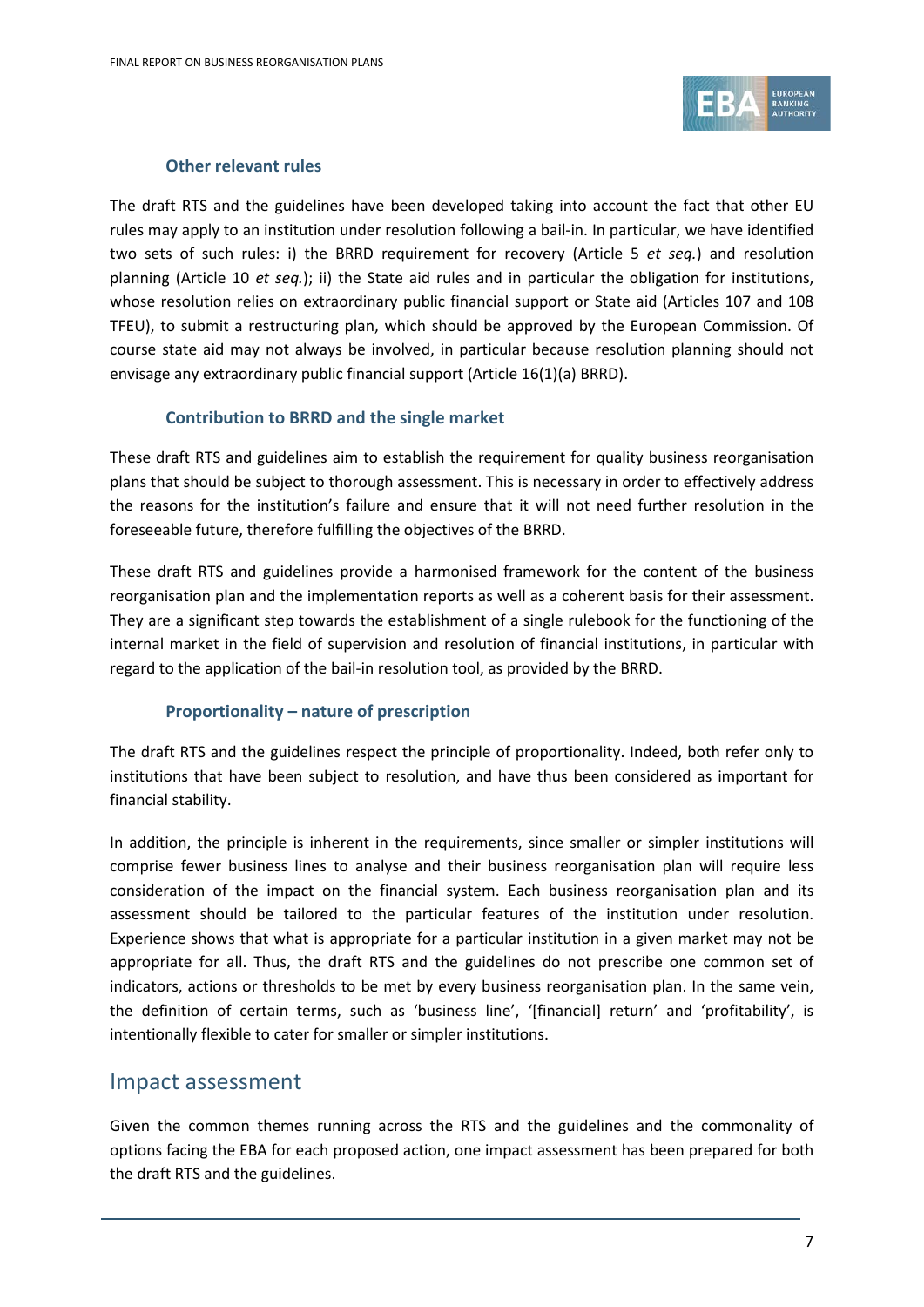

# <span id="page-7-0"></span>3. Draft regulatory technical standards on the content of the business reorganisation plan and the progress reports

#### **COMMISSION DELEGATED REGULATION (EU) …/..**

#### **of XXX**

#### **supplementing Directive 2014/59/EU of the European Parliament and of the Council with regard to regulatory technical standards specifying the minimum elements of a business reorganisation plan and the minimum contents of the reports on the progress in the implementation of the plan**

(Text with EEA relevance)

#### THE EUROPEAN COMMISSION,

Having regard to the Treaty on the Functioning of the European Union,

Having regard to Directive 2014/59/EU of the European Parliament and of the Council of 15 May 2014 establishing a framework for the recovery and resolution of credit institutions and investment firms and amending Council Directive 82/891/EEC, and Directives 2001/24/EC, 2002/47/EC, 2004/25/EC, 2005/56/EC, 2007/36/EC, 2011/35/EU, 2012/30/EU and 2013/36/EU, and Regulations (EU) No 1093/2010 and (EU) No 648/2012, of the European Parliament and of the Council[7](#page-7-1), and in particular Article 52(12)(a) and (b) thereof,

Whereas:

 $\overline{a}$ 

- (1) It is essential to lay down detailed rules on the minimum elements that should be included in a business reorganisation plan for its approval and on the minimum contents of the reports drawn up in case of reorganisation of the institutions and entities subject to the provisions of Directive 2014/59/EU.
- (2) The guidelines and communications adopted by the European Commission in relation to the assessment of compliance with the Union State aid framework relating to the restructuring of firms in difficulties in the financial sector, pursuant to Article 107(3) of the Treaty, may provide useful reference for the elaboration of the business reorganisation plan even where no State aid has been granted, since they share with the business reorganisation plan the objective of restoring the institution or entity's longterm viability.

<span id="page-7-1"></span><sup>7</sup> OJ L 173/12.6.2014, p.190.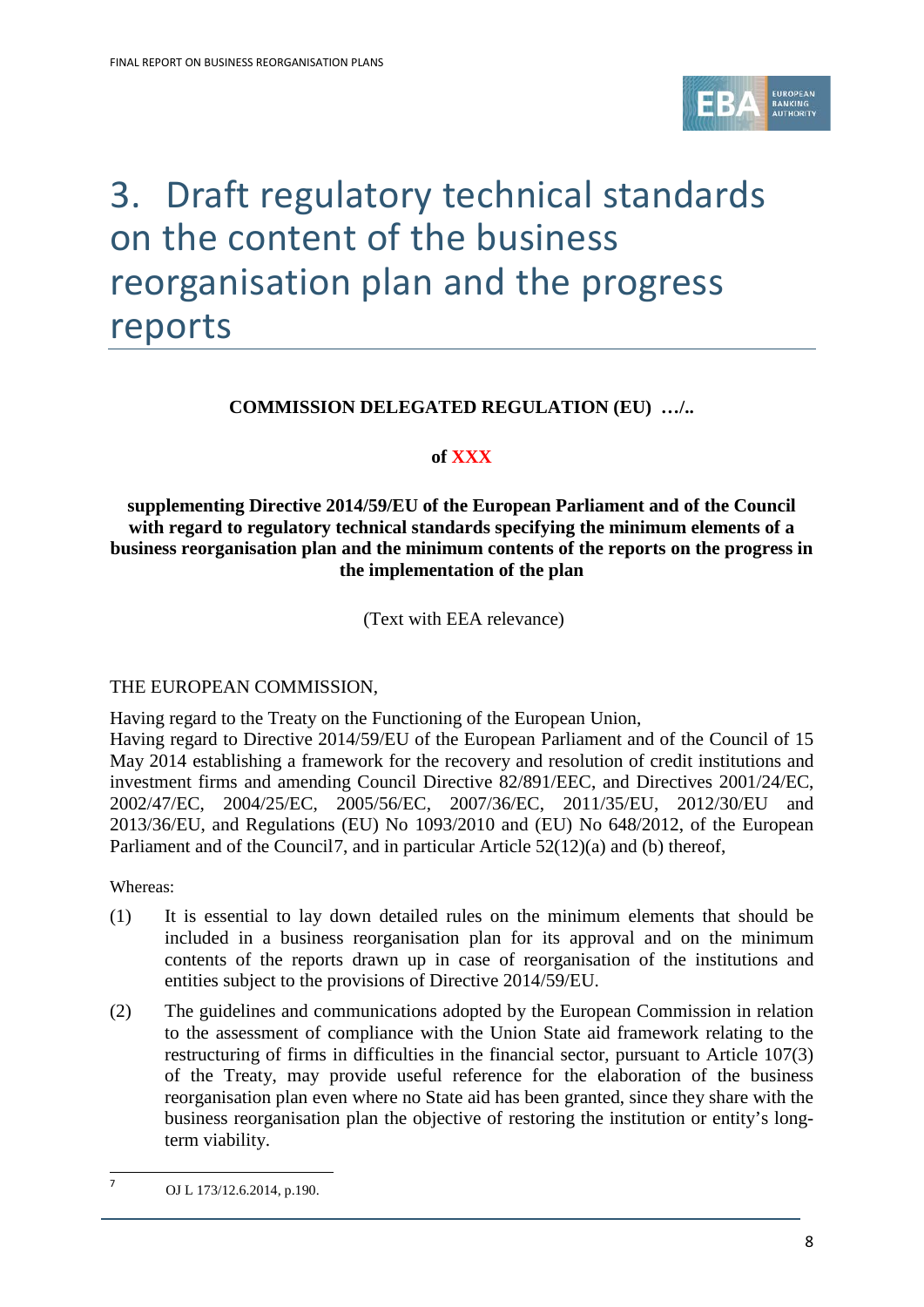

- (3) The development of business reorganisation plans may draw information from the recovery plan and the resolution plan, to the extent that such information is still relevant to the restoration of the long-term viability of the institution or entity referred to in points (b), (c) and (d) of Article 1(1) of Directive 2014/59/EU and taking into account the circumstances after the application of the bail-in tool.
- (4) The restructuring of the institution or entity referred to in points (b), (c) and (d) of Article 1(1) of Directive 2014/59/EU and its activities subsequent to the application of the bail-in tool should address the reasons for its failure. The basis for the reorganisation strategy should therefore be the factors that caused the entry of any institution or entity into resolution. That strategy may also take into account the crisis prevention and management measures that have been taken and implemented by the competent authority or the resolution authority respectively. The source and extent of the difficulties encountered by such institution or entity may be illustrated by including information on the fulfilment of the relevant regulatory and prudential requirements prior to resolution.
- (5) Although the failure of the institution or entity referred to in points (b), (c) and (d) of Article 1(1) of Directive 2014/59/EU may have been caused by a particular set of reasons, such institution or entity may have suffered from other shortcomings which did not trigger the failure, but could undermine its long-term viability. The reorganisation should address any shortcomings. A successful reorganisation strategy should follow a comprehensive analysis of both the institution or entity under reorganisation, its strengths and weaknesses, as well as the relevant markets where that institution or entity operates and the risks and opportunities that they present. In order for a business reorganisation plan to be considered credible by the resolution authority and the competent authority, it should restore the institution's long term viability based on prudent assumptions.
- (6) Restoring the long-term viability of the institution or entity referred to in points (b), (c) and (d) of Article 1(1) of Directive 2014/59/EU following resolution means that, at the latest by the end of the reorganisation period, the institution or entity is capable of fulfilling its internal capital adequacy assessment process, and all the relevant prudential and other regulatory requirements on a forward-looking basis, and that it has a viable business model that is also sustainable in the long-term
- (7) The resolution authority and the competent authority should be provided with sufficiently detailed information to assess the business reorganisation plan and monitor its implementation. The requirement to provide such information should take into account its relevance for the corporate structure of the institution or entity referred to in points (b), (c) and (d) of Article 1(1) of Directive 2014/59/EU, and its relevance for the reorganisation and its reliability, especially in the case of a systemic crisis.
- (8) Fluctuations are an inherent part of the economic cycle. Any business plan should therefore be subject to analyses of alternative scenarios, with appropriate changes in the key underlying assumptions. Although long-term viability should be restored under any scenario, the development of full alternative reorganisation strategies would incur disproportionate costs for the institution or entity referred to in points (b), (c) and (d) of Article 1(1) of Directive 2014/59/EU, while alternative scenarios should in principle be less likely to occur than the base-case scenario.
- (9) The business reorganisation plan should allow the resolution authority and the competent authority to assess its impact on achieving the resolution objectives, and in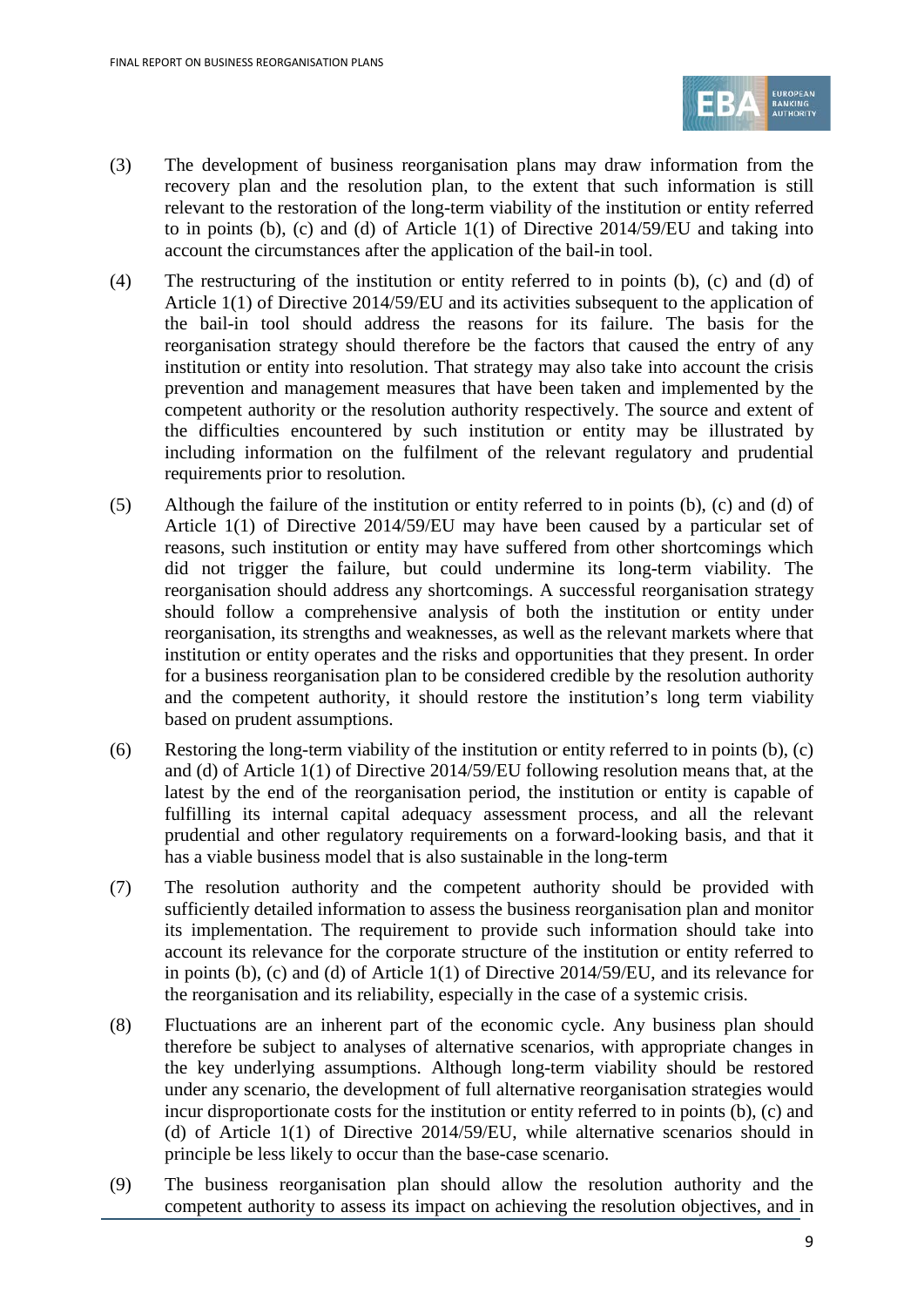

particular ensuring continuity of critical functions and avoiding a significant adverse effect on the financial system.

- (10) The frequency and detail of the monitoring of the implementation of the business reorganisation plan should allow early identification of any deviations or other difficulties. Quarterly reporting of data and performance is a common methodology in the financial sector and allows such timely observation. The business reorganisation plan should also allow for adjustments to the milestones or measures originally envisaged therein, when justified by the circumstances.
- (11) This Regulation is based on the draft regulatory technical standards submitted by the European Banking Authority ('EBA') to the Commission.
- (12) The EBA has conducted open public consultations on the draft regulatory technical standards on which this Regulation is based, analysed the potential related costs and benefits and requested the opinion of the Banking Stakeholder Group established in accordance with Article 15(1) of Regulation (EU) No 1093/2010 of the European Parliament and of the Council<sup>[8](#page-9-0)</sup>.

HAS ADOPTED THIS REGULATION:

 $\overline{a}$ 

### *Article 1*

#### *Definitions*

For the purposes of this Regulation, the following definitions apply:

- 1. 'Reorganisation period' means the period of reasonable timescale between the application of the bail-in tool and the moment when the institution or entity referred to in points (b), (c) and (d) of Article 1(1) of Directive 2014/59/EU under resolution is expected to have restored its long-term viability, during which measures included in the business reorganisation plan are implemented.
- 2. 'Base case' means the business scenario, which the management body or the person or persons appointed to operate the institution or entity referred to in points  $(b)$ ,  $(c)$ and (d) of Article 1(1) of Directive 2014/59/EU consider as most likely to materialise in the process of restoring the long-term viability of the institution or entity;

#### *Article 2*

#### *Strategy and measures*

- 1. The business reorganisation plan shall include all of the following:
	- (a) a historic and financial account of the factors that contributed to the difficulties of the institution or entity referred to in points (b), (c) and (d) of Article 1(1) of Directive 2014/59/EU including the relevant performance indicators that deteriorated in the period preceding the resolution and the reason for their deterioration;
	- (b) a short description of crisis prevention and crisis management measures, where such measures have been applied by the competent authority, the resolution

<span id="page-9-0"></span><sup>8</sup> Regulation (EU) No 1093/2010 of the European Parliament and of the Council establishing a European Supervisory Authority (European Banking Authority), amending Decision No 716/2009/EC and repealing Commission Decision 2009/78/EC ('the EBA Regulation') OJ L 331, 15.12.2010, p. 12.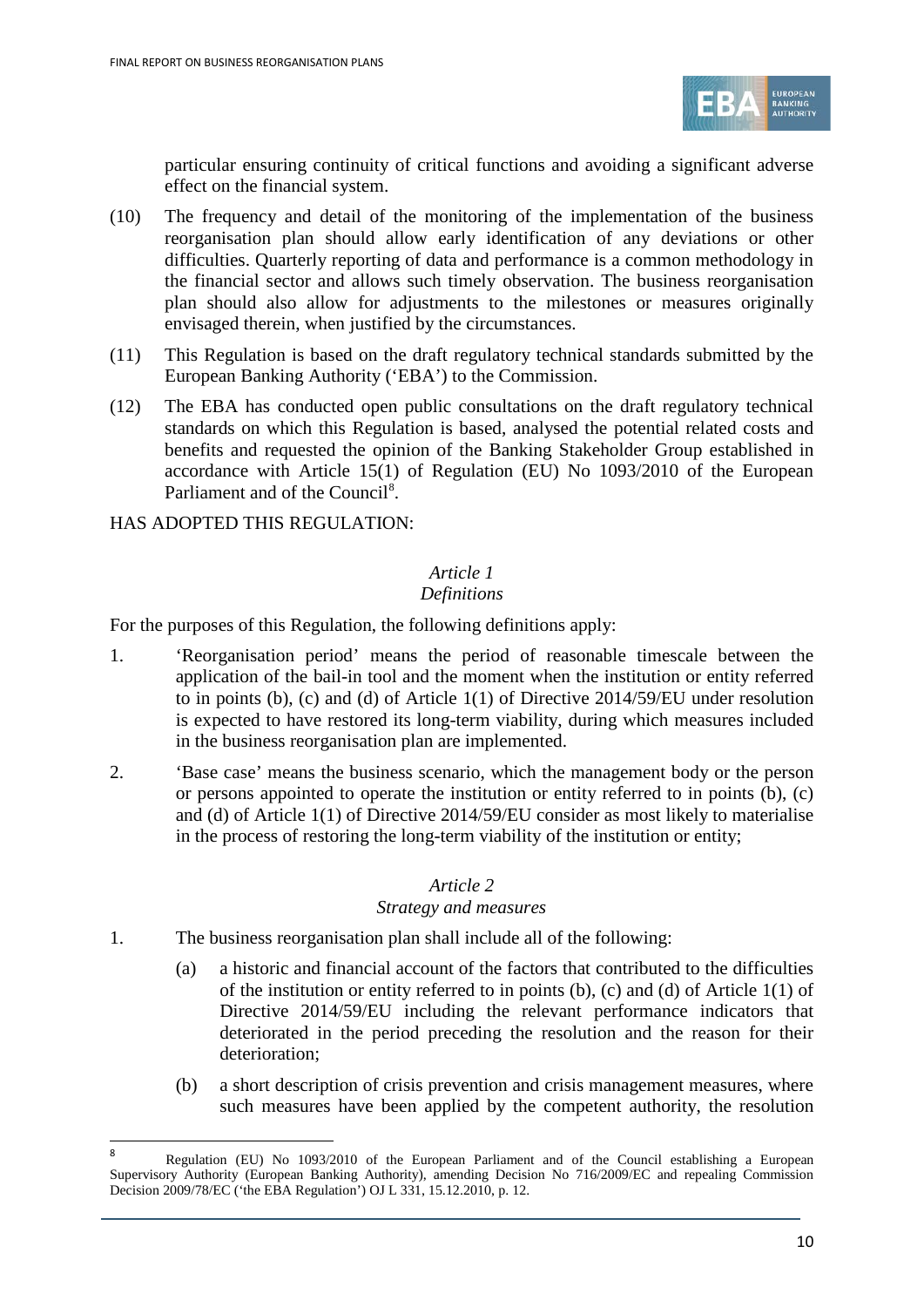

authority or the institution or entity referred to in points (b), (c) and (d) of Article 1(1) of Directive 2014/59/EU before the submission of the business reorganisation plan;

- (c) a description of the business reorganisation strategy and the measures intended to restore the long-term viability of the institution or entity during the reorganisation period including a description of each of the following:
	- (1) the reorganised business model;
	- (2) the measures implementing the business reorganisation strategy at group, entity and business line level;
	- (3) the target duration of the reorganisation period and important milestones;
	- (4) the interaction with the resolution authority and the competent authority;
	- (5) the strategy regarding the involvement of relevant external stakeholders such as labour unions or organisations;
	- (6) the internal and external communication strategy for the business reorganisation measures.
- 2. Where parts of the institution or entity referred to in points (b), (c) and (d) of Article 1(1) of Directive 2014/59/EU are to be wound down or sold, the reorganisation strategy shall identify all of the following:
	- (a) the relevant entity or business line, the method for the winding down or sale, including the underlying assumptions and any possible expected losses;
	- (b) the expected timescale;
	- (c) any financing or services provided by or to the remaining institution or entity.
- 3. Any proceeds from the divestment of assets, entities or business lines envisaged by the business reorganisation plan shall be calculated prudently and with reference either to a reliable benchmark or valuation, such as an expert valuation, a market sounding exercise or the value of similar business lines or entities. The calculation shall take into account the likelihood of loss realisation.
- 4. For the parts of the institution or entity referred to in points (b), (c) and (d) of Article 1(1) of Directive 2014/59/EU that will not be wound down or sold, the business reorganisation plan shall indicate ways to remedy any shortcomings in their operation or performance that may have an impact on their long-term viability, even if these shortcomings are not directly related to the failure of the institution or entity.
- 5. The measures set out in the business reorganisation plan shall take into account the strengths and weaknesses of the institution or entity referred to in points (b), (c) and (d) of Article 1(1) of Directive 2014/59/EU and its reorganised business model by reference to the economic and market environment in which it operates.
- 6. The reorganisation strategy may include measures previously identified in the recovery plan or in the resolution plan, provided the latter is accessible to the institution or entity referred to in points (b), (c) and (d) of Article 1(1) of Directive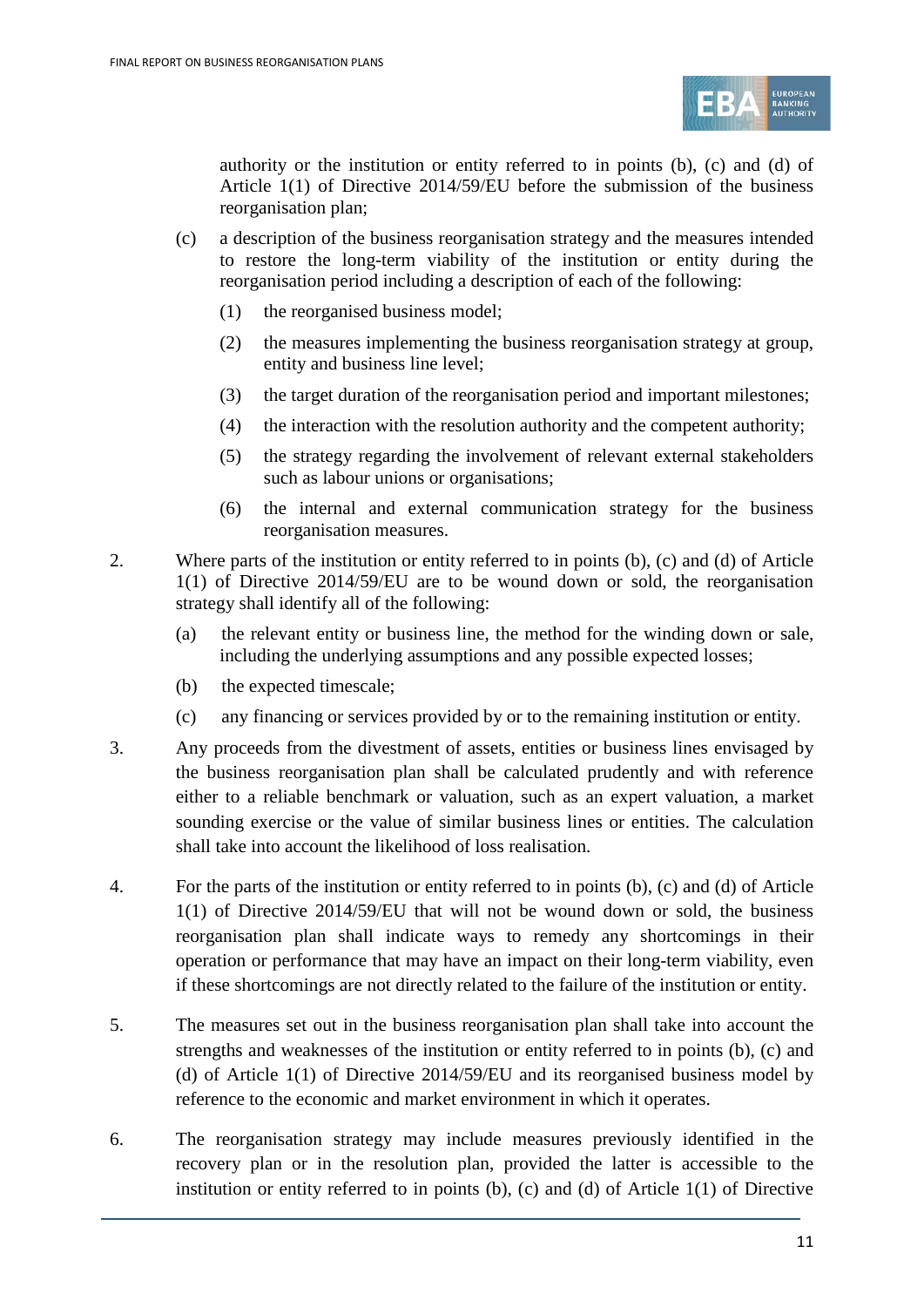

2014/59/EU and when such measures remain valid following resolution. This option does not imply any obligation on the resolution authority to share the resolution plan with the management body or with the person or persons appointed in accordance with Article 72(1) of Directive 2014/59/EU.

#### *Article 3*

#### *Financial performance – Regulatory requirements*

- 1. The business reorganisation plan shall include the projected financial performance of the institution or entity referred to in points (b), (c) and (d) of Article  $1(1)$  of Directive 2014/59/EU during the reorganisation period and show the restoration of the long-term viability. It shall set out in particular:
	- (a) the costs and the impact of the reorganisation on the profit and loss statement and the balance sheet of the institution or entity;
	- (b) a description of the funding requirements during the reorganisation period and potential sources of funding;
	- (c) the way the institution or entity will be able to operate covering all its costs, including depreciation and financial charges and provide an acceptable financial return by the end of the reorganisation period;
	- (d) a post-resolution balance sheet reflecting the new debt and capital structure and the write down of assets based on the valuation conducted pursuant to Article 36(1) of Directive 2014/59/EU or the definitive valuation under Article 36(10) thereof;
	- (e) a projection of the key financial metrics at group, entity and business line level, relating to, in particular, liquidity, loan performance, funding profile, profitability and efficiency.
- 2. The business reorganisation plan shall set out the actions the institution or entity will take to ensure that it is able to fulfil all the applicable prudential and other regulatory requirements on a forward-looking basis as quickly as possible and at the latest by the end of the reorganisation period, including the minimum requirement for own funds and eligible liabilities within the meaning of Article 45 of Directive 2014/59/EU.

#### *Article 4*

#### *Viability assessment*

- 1. The business reorganisation plan shall contain sufficient information to allow the resolution authority and the competent authority to assess the feasibility of the proposed measures. The business reorganisation plan shall set out at least:
	- (a) the assumptions regarding the expected macro-economic and market developments in the base case, compared with appropriate sector-wide benchmarks;
	- (b) a concise presentation of alternative reorganisation strategies or set of measures and justification as to why the business reorganisation plan's measures have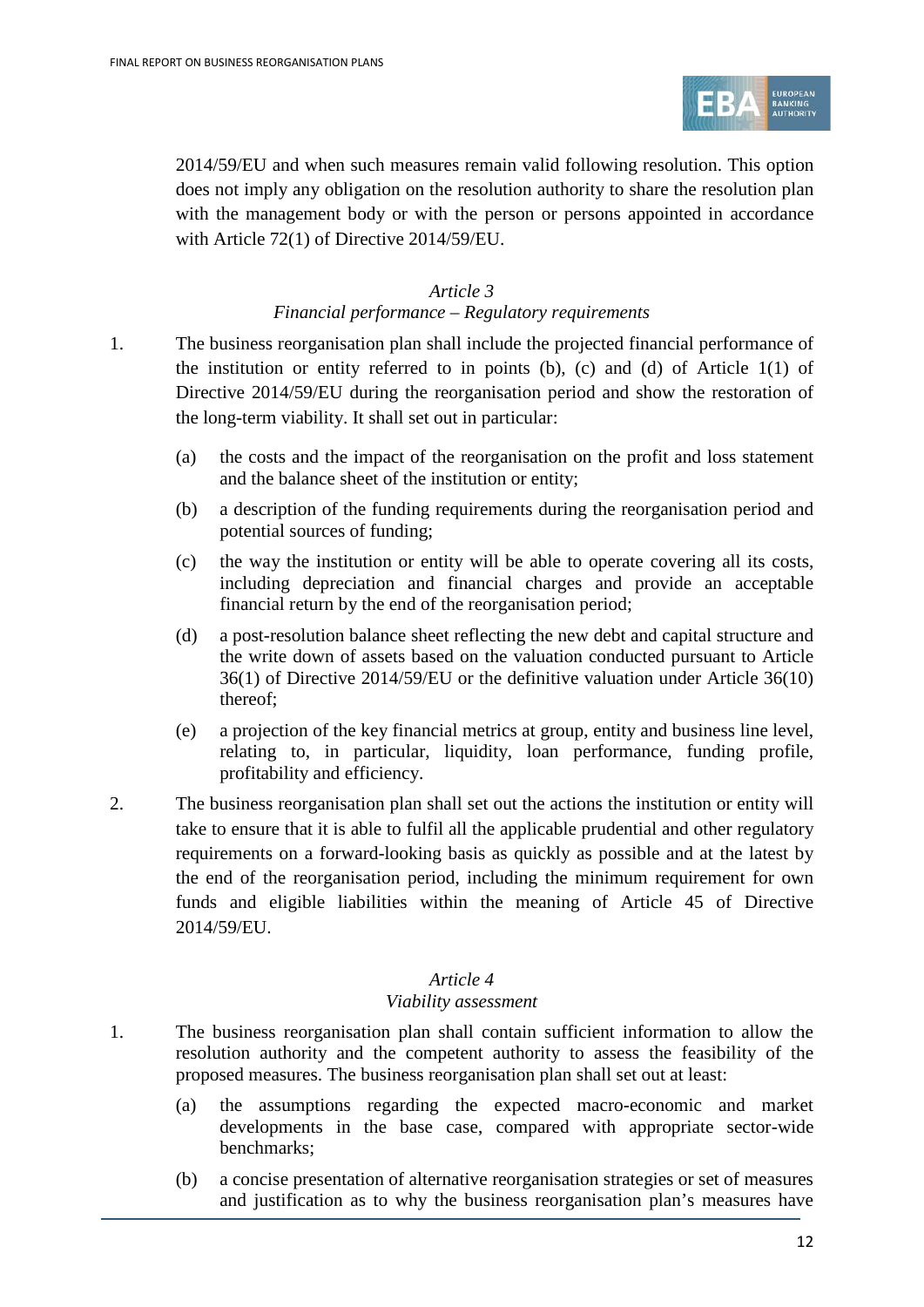

been chosen to restore long-term viability of the institution or entity referred to in points (b), (c) and (d) of Article  $1(1)$  of Directive  $2014/59/EU$ , while respecting the resolution objectives and principles;

- 2. The business reorganisation plan shall provide information to support the resolution authority and the competent authority in their analysis of the reorganisation's impact on the critical functions of institution or entity referred to in points (b), (c) and (d) of Article 1(1) of Directive 2014/59/EU and on financial stability.
- 3. The business reorganisation plan shall include an analysis of alternative set of key underlying assumptions, in which best-case and worst-case scenarios are considered. Restoration of long-term viability shall be possible under all scenarios, although the period, the measures and the financial performance may differ.
- 4. For the best-case and worst-case scenarios, the business reorganisation plan shall include a summary of the key information used in developing each scenario and the performance of the institution or entity referred to in points (b), (c) and (d) of Article 1(1) of Directive 2014/59/EU under each scenario. Such summary shall include in particular:
	- (a) the underlying assumptions, such as key macro-economic variables;
	- (b) the projection of the profit and loss statement and the balance sheet;
	- (c) the key financial metrics at group, entity and business line level.

#### *Article 5*

#### *Implementation and adjustments*

- 1. The business reorganisation plan shall include specific, appropriate and at least quarterly implementation milestones and performance indicators. These milestones and indicators may be adjusted, in line with the process identified in the following paragraph.
- 2. The business reorganisation plan shall provide for the possibility for the management body or any person or persons appointed in accordance with Article 72(1) of Directive 2014/59/EU to reconsider the reorganisation strategy or individual measures where their implementation is no longer expected to contribute to the restoration of the long-term viability within the contemplated timescale. Such adjustments shall be communicated to the resolution authority and the competent authority through the progress report on the implementation of the business reorganisation plan. Where necessary for reasons of urgency, such adjustments may also be communicated through extraordinary reports.
- 3. The management body or the person or persons appointed in accordance with Article 72(1) of Directive 2014/59/EU shall not deviate from the implementation of the business reorganisation plan before obtaining approval for the adjustments according to the procedure set out in Article 52(7), (8) and (9) of Directive 2014/59/EU.

#### *Article 6*

#### *Progress report*

1. The progress report to be submitted to the resolution authority pursuant to Article 52(10) of Directive 2014/59/EU shall include a review and assessment of the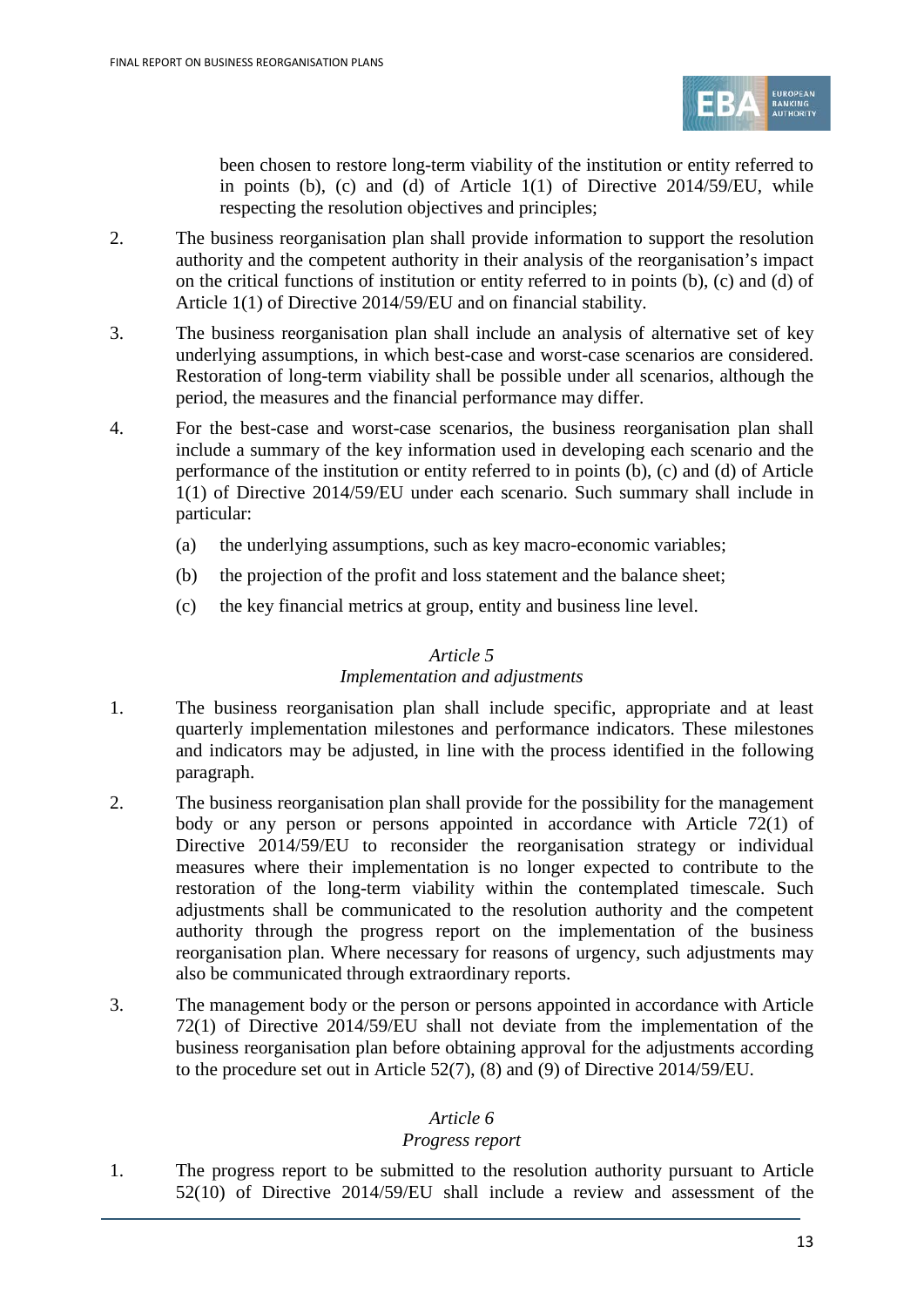

progress of the implementation of business reorganisation plan, covering at least the following:

- (a) the milestones that are met, the measures that are realised and how their impact compares to that envisaged by the business reorganisation plan;
- (b) the performance of the institution or entity and a comparison with the forecasts of the business reorganisation plan and previous progress reports;
- (c) the reasons why any milestones or performance indicators have not been achieved and proposals to remedy the delays or shortfalls;
- (d) any other issues arising in the execution of the business reorganisation plan that may prevent the restoration of the long-term viability of the institution or entity referred to in points (b), (c) and (d) of Article 1(1) of Directive 2014/59/EU;
- (e) the upcoming measures and milestones and an assessment of how likely they are to be met;
- (f) updated financial performance projections;
- (g) where necessary and justified, a proposal for adjustments to individual measures, milestones or performance indicators, in accordance with the provisions of Article 5(2).
- 2. Resolution authorities may at all times require the management body or the person or persons appointed in accordance with Article 72(1) of Directive 2014/59/EU to provide any information relating to the implementation of the business reorganisation plan.

# *Article 7*

#### *Entry into force*

This Regulation shall enter into force on the twentieth day following that of its publication in the Official Journal of the European Union.

This Regulation shall be binding in its entirety and directly applicable in all Member States. Done at Brussels,

> *For the Commission* The President On behalf of the President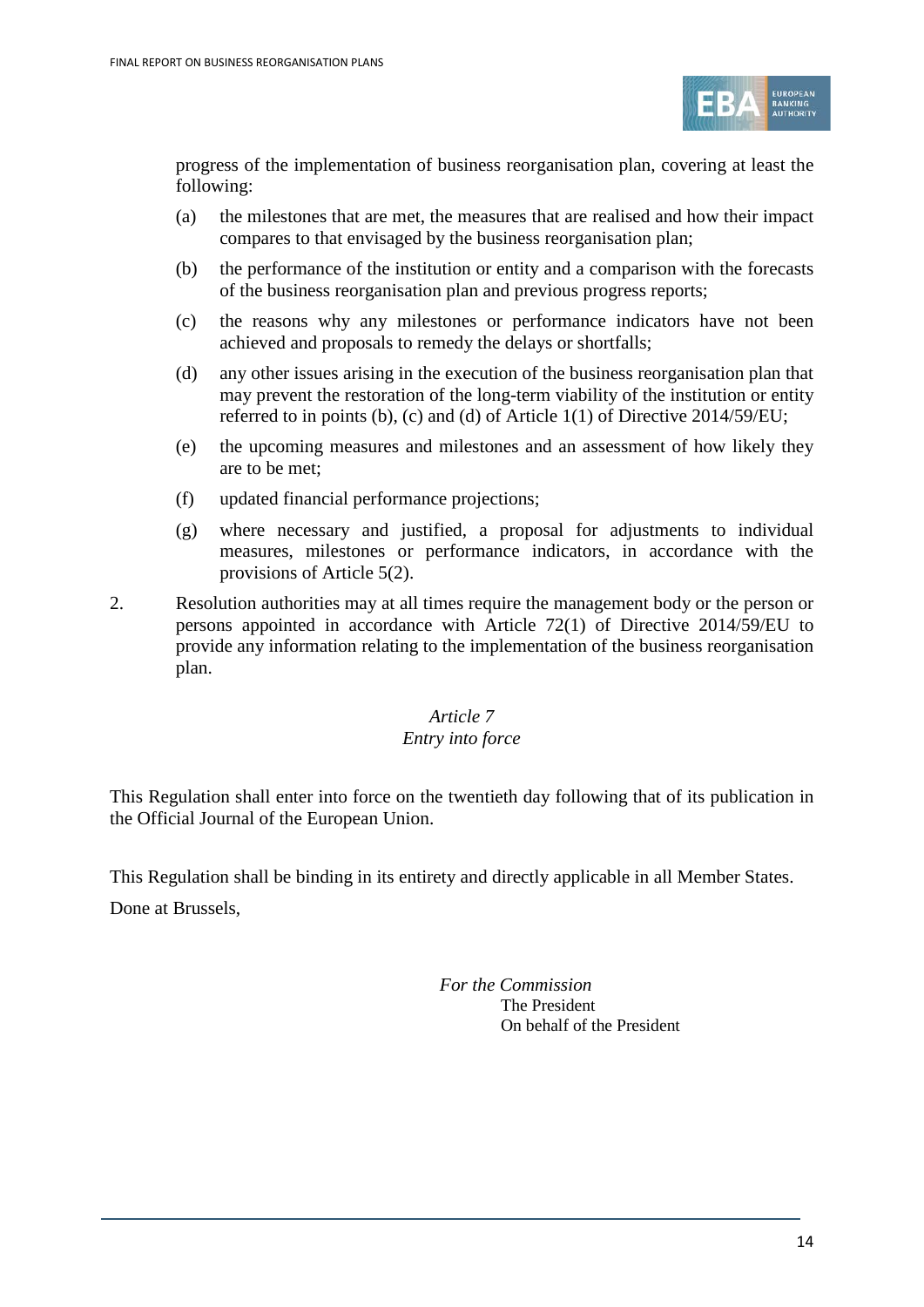

# <span id="page-14-0"></span>4. Guidelines on the minimum criteria to be fulfilled by a business reorganisation plan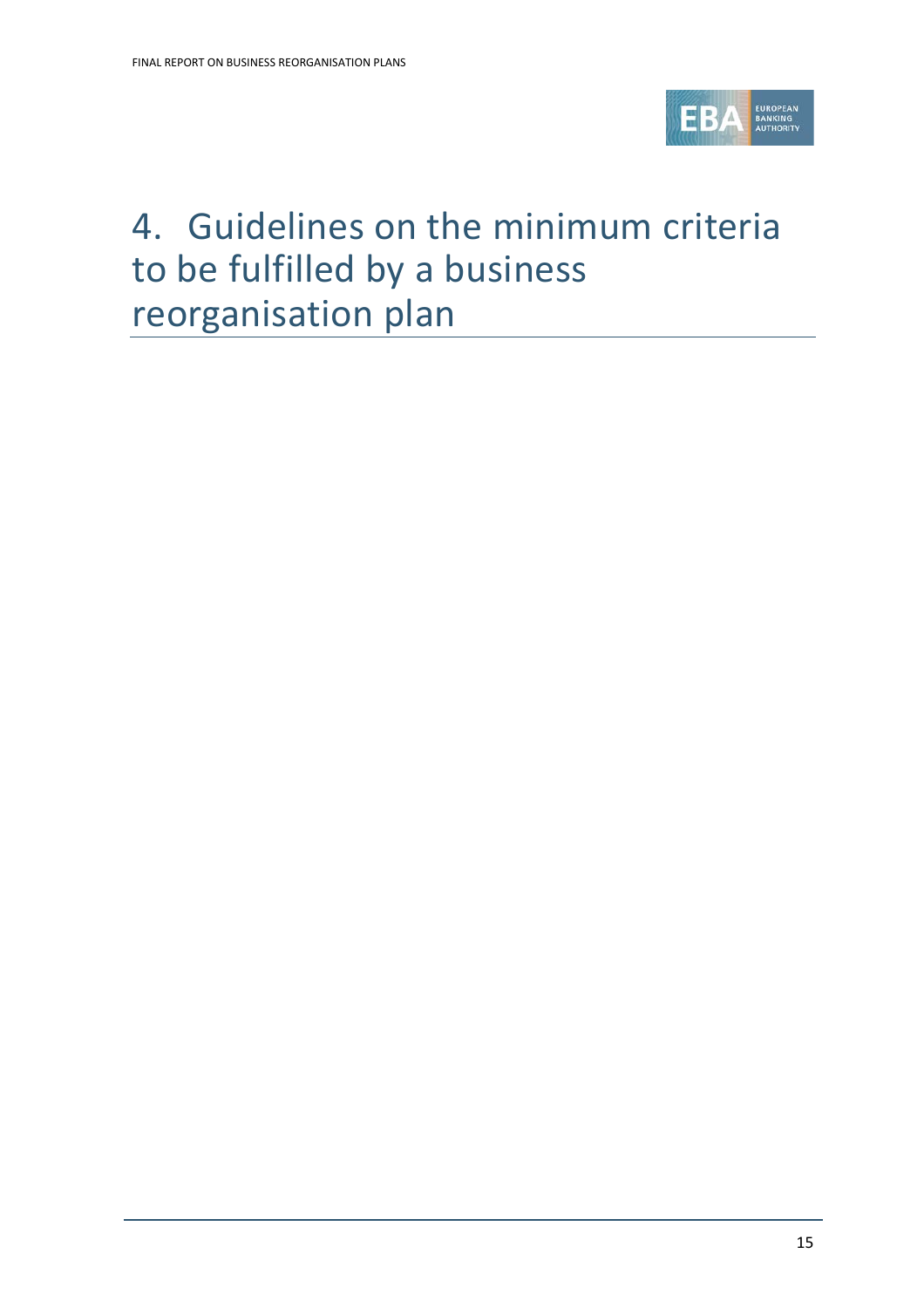

EBA/GL/2015/21

DD Month YYYY

# Guidelines on the minimum criteria to be fulfilled by a business reorganisation plan

# 1. Compliance and reporting obligations

### Status of these guidelines

 $\overline{a}$ 

- 1. This document contains guidelines issued pursuant to Article 16 of Regulation (EU) No 10[9](#page-15-0)3/2010.<sup>9</sup> In accordance with Article 16(3) of the EBA Regulation, competent authorities and financial institutions or entities must make every effort to comply with the guidelines.
- 2. Guidelines set out the EBA's view of appropriate supervisory practices within the European System of Financial Supervision or of how Union law should be applied in a particular area. Competent authorities as defined in Article 4(2) of Regulation (EU) No 1093/2010 to whom guidelines apply should comply by incorporating them into their practices as appropriate (e.g. by amending their legal framework or their supervisory processes), including where guidelines are directed primarily at institutions.

<span id="page-15-0"></span><sup>9</sup> Regulation (EU) No 1093/2010 of the European Parliament and of the Council of 24 November 2010 establishing a European Supervisory Authority (European Banking Authority), amending Decision No 716/2009/EC and repealing Commission Decision 2009/78/EC, (OJ L 331, 15.12.2010, p. 12).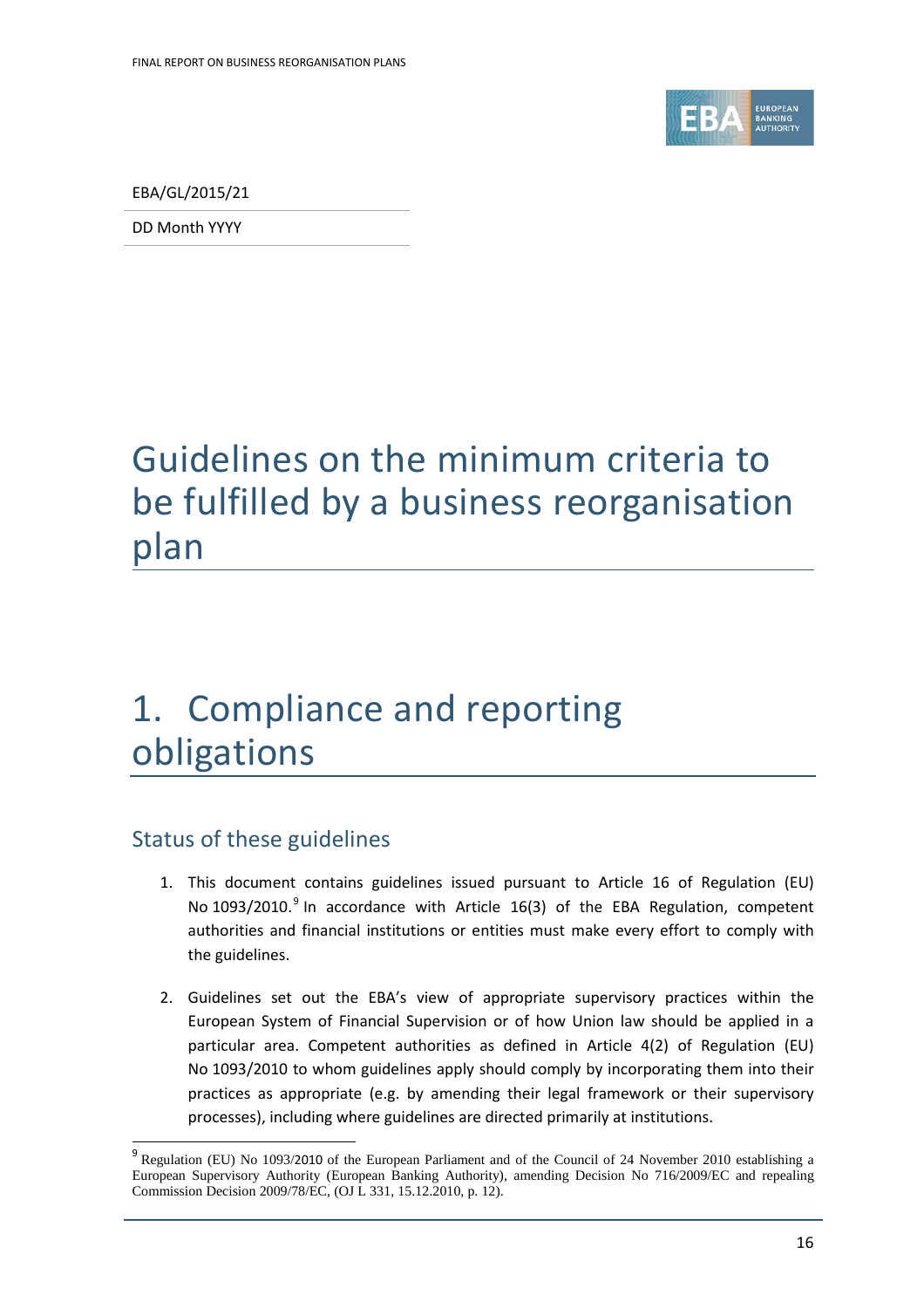

### Reporting Requirements

- 3. Pursuant to Article 16(3) of the EBA Regulation, the competent authorities and resolution authorities must notify the EBA as to whether they comply or intend to comply with these guidelines, or otherwise with reasons for non-compliance, by dd.mm.yyyy. In the absence of any notification by this deadline, such competent authorities and resolution authorities will be considered by the EBA to be non-compliant. Notifications should be sent by submitting the relevant form to [compliance@eba.europa.eu](mailto:compliance@eba.europa.eu) with the reference 'EBA/GL/2015/21'. Notifications should be submitted by persons with appropriate authority to report compliance on behalf of their competent authorities and resolution authorities.
- 4. Notifications will be published on the EBA website, in line with Article 16(3).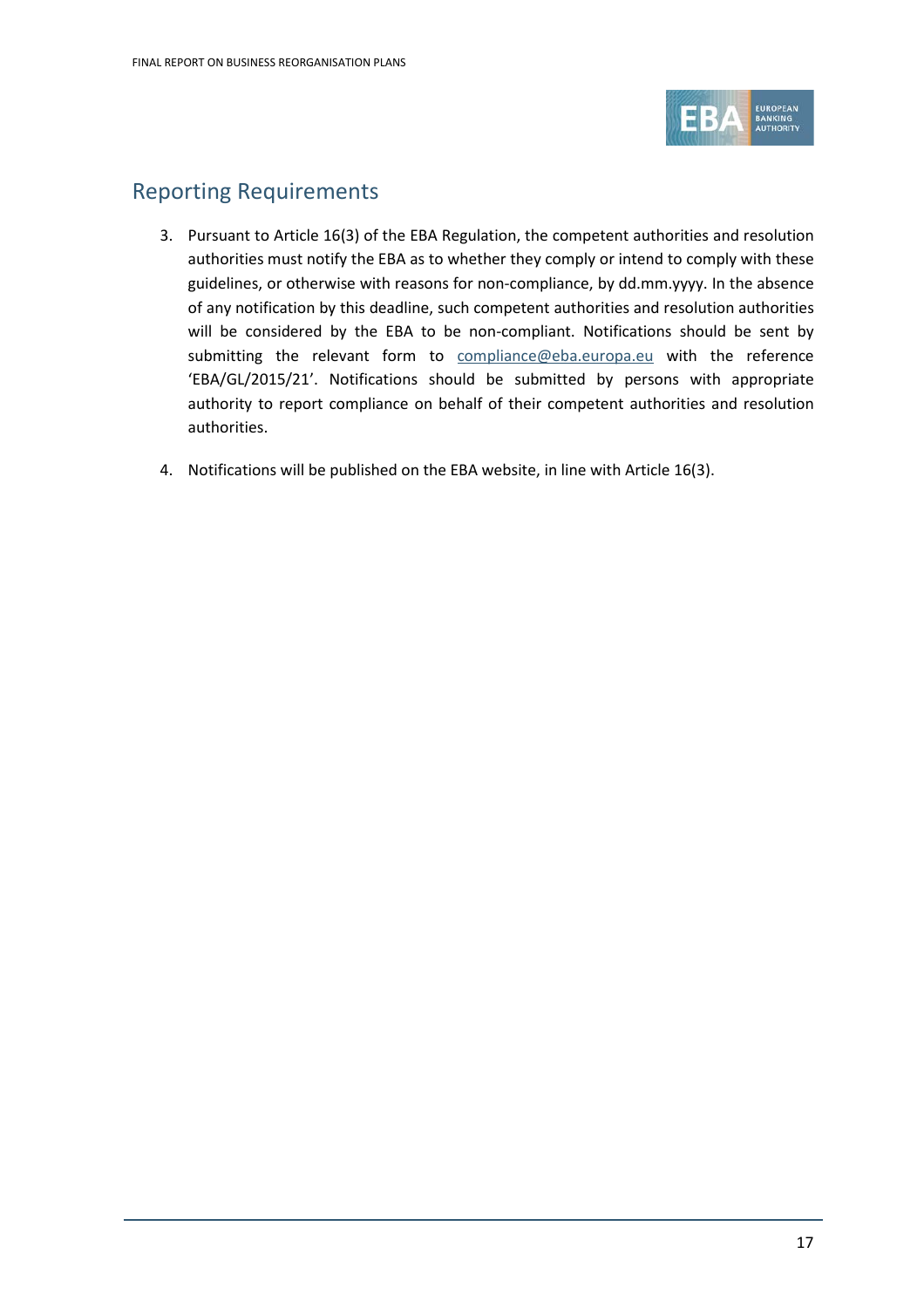

### Title I – Subject matter, scope and definitions

#### **1. Subject matter**

These guidelines specify the minimum criteria that a business reorganisation plan is to fulfil for approval by the resolution authority pursuant to Article 52(7) of Directive 2014/59/EU.

#### **2. Addressees**

These guidelines are addressed to resolution authorities and competent authorities.

#### **3. Definitions**

- 3.1 'Base case' has the meaning set out in [Article 1(4) of the EBA/RTS/2015/12].
- 3.2 'Reorganisation period' has the meaning set out in [Article 1(3) of the EBA/RTS/2015/12].
- 3.3 'Restructuring plan' means a plan submitted by the institution or entity in relation to the provision of State aid in accordance with Articles 107 and 108 of the TFEU.

## Title II – Specification of minimum criteria for the assessment of the business reorganisation plan

For the purposes of the approval of the business reorganisation plan pursuant to Article 52(7), the resolution authority and the competent authority should assess the business reorganisation plan at least against the minimum criteria set out in paragraphs (2) to (5) of this Title II.

#### **1. Awareness and commitment**

The business reorganisation plan should show that the management body or the person or persons appointed in accordance with Article 72(1) of Directive 2014/59/EU of the institution or entity referred to in points (b), (c) and (d) of Article 1(1) of Directive 2014/59/EU:

- 1. support the business reorganisation plan and commit to implement it;
- 2. have appointed one or more departments responsible for carrying out the business reorganisation plan and have identified the individual(s) assigned to senior management role(s) of such department(s).
- 3. have sought the cooperation and support of key internal and external stakeholders to the business reorganisation plan, such as:
- 3.1. the Board of Directors and the executive committee of the institution or entity referred to in points (b), (c) and (d) of Article 1(1) of Directive 2014/59/EU, who shall be ultimately responsible for the reorganisation strategy;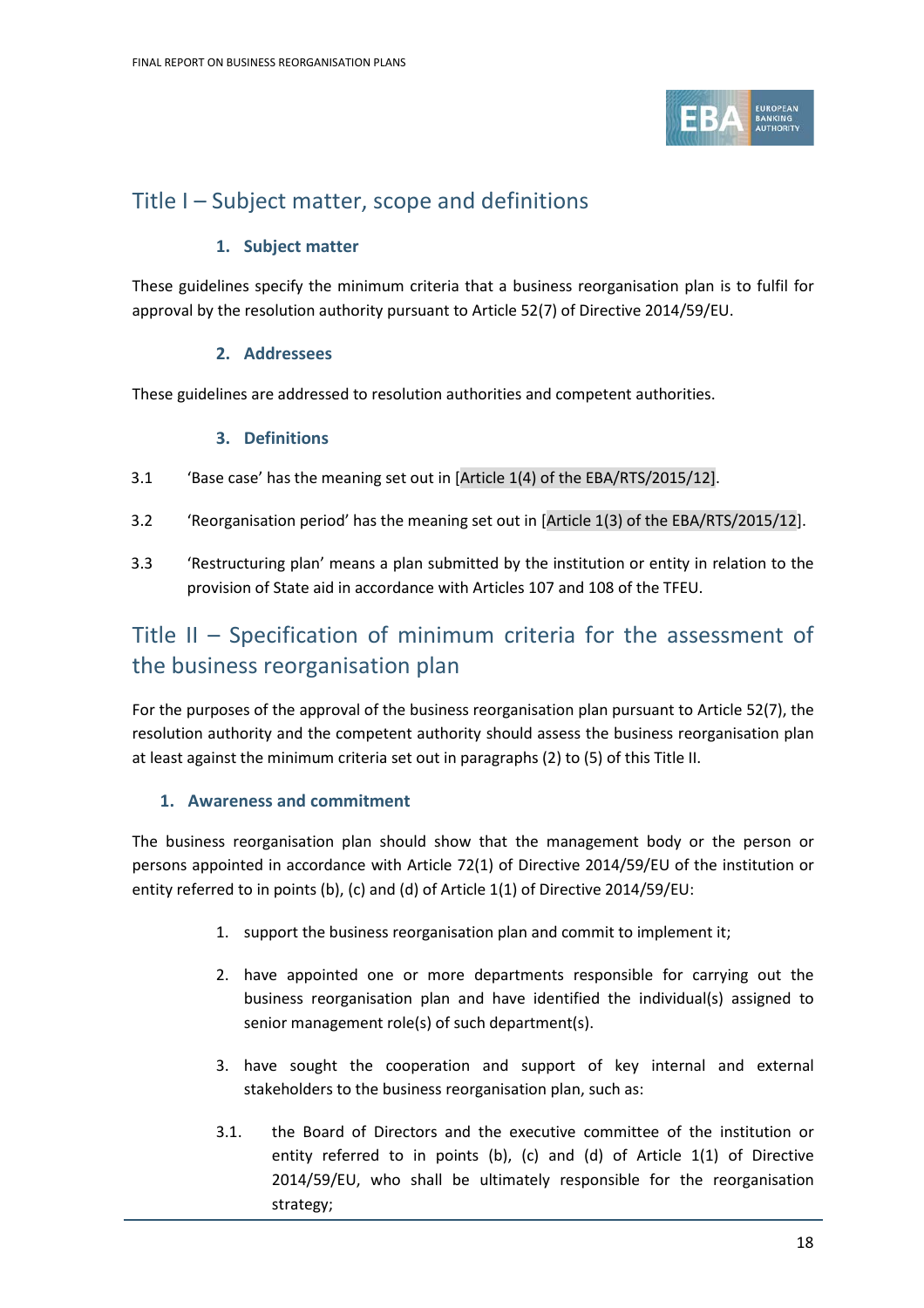

3.2. the competent authorities and resolution authorities outside the EU that may be responsible for parts of such institution or entity.

#### **2. Credibility**

- 2.1 The business reorganisation plan should demonstrate with a high level of confidence that its application will restore the long-term viability of the institution or entity referred to in points (b), (c) and (d) of Article 1(1) of Directive 2014/59/EU. Such demonstration should rely on credible assumptions, a scenario-based analysis and appropriate and concrete performance indicators capturing the performance of the entire group, the entities and the business lines that are not to be wound down or sold.
- 2.2 Any assumptions and performance indicators should be compared with appropriate sector-wide benchmarks and should be in line with available macro-economic forecasts.
- 2.3 Where the business reorganisation plan sets out a description of how the institution or entity referred to in points (b), (c) and (d) of Article 1(1) of Directive 2014/59/EU will be able to provide an acceptable financial return, such return should be assessed by comparison to relevant peer institutions or entities and historical data.
- 2.4 The risks taken into account by the viability analysis in the business reorganisation plan should be consistent with institution-specific and broader risks identified by the competent authority, the central bank or other relevant authority or institution in the relevant markets.
- 2.5 The worst-case scenario should reflect a significant, albeit plausible, change in the underlying assumptions in comparison to the base-case scenario. These changes should focus in particular on the assumptions that are more relevant for the institution under reorganisation.
- 2.6 Restoration of the long-term viability, even under the worst-case scenario, should not involve further application of resolution tools beyond the scope of the resolution scheme under implementation when the business reorganisation plan was drawn up. The resolution authority should also ensure that the reorganisation of the institution or entity does not give rise to any material impediments to resolvability. If such material impediments are identified, the resolution authority should notify the institution or entity referred to in points (b), (c) and (d) of Article 1(1) of Directive 2014/59/EU according to the procedure set out in Article 52(8) of Directive 2014/59/EU and outline relevant actions for how those impediments could be addressed.
- 2.7 The business reorganisation plan should demonstrate that the institution or entity referred to in points (b), (c) and (d) of Article 1(1) of Directive 2014/59/EU is capable of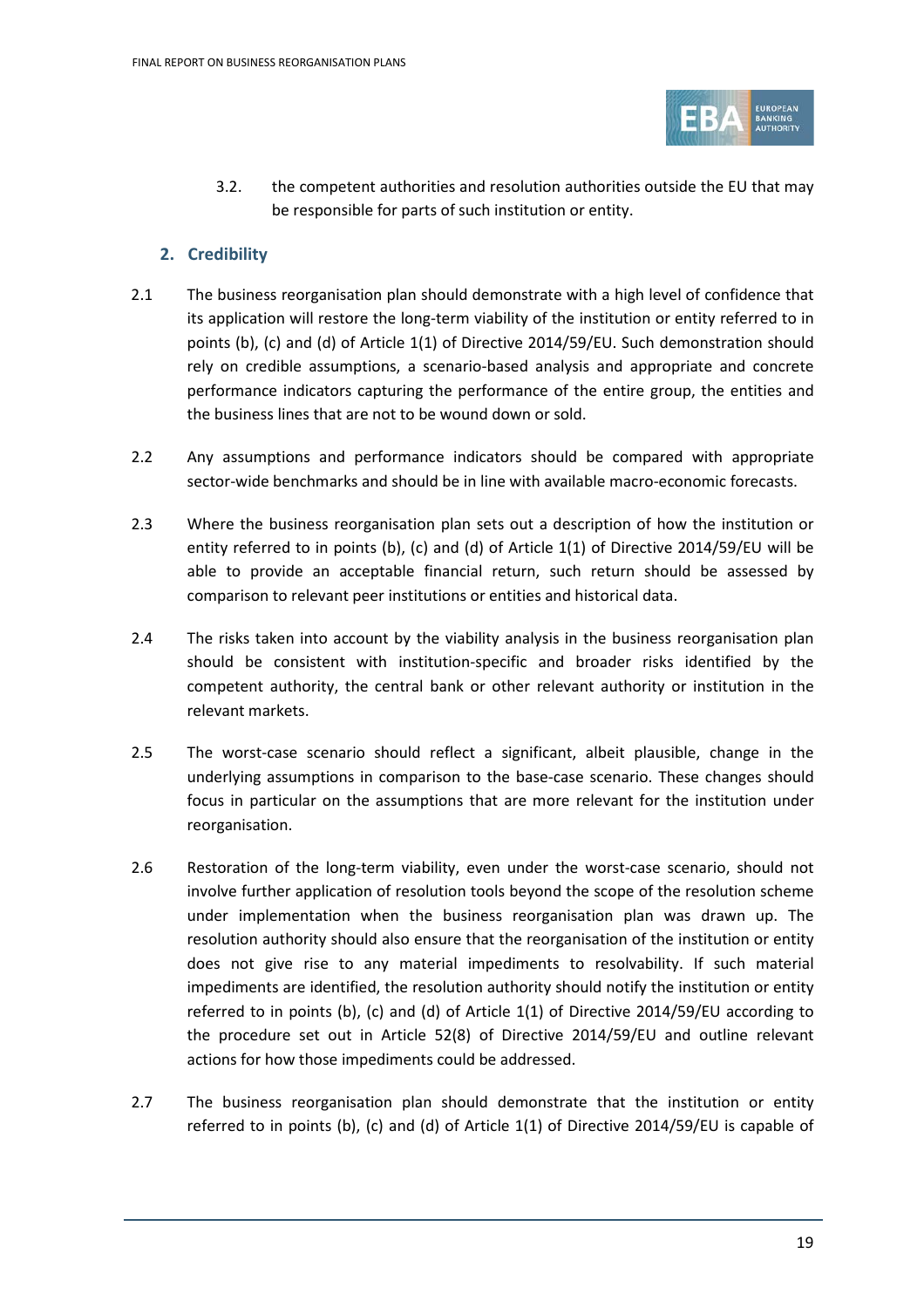

fulfilling its internal capital adequacy assessment process in accordance with the relevant provisions of Directive 2013/36/EU.<sup>[10](#page-19-0)</sup>

2.8 In order to determine whether the business reorganisation plan is reasonably likely to restore the long-term viability of the institution or entity referred to in points (b), (c) and (d) of Article 1(1) of Directive 2014/59/EU, both authorities should assess the business reorganisation plan using the relevant provisions of the business model analysis framework and methodology, as provided in the EBA guidelines on common procedures and methodologies for the supervisory review and evaluation process (SREP) $^{11}$ . In this respect the resolution authority should not be expected to use such EBA guidelines beyond what can be assumed by its experience and competence.

#### **3. Appropriateness of the reorganisation strategy and measures**

- 3.1 The information provided in the business reorganisation plan and its underlying assumptions regarding the causes that have triggered the resolution and the reorganisation strategy should be consistent with the assessment carried out by the resolution authority and the competent authority and the valuation that informed the determination of whether the conditions for resolution were met in accordance with Article 36(4)(a) of Directive 2014/59/EU.
- 3.2 Any analysis of the external operating environment included in the business reorganisation plan should be consistent with the analysis of opportunities and threats in the relevant markets, as determined by the resolution authority and competent authority when carrying out their tasks.
- 3.3 The business reorganisation plan should be feasible and realistic. In particular:
	- 3.3.1 any internal and governance measures should be carried out taking into account potential implementation impediments, such as labour law or other contractual requirements;
	- 3.3.2 the reorganisation strategy, measures, milestones and performance indicators contained in the business reorganisation plan should take into account the interdependencies between the legal entities and business lines in the group. These might include commercial, funding and operational interdependencies;
	- 3.3.3 the reorganisation strategy, the individual measures, the milestones and the performance indicators contained in the business reorganisation plan should take into account the situation in the relevant markets;

 $\overline{a}$ 

<span id="page-19-0"></span><sup>10</sup> Directive 2013/36/EU, OJ L 176, 27.6.2013, p. 338.

<span id="page-19-1"></span><sup>11</sup> EBA/GL/2014/13, 19 December 2014.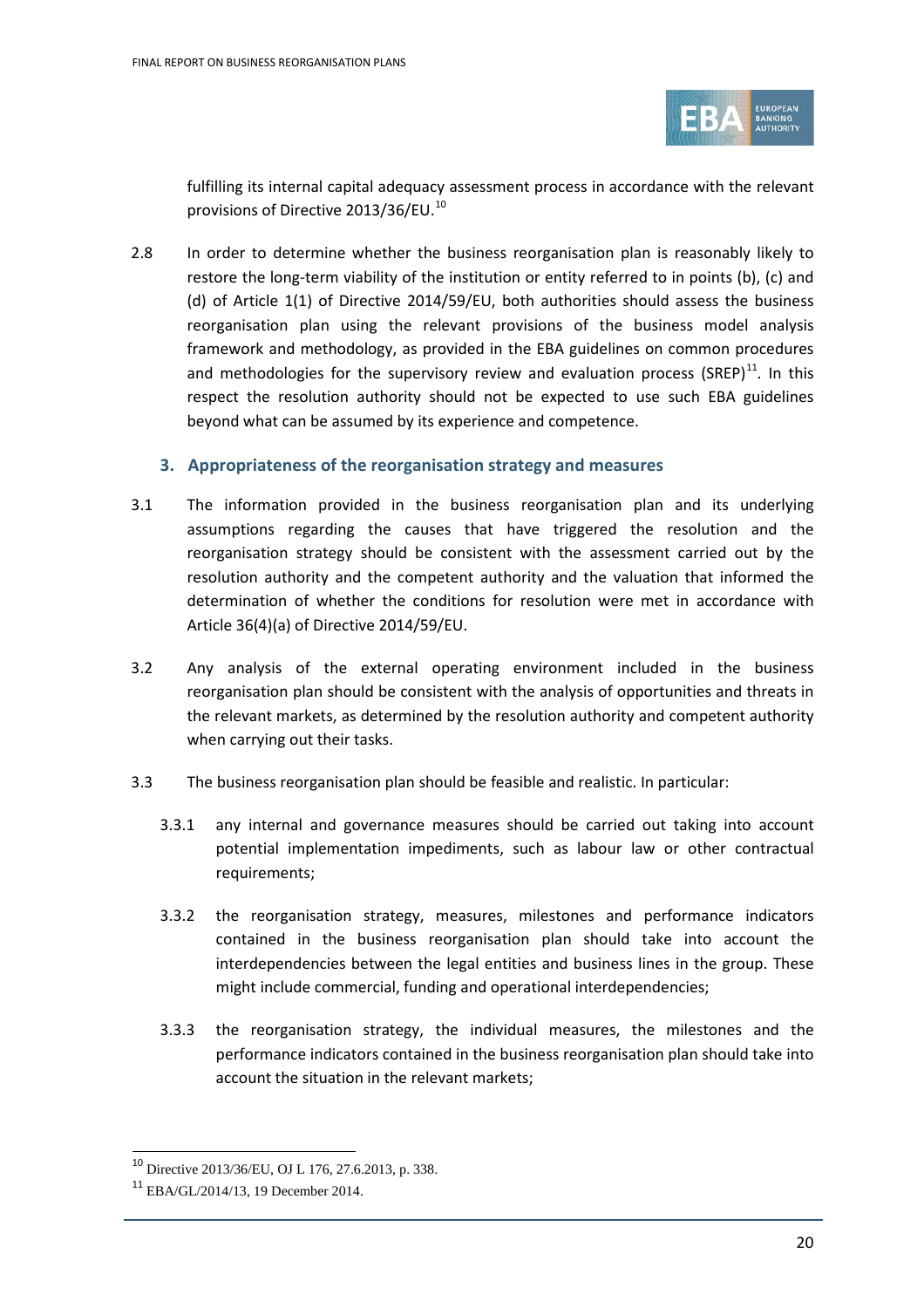

- 3.3.4 any divestment of assets, entities or business lines envisaged by the business reorganisation plan should be tailored to the situation in the relevant markets. The timing and scope of such divestments should also take into account the interest and possibility of investors acquiring them;
- 3.3.5 the benchmark or valuation used to calculate any expected proceeds from divestment of assets, entities or business lines envisaged by the business reorganisation plan should be prudent, reliable and realistic.
- 3.4 The reorganisation period should be as short as possible, taking into account:
	- 3.4.1 the need to allow sufficient time to implement the reorganisation strategy and measures in the most effective way, in order to restore long-term viability;
	- 3.4.2 standards and practice in the relevant markets;
	- 3.4.3 the need to maintain financial stability.

#### **4. Consistency**

- 4.1 The business reorganisation plan should be consistent with any business plans that have been prepared by the institution or entity and submitted to any other authority (e.g. competition or securities and markets authorities) following regulatory or legal obligations.
- 4.2 Where the Union State aid framework is applicable, the resolution authority and the competent authority, when assessing the business reorganisation plan, should cooperate with the European Commission on the assessment and viability analysis, which is an objective of both the business reorganisation plan and the restructuring plan.
- 4.3 Where the business reorganisation plan includes measures already featuring in the latest versions of previously prepared recovery or resolution plans for the institution or entity referred to in points (b), (c) and (d) of Article 1(1) of Directive 2014/59/EU, these should be limited to elements which remain relevant following that institution's or entity's failure and resolution and the situation in the relevant markets.
- 4.4 The reorganisation strategy should not undermine the resolution objectives and principles laid down in Articles 31 and 34 of Directive 2014/59/EU, as applied by the resolution authority. The resolution authority and the competent authority should satisfy themselves that implementation of the reorganisation strategy and measures do not adversely affect the critical functions of the institution or entity referred to in points (b), (c) and (d) of Article 1(1) of Directive 2014/59/EU, the functioning of the financial system and overall financial stability.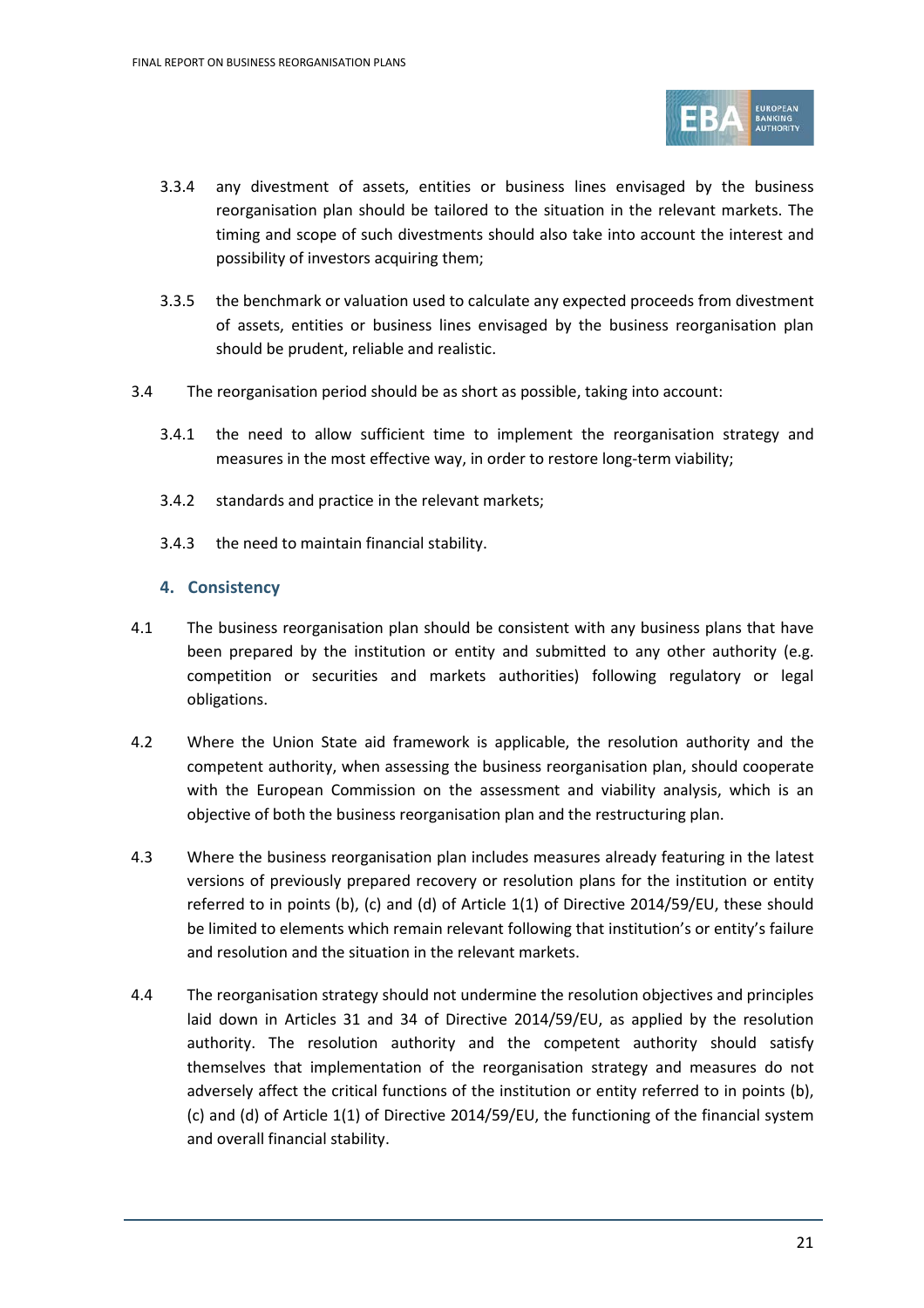

#### **5. Monitoring and verification**

- 5.1 Any milestones and performance indicators contained in the business reorganisation plan should be sufficiently concrete to enable their monitoring, in accordance with the reporting obligations referred to in Article 52(10) of Directive 2014/59/EU.
- 5.2 The content of the business reorganisation plan and the progress report should allow the resolution authority and the competent authority to conclude that the business reorganisation plan is implemented correctly and will achieve its objectives.
- 5.3 The resolution authority and the competent authority should ensure adequate arrangements in order to carry out the monitoring, in particular in relation to the timely flow of information regarding the implementation of the business reorganisation plan.
- 5.4 Where the resolution authority or the competent authority appoints an independent expert to verify in full or in part the assumptions and the effect of the measures contemplated by the business reorganisation plan, such independent expert should meet a standard of independence equivalent to the criteria for independence specified by Part Five, Title I of the Commission Delegated Regulation [XXX/XXX] supplementing Directive 2014/59/EU (Independence of valuers).

### Title III – Coordination

#### **1. Coordination between resolution and competent authorities**

- 1.1 The resolution authority and the competent authority should establish appropriate working arrangements for the submission, assessment and approval of business reorganisation plans.
- 1.2 The indicative timeline of the envisaged actions should provide enough time for each authority to assess the business reorganisation plan after its submission, but also allow sufficient time for each authority to express any concern, to examine the concerns raised by the other authority and agree on the appropriate action, taking into account the deadlines provided in Article 52(7) to (10) of Directive 2014/59/EU.
- 1.3 Both the resolution and the competent authorities should coordinate communication and, when possible, submit one joint reply to the institution or entity referred to in points (b), (c) and (d) of Article 1(1) of Directive 2014/59/EU. Such communication should allow for the possibility for improvements by that institution or entity, in line with the procedure identified in Article 52(7) to (10) of Directive 2014/59/EU.
- 1.4 The competent authority should provide its agreement to the approval of the business reorganisation plan by the resolution authority in writing.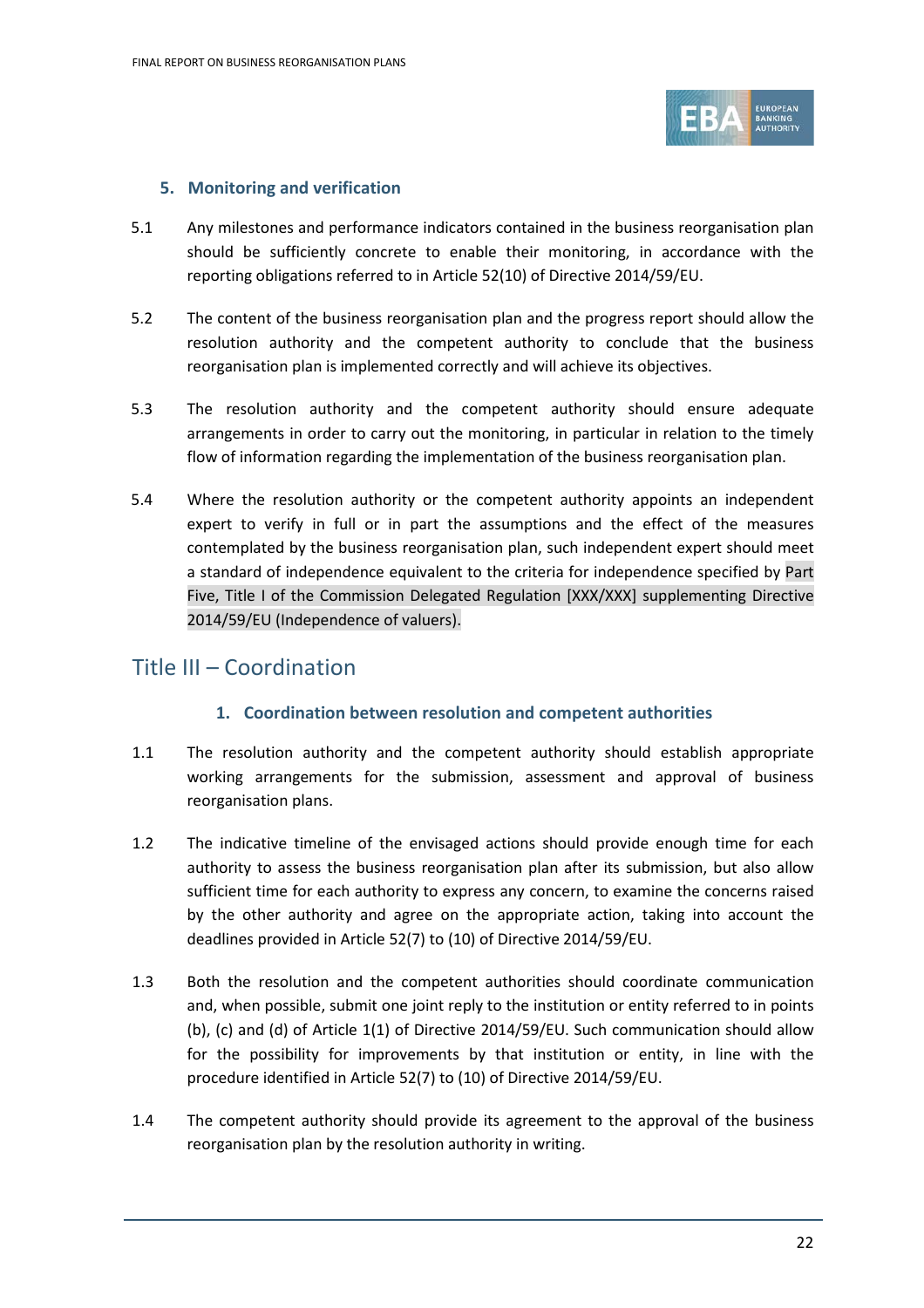

- 1.5 The resolution authority should share with the competent authority all the progress reports submitted to it by the management body or the person or persons appointed in accordance with Article 72(1) of Directive 2014/59/EU without undue delay.
- 1.6 Following each submission of the progress report, the resolution and the competent authorities should establish working arrangements to coordinate and share their assessment and communication to the progress report. Such arrangements should provide time for each authority to assess the progress report, but also allow sufficient time for each authority to express any concerns to the other authority and for the latter to examine such concerns and agree on the appropriate action.
- 1.7 When a disagreement between the two authorities cannot be resolved within the timeline established by Article 52(7) of Directive 2014/59/EU, either of the authorities may refer the issue to the EBA in order for the EBA to assist the authorities to reach an agreement in accordance with Article 31 of the EBA Regulation.

#### **2. Coordination between resolution authorities and between competent authorities**

- 2.1 Where the institutions or entities referred to in points (b), (c) and (d) of Article 1(1) of Directive 2014/59/EU under resolution have activities in more than one Member State or in jurisdictions outside the EU, the relevant resolution authority, before approving the business reorganisation plan, but within the appropriate timeframe for the assessment, should:
	- 2.1.1 communicate the business reorganisation plan to the other resolution authorities affected by the reorganisation, in accordance with the provisions of Article 52(2) of Directive 2014/59/EU, even if they are in jurisdictions outside the EU, in accordance with existing cooperation arrangements or with existing assessments of confidentiality equivalence;
	- 2.1.2 consider communicating the business reorganisation plan to that institution or entity's resolution college or European resolution college;
	- 2.1.3 provide the resolution authorities referred to in points 2.1.1 and 2.1.2 above with the opportunity to comment on the business reorganisation plan and take their comments into account, to the extent possible.
- 2.2 Where the institutions or entities referred to in points (b), (c) and (d) of Article 1(1) of Directive 2014/59/EU under resolution have activities in more than one Member State or jurisdictions outside the EU, the relevant competent authority, before communicating its approval on the business reorganisation plan to the resolution authority, but within the appropriate timeframe for the assessment, should: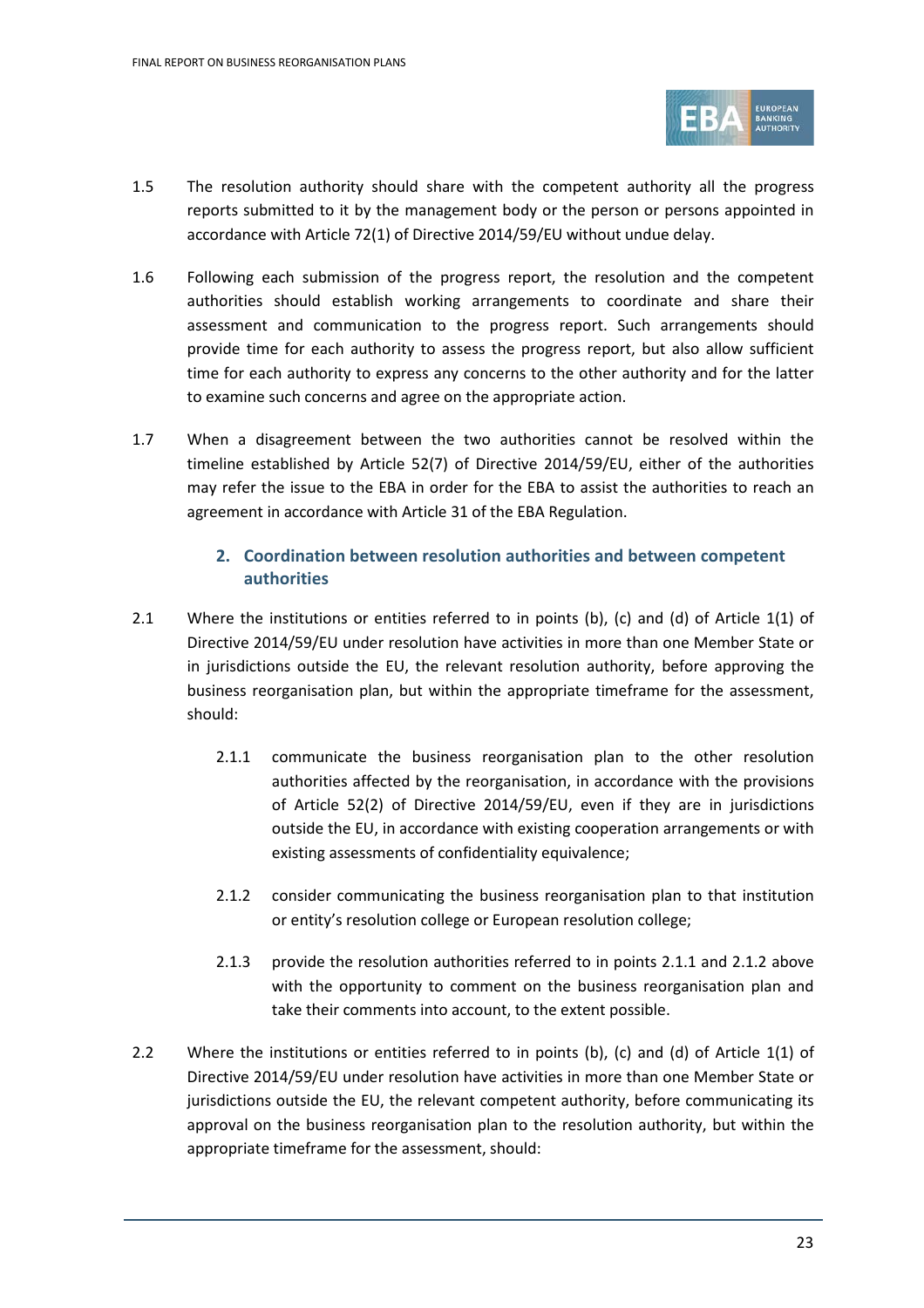

- 2.2.1 communicate the business reorganisation plan to the other competent authorities affected by the reorganisation in accordance with the provisions of Article 52(2) of Directive 2014/59/EU, even if they are in jurisdictions outside the EU, in accordance with existing cooperation arrangements or with existing assessments of confidentiality equivalence;
- 2.2.2 consider communicating the business reorganisation plan to the other members of that institution's or entity's college of supervisors;
- 2.2.3 provide the competent authorities referred to in points 2.2.1 and 2.2.2 above with the opportunity to comment on the business reorganisation plan and take their comments into account, to the extent possible.
- 2.3 When the bail-in tool is applied to two or more group entities in different Member States, the relevant resolution authorities and competent authorities should cooperate in the assessment and approval of the business reorganisation plan.

## Title IV – Date of application

1. These guidelines apply from [3 months after translation of the guidelines in all EU official languages].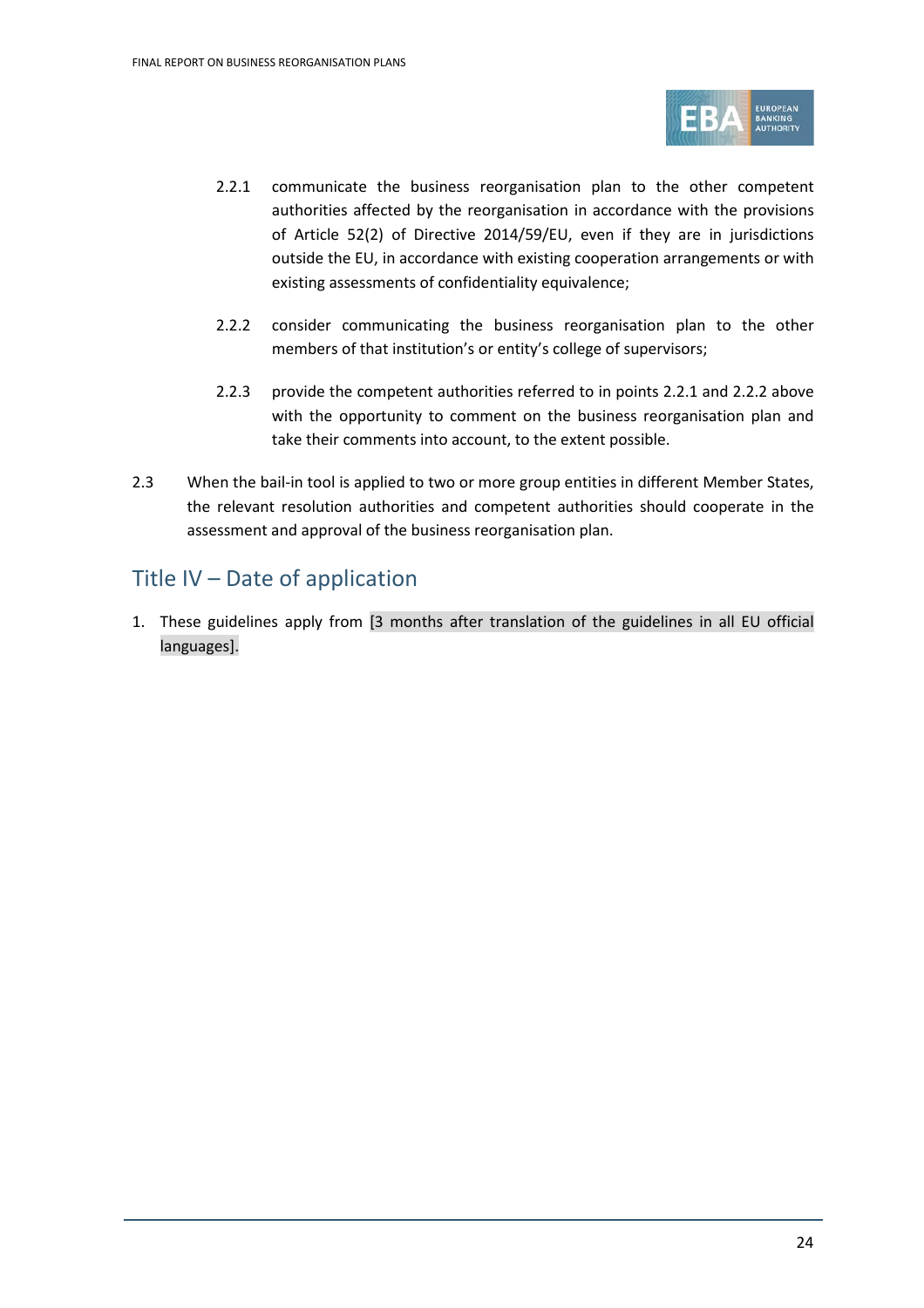

# <span id="page-24-0"></span>5. Accompanying documents

# Cost–benefit analysis/impact assessment of RTS and the guidelines on business reorganisation plans

#### **Introduction**

 $\overline{a}$ 

Article 10(1) of the EBA Regulation provides that when any regulatory technical standards developed by the EBA are submitted to the Commission for adoption, they should be accompanied by an analysis of 'the potential related costs and benefits'. This analysis should provide an overview of the findings regarding the problem to be dealt with, the solutions proposed and the potential impact of these options.

Pursuant to Article 52 of the BRRD, the EBA is required to develop 1) regulatory technical standards (RTS) on the minimum elements to be included in the business reorganisation plan (business reorganisation plan) and in the implementation reports and 2) guidelines on the minimum criteria that the business reorganisation plan should fulfil, in order to be approved.

As per Articles 10 (1) and 16(2) of the EBA regulation, any draft RTS and guidelines developed by the EBA shall be accompanied by a cost–benefit analysis. Such annex shall provide the reader with an overview of the findings as regards the problem identification, the options identified to remove the problem and their potential impacts.

This annex presents the assessment of the policy options considered in both the guidelines and the RTS. $^{12}$  $^{12}$  $^{12}$ 

#### **Policy background and problem identification**

Following a resolution, the implementation of the bail-in tool alone does not suffice for the restoration of the institution's long-term viability and its return in the market, because the bail-in tool is mainly improving the capital base of the institution or entity. It is thus necessary that institutions or entities subjected to bail-in take additional structural measures, in order to restore their long-term viability.

To ensure that institutions or entities adopt the adequate measures aiming to restore their longterm viability, Articles 51 and 52 of the BRRD require the management or the body exercising resolution power to develop a business reorganisation plan.

<span id="page-24-1"></span><sup>&</sup>lt;sup>12</sup> Given the close link between the topics covered by the RTS and the guidelines, a single IA is covering the two types of deliverable.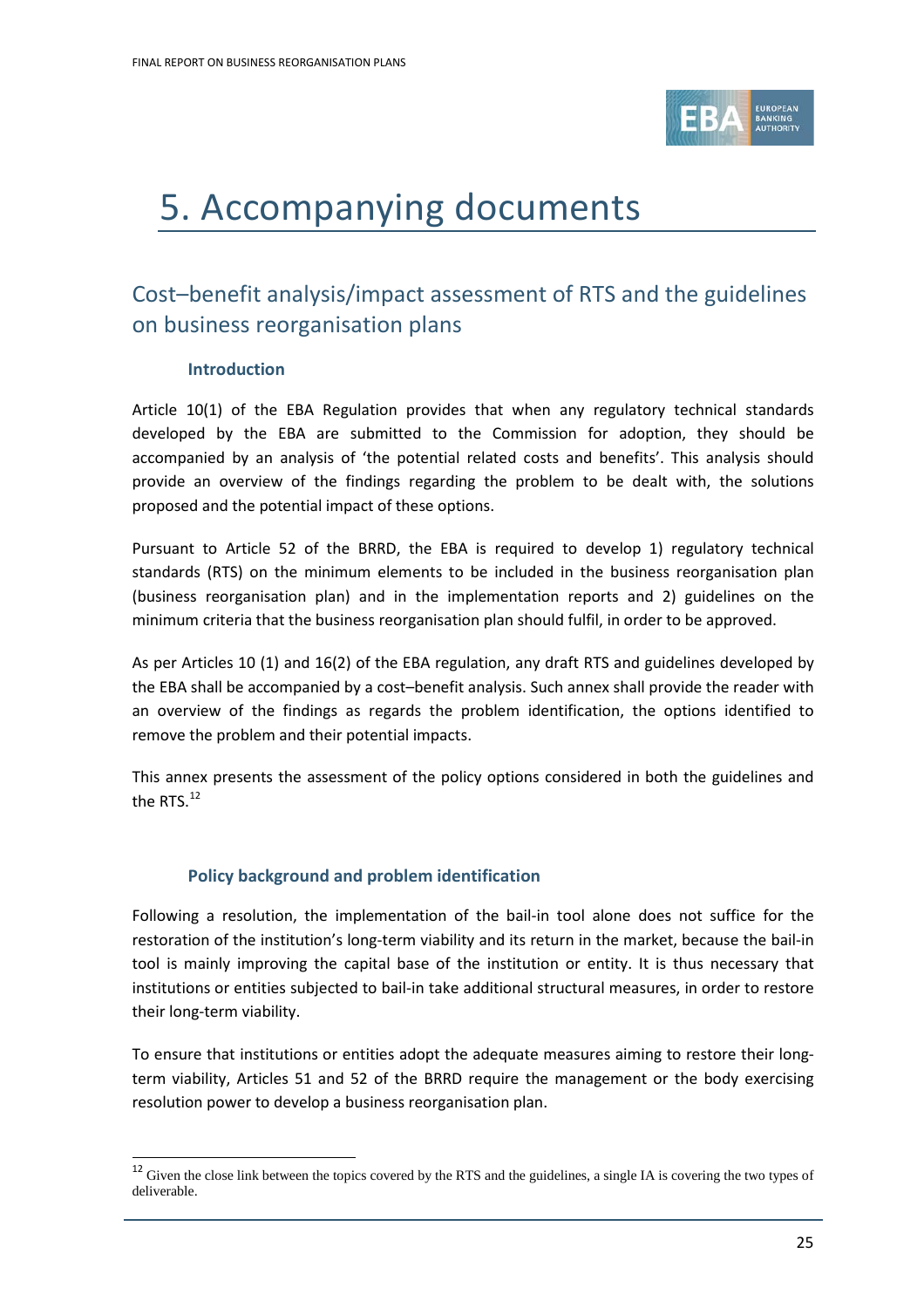

The BRRD does not include a similar requirement for the application of other resolution tools. However, the economic effect of the bail-in tool could be mimicked by the bridge institution tool. For that tool, the BRRD requires the resolution authority to approve the strategy and risk profile of the bridge institution (Article 41(1)(d) of the BRRD).

As a general principle, any new requirement should be in line with existing requirements of other EU law provisions, to the extent possible, when addressing similar objectives or when there are overlapping assessments.

#### **Baseline**

Forward-looking plans aiming to reorganise an institution's or entity's business already exist in most EU jurisdictions. They apply as a general business practice when an institution or entity is subject to changes in its operation similar to those of a resolution, in particular a bail-in. In addition, under State aid rules (Articles 107 and 108 of the Treaty on the Functioning of the European Union), an institution or entity which is subject to restructuring, resolution or liquidation involving State aid is required to submit a restructuring plan, which should restore the institution's or entity's long-term viability, with the minimum cost for the State, and mitigate the distortions of competition stemming from the State aid.

However, 1) the existing practices are not designed for resolution purposes, 2) there is no common EU framework specifying the minimum content of the plan and the validation rules and, 3) when using the bridge institution resolution tool, one of the possible outcomes is the sale of the bridge institution. In this case, this outcome would be ensured if the bridge institution's activity is based on a sound business plan and is viable in the long term. Finally, in most EU institutions or entities the implementation of the business reorganisation plan for resolution purposes would lead to additional administrative costs, as the framework would be completely new.

#### **Objectives**

The RTS and the guidelines aim to provide clear guidance to institutions or entities, resolution authorities and competent authorities when setting up and agreeing on the content of the business reorganisation plan. The global objectives are to:

- enable institutions or entities subjected to bail-in to develop a realistic, credible and efficient strategy to restore their long-term viability and to preserve the parts of the businesses that are not wound down;
- **F** restore market confidence in the ability of the bailed-in institution or entity to carry on business;
- value value of recourse to resolution;
- establish common rules for the drafting and the assessment of the business reorganisation plan in order to ensure a level playing field across EU jurisdictions.

More specifically, the RTS and the guidelines also aim to: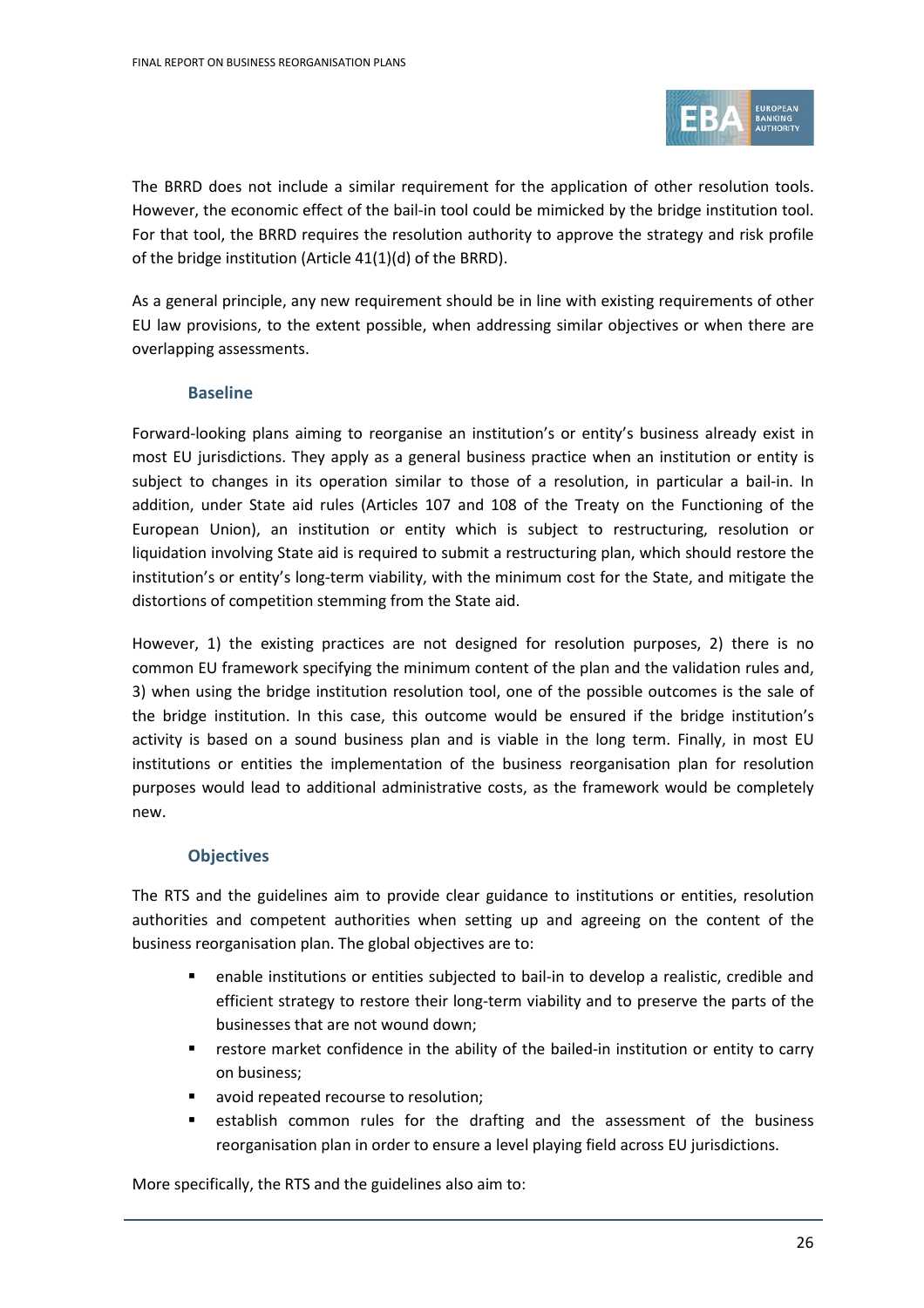

- be consistent with other EU rules especially as regards State aid rules and other relevant BRRD requirements;
- avoid undue administrative burden for institutions or entities and resolution authorities and competent authorities;
- ensure maximum harmonisation while allowing adequate flexibility to enable institution-specific considerations when appropriate.

#### **Policy options**

 $\overline{a}$ 

While drafting the present regulation the EBA considered several policy options under five main areas:

1) Relation between the business reorganisation plan and the recovery and resolution plans

The BRRD requires all institutions or entities to draw up a recovery plan (Article 5 *et seq.*) and a resolution plan (Article 10 *et seq.*). While each plan has different objectives, there may be some elements of the recovery and resolution plans that may be relevant for the business reorganisation plan.

Indeed, the recovery plan, which is prepared *ex ante* by each institution or entity, provides measures to restore the institution's or entity's long-term viability following a significant deterioration of its financial situation. It includes a strategic analysis of the core business lines and of the critical functions as well as an assessment of the legal and financial structures of the institution or entity, including the interconnectedness with other entities. The resolution plan, prepared also *ex ante* by the resolution authority, demonstrates the resolution actions that the resolution authority may take where the institution or entity meets the conditions for resolution. The resolution plan also includes, among other things, a demonstration of how critical functions and core business lines could be separated, measures required to address or remove impediments to resolvability and a description of essential operations and systems for maintaining the continuous functioning of the institution's or entity's operational processes. In addition, both plans are required to consider potential impediments to business reorganisation.<sup>[13](#page-26-0)</sup>

Given the potential overlaps between the recovery and the resolution plans and the business reorganisation plan, as well as the risk of inconsistency across the institution's or entity's plans, the EBA analysed the extent to which the content of the recovery and resolution plans could be reflected by the business reorganisation plan. Three options have been considered:

> Option 1.1: Full alignment of the business reorganisation plan with the content of the recovery and resolution plans.

<span id="page-26-0"></span><sup>&</sup>lt;sup>13</sup> See Draft Regulatory Technical Standards on the content of resolution plans and the assessment of resolvability, Article 7(2).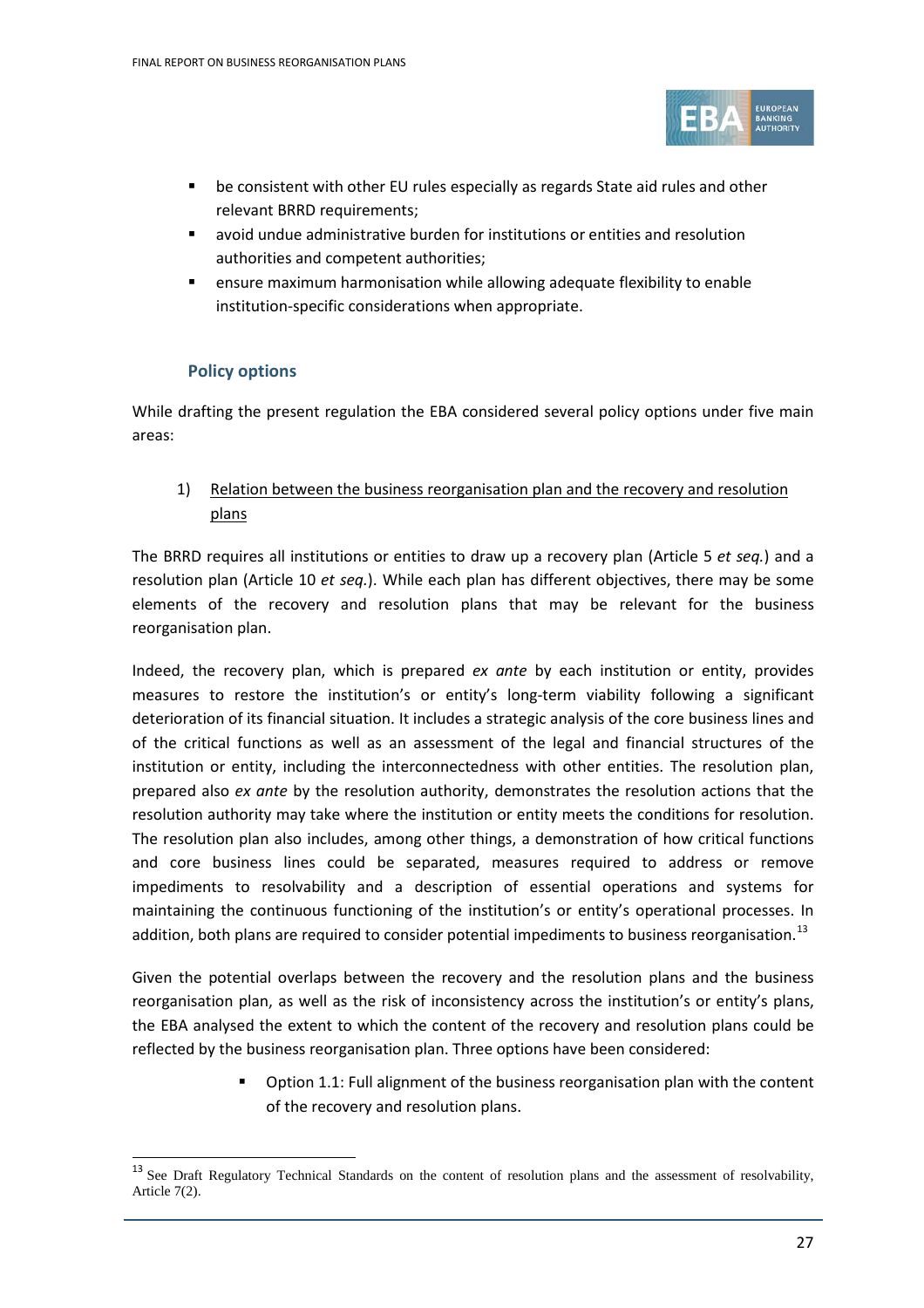

- Option 1.2: Only use in the business reorganisation plan the relevant information of the recovery and resolution plans.
- Option 1.3: Develop a stand-alone business reorganisation plan with no reference to the recovery and resolution plans.
- 2) Interaction with the restructuring plan for State aid

Article 52(1) of the BRRD requires that, where State aid rules are applicable, the business reorganisation plan must be compatible with the requirement stated in the restructuring plan, which aims to restore the institution's or entity's long-term viability at minimum cost to the State and which also aims to mitigate potential distortions to competition.

While the restructuring plan may not be applicable to all institutions or entities subject to resolution, and although it addresses different policy objectives, it can nevertheless provide inspiration for the business reorganisation plan, as it includes forward-looking elements on the institution's or entity's business plan and shares with the business reorganisation plan the objective of restoring the institution's or entity's long-term viability.

In addition, similar to the options mentioned above, the EBA analysed the extent to which the requirements for the restructuring plan should be reflected in the business reorganisation plan. Three options have been considered:

- Option 2.1: Full alignment of the business reorganisation plan with the restructuring plan rules, regardless of whether or not the institution's or entity's resolution relies on State aid.
- Option 2.2: Alignment with relevant information of the restructuring plan only when the institution's or entity's resolution relies on State aid; cooperation with the European Commission where State aid is involved.
- Option 2.3: Development of a stand-alone business reorganisation plan with no reference to the restructuring plan.

#### 3) Specification of the worst-case scenario

Article 52(4) of the BRRD specifies that the business reorganisation plan *'shall take account, inter alia, of the current state and future prospects of the financial markets, reflecting best case and worst case assumptions including a combination of events allowing the identification of the institution's main vulnerabilities.*'

The EBA considered three alternative options regarding the definition of the worst-case scenario:

■ Option 3.1: Full stress testing.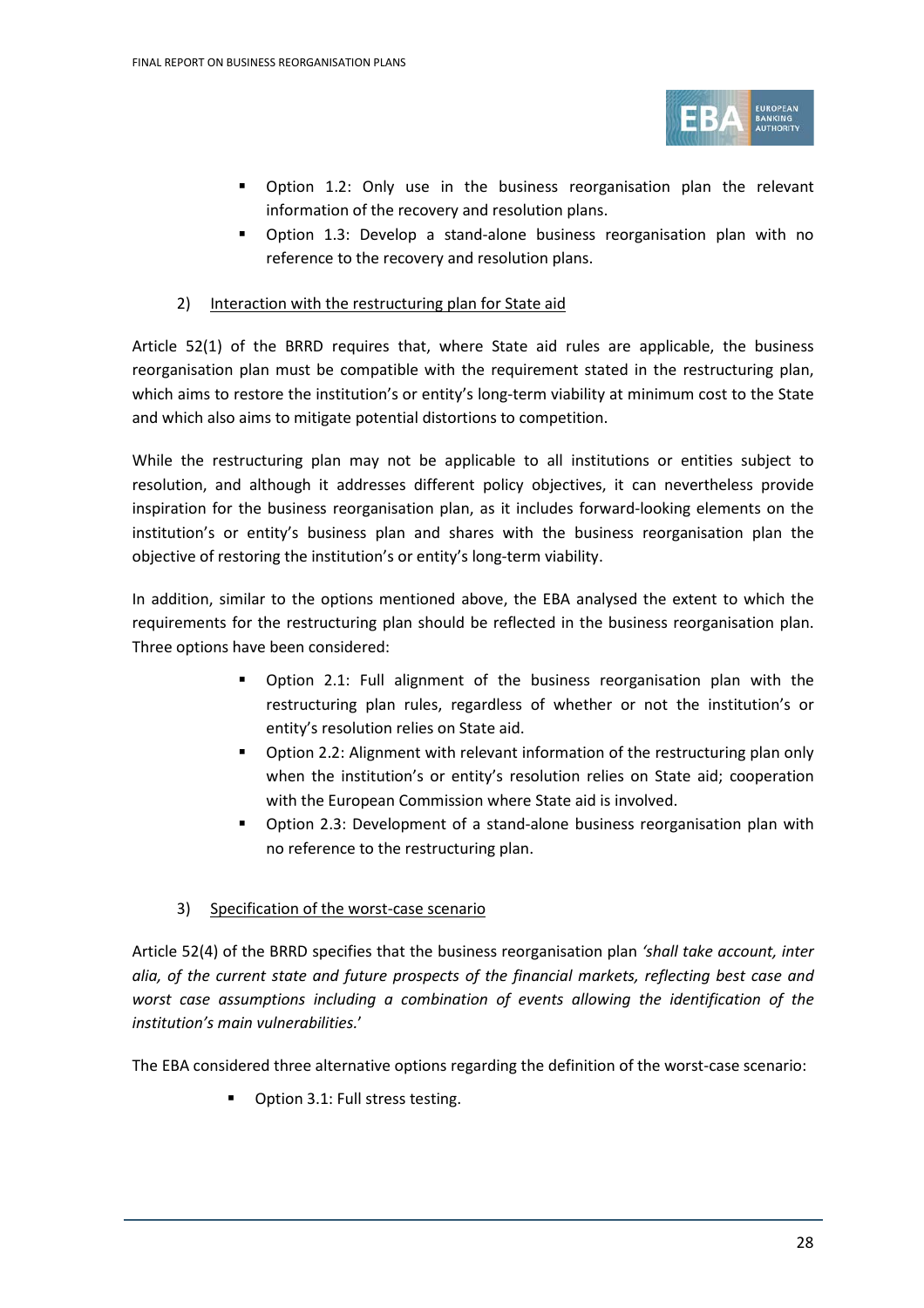

- Option 3.2: Sensitivity analysis based on a significant, albeit plausible, change in the key underlying assumptions in comparison with the base-case scenario.<sup>[14](#page-28-0)</sup>
- Option 3.3: No specification.

#### 4) Business reorganisation plan requirement, when applying other resolution tools

It is necessary to avoid the possibility that the application of a resolution tool other than the bailin would result in an institution or entity that is not viable in the long term. That could be the case for the bridge institution tool, as it provides for the establishment of a new institution with the potential outcome of selling the entire bridge institution or part of it. In this case, this outcome would be ensured if the bridge institution's activity is based on a sound business plan and is viable in the long term.

The EBA, in light of its powers in accordance with the EBA Regulation, considered three alternative options regarding the risk of circumvention of the business reorganisation plan requirement,:

- **•** Option 4.1: Completely new the guidelines.
- Option 4.2: Extend the scope of the guidelines on the business reorganisation plan for only those requirements of the RTS and the guidelines that would be relevant for the approval of the strategy and risk profile of the bridge institution.
- Option 4.3: No specification of additional requirements.

#### 5) Coordination between the resolution and competent authorities when assessing the business reorganisation plan and the progress report

The authorities, when assessing the business reorganisation plan and the progress report, may not always reach the same conclusions regarding the business reorganisation plan's assessment of the need for amendments or revision. Such disagreement may lead to contradictory messages and uncertainty as to the fate of the institution under resolution. However, the BRRD does not include specific provisions on how the authorities should reach an agreement on their assessments. Nonetheless, it is necessary to avoid a prolonged conflict between the resolution and the competent authorities, while creating the conditions for an exchange of opinions.

The EBA considered two alternative options in order to coordinate the actions and contacts between the resolution and competent authorities,:

> Option 5.1: Extend the scope of the guidelines to include provisions for the coordination of the actions and contacts between the authorities.

 $\overline{a}$ 

<span id="page-28-0"></span><sup>&</sup>lt;sup>14</sup> The difference between a full stress test and a sensitivity analysis is explained in the CEBS Guidelines on Stress Testing (GL32), paras. 37-38.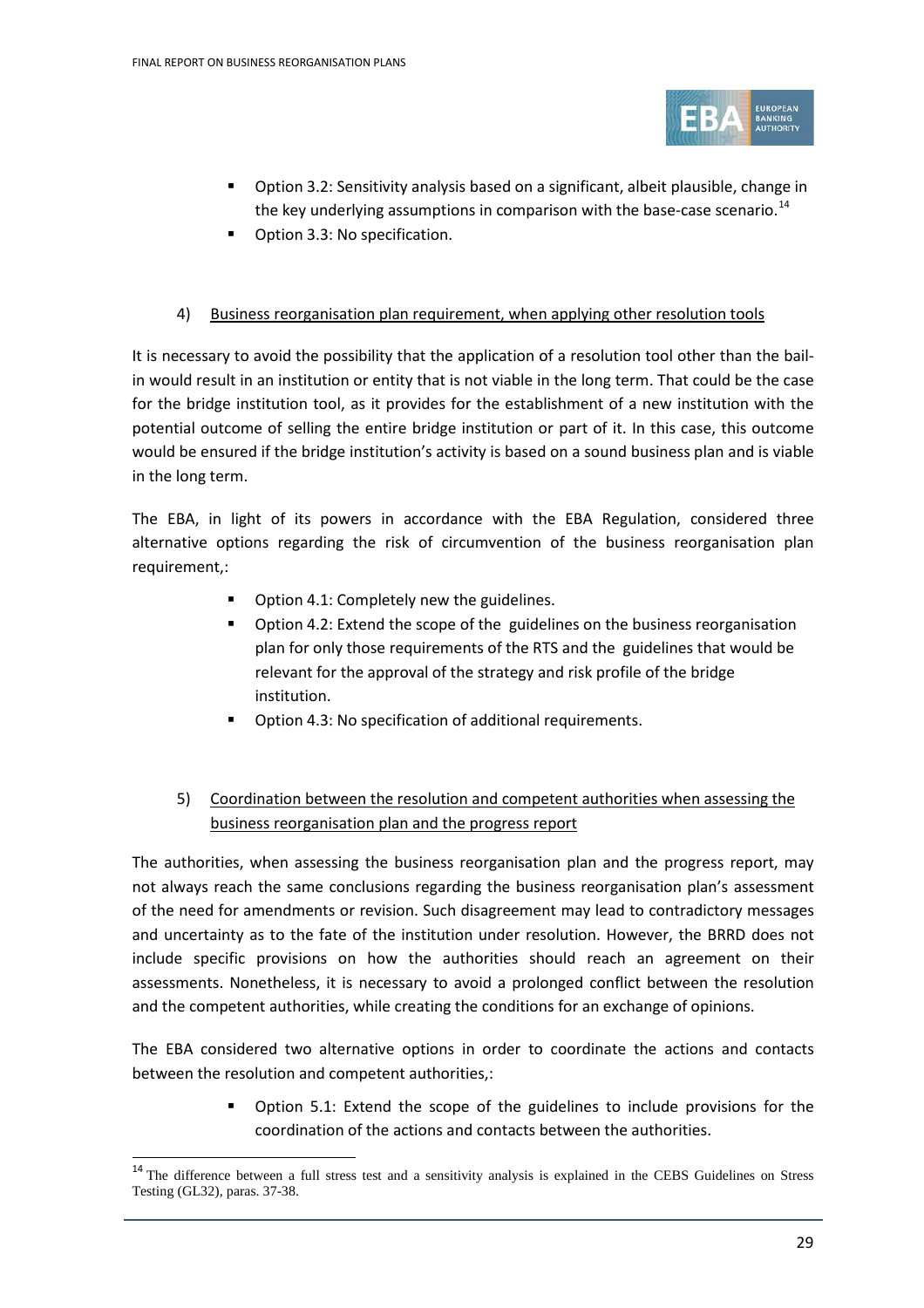

**•** Option 5.2: No specification of the coordination.

#### **Cost–benefit analysis**

Given the nature of the topic and the absence of data, the analysis is mainly qualitative and high level.

| Area                                                                                                   | <b>Options</b>                                                                                                                                                                                        | Costs                                                                                                                                                                                                                                                                                                                                                                                                                                                                                                                                                                                                                                                                                  | <b>Benefits</b>                                                                                                                                                                                                                            |
|--------------------------------------------------------------------------------------------------------|-------------------------------------------------------------------------------------------------------------------------------------------------------------------------------------------------------|----------------------------------------------------------------------------------------------------------------------------------------------------------------------------------------------------------------------------------------------------------------------------------------------------------------------------------------------------------------------------------------------------------------------------------------------------------------------------------------------------------------------------------------------------------------------------------------------------------------------------------------------------------------------------------------|--------------------------------------------------------------------------------------------------------------------------------------------------------------------------------------------------------------------------------------------|
| 1) Relation<br>between the<br>business<br>reorganisation<br>plan and the<br>recovery and<br>resolution | Option 1.1: Full alignment of<br>the business reorganisation<br>plan with recovery and<br>resolution plans.                                                                                           | Not tailored to the specific<br>٠<br>objective of<br>the<br>business<br>reorganisation plan.<br>Failure to distinguish between<br>٠<br>the purposes and context of the<br>recovery plan, the resolution<br>the<br>business<br>plans<br>and<br>reorganisation plan and thus<br>failure to meet the<br>legal<br>requirement to<br>prepare a<br>business reorganisation plan<br>following resolution action.<br>Risk of relying on a framework<br>٠<br>has<br>proved<br>that<br>to<br>be<br>ineffective: if an institution or<br>entity is subjected to bail-in<br>measures, this means that the<br>recovery plan failed and that<br>the resolution plan has in fact<br>been implemented. | Easy to implement, as it would reduce<br>the volume of information to be<br>managed for resolution purposes.<br>No additional cost and administrative<br>burden for institutions or entities, as<br>no additional data would be collected. |
| plans                                                                                                  | Option 1.2: Include in the<br>business reorganisation plan<br>only the relevant<br>information from the<br>recovery and resolution<br>plans.                                                          | More costly to implement than<br>٠<br>option 1.1, as it would require:<br>regulators<br>to<br>identify<br>accurately the relevant<br>and common content of<br>the three different plans;<br>Institutions or entities to<br>collect<br>additional<br>information.                                                                                                                                                                                                                                                                                                                                                                                                                       | Avoids overlaps and inconsistency<br>between plans.<br>Allows more tailoring and flexibility,<br>as the business reorganisation plan<br>would not be fully bound by<br>specifications of the recovery and<br>resolution plans.             |
|                                                                                                        | Option 1.3: Develop a stand-<br>alone business<br>reorganisation plan with no<br>reference to the recovery<br>and resolution plans.                                                                   | ٠<br>Most costly option and would<br>potentially lead to duplication<br>of work and overlap in the<br>assessments of existing plans.<br>Increases the risk of<br>$\blacksquare$<br>inconsistency across<br>institutions' or entities' plans.                                                                                                                                                                                                                                                                                                                                                                                                                                           | Ensures maximum tailoring, as the<br>business reorganisation plan would<br>not be bound at all by specifications<br>of the recovery and resolution plans.                                                                                  |
| 2) Interaction<br>with State aid<br>rules                                                              | Option 2.1: Full alignment of<br>the business reorganisation<br>plan with the restructuring<br>plan rules, regardless of<br>whether the institution or<br>entity's resolution relies on<br>State aid. | Rules not tailored to the specific<br>٠<br>objective<br>of the<br>business<br>reorganisation plan.<br>Rules will not be relevant for<br>institutions or entities whose<br>resolution does not rely on<br>State aid.<br>Add complexity to business<br>٠<br>reorganisation plan, as it may<br>result in requiring measures<br>which are not necessary for the<br>business reorganisation of all<br>institutions or entities (such as                                                                                                                                                                                                                                                     | Easy to implement, as it would reduce<br>the volume of information to be<br>managed for resolution purposes.<br>No additional cost for institutions or<br>entities whose resolution relies on<br>State aid.                                |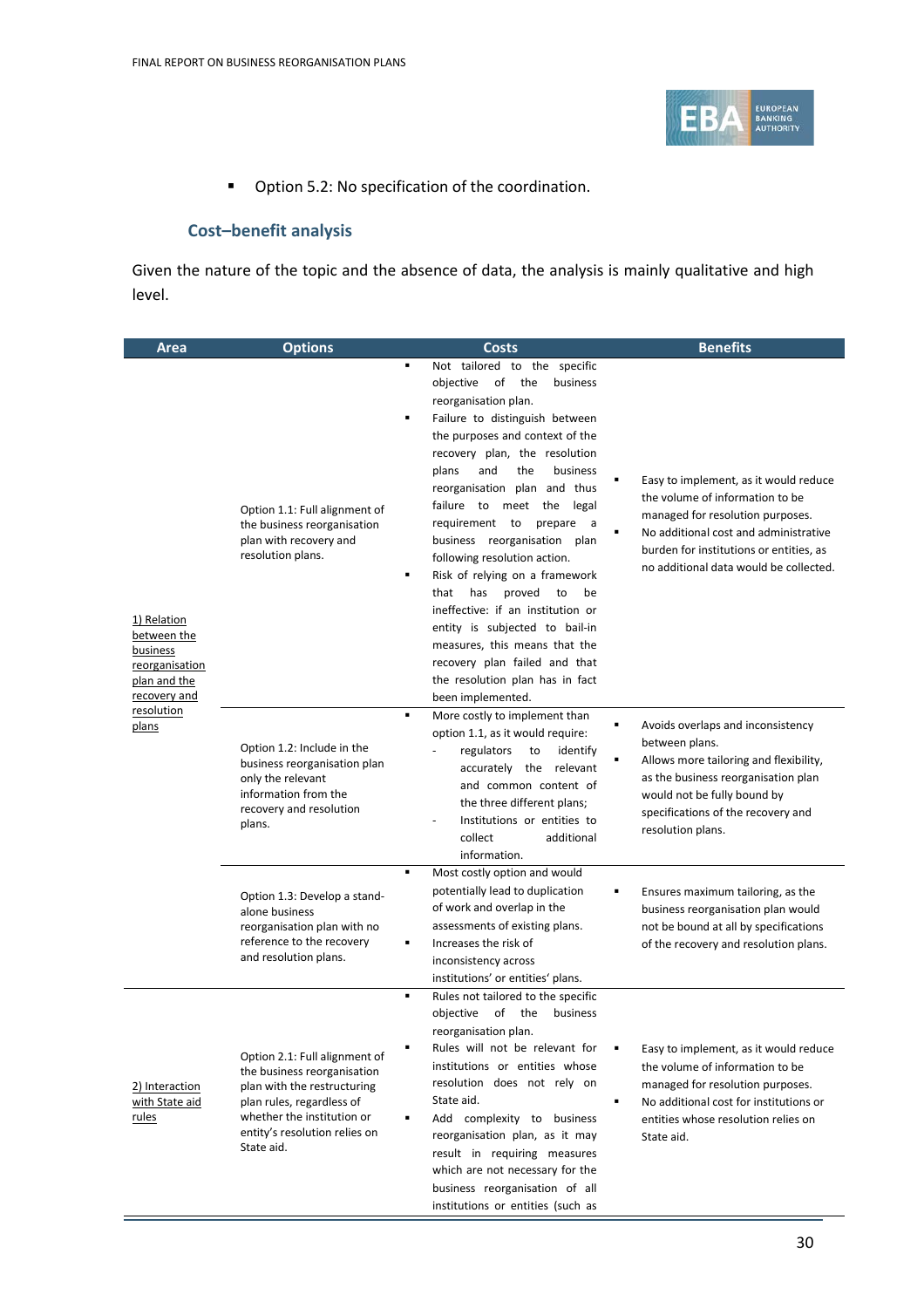

compensatory measures for the distortion of competition).

|                                                    | Option 2.2: Alignment with<br>relevant information of the<br>restructuring plan only if the<br>institution or entity's<br>resolution relies on State<br>aid; cooperation with the<br><b>European Commission</b><br>where State aid is involved | ٠<br>More costly to implement than<br>option 2.1, as it would require :<br>regulators<br>identify<br>to<br>accurately the relevant<br>and common content of<br>the two different plans;<br>institutions or entities to<br>collect additional<br>information;<br>need for communication<br>and exchange of<br>information.                                                                                     | ٠<br>Tailors the business reorganisation<br>plan to the institution's or entity's<br>specificities (reliance on State aid or<br>not).<br>٠<br>Ensures administrative savings and<br>coherence with the restructuring plan<br>and its assessment, when applicable.<br>Avoids putting too much emphasis on<br>٠<br>the State aid aspect, which may not<br>relevant<br>for<br>the<br>business<br>be<br>reorganisation plan and should be<br>encouraged (general objective of the<br>BRRD). |
|----------------------------------------------------|------------------------------------------------------------------------------------------------------------------------------------------------------------------------------------------------------------------------------------------------|---------------------------------------------------------------------------------------------------------------------------------------------------------------------------------------------------------------------------------------------------------------------------------------------------------------------------------------------------------------------------------------------------------------|-----------------------------------------------------------------------------------------------------------------------------------------------------------------------------------------------------------------------------------------------------------------------------------------------------------------------------------------------------------------------------------------------------------------------------------------------------------------------------------------|
|                                                    | Option 2.3: Develop a stand-<br>alone business<br>reorganisation plan with no<br>reference to State aid rules.                                                                                                                                 | ٠<br>Most costly option (especially if<br>State aid is implemented).<br>٠<br>Would potentially lead to a<br>duplication of work and to<br>overlap with the restructuring<br>plan.<br>of<br>٠<br>Increases<br>the<br>risk<br>EU<br>inconsistency<br>across<br>regulations.                                                                                                                                     | Ensures maximum tailoring, as the<br>٠<br>business reorganisation plan would<br>not be bound at all by State aid rules.<br>٠<br>No cooperation cost.                                                                                                                                                                                                                                                                                                                                    |
|                                                    | Option 3.1: Full stress<br>testing.                                                                                                                                                                                                            | May be complex and costly to<br>٠<br>design.<br>It is necessary to agree on the<br>٠<br>hypothesis and methodology in<br>a very short period of time.<br>Assessment of the outcome<br>٠<br>may be difficult to interpret and<br>time-consuming.<br>Given the diversity of<br>٠<br>institutions' or entities' business<br>models, this approach may be<br>too burdensome for some<br>institutions or entities. | Ensures a very strong business plan<br>that can sustain unexpected shocks.                                                                                                                                                                                                                                                                                                                                                                                                              |
| 3) Specification<br>of the worst-<br>case scenario | Option 3.2: Sensitivity<br>analysis based on a<br>significant, albeit plausible,<br>change in the key underlying<br>assumptions in comparison<br>with the base-case scenario.                                                                  | Additional administrative costs,<br>as it would require extra data<br>collection for institutions or<br>entities.                                                                                                                                                                                                                                                                                             | ٠<br>Simpler and easier to implement and<br>monitor than option 3.1.<br>Enhances the credibility of the<br>business reorganisation plan and<br>avoids further bail-in or resolution, to<br>the extent possible to predict.<br>Proportionate to the institution's or<br>٠<br>entity's particular needs and<br>possibilities.<br>Would ensure greater harmonisation<br>٠<br>than option 3.3.<br>Would be in line with the BRRD<br>mandate.                                                |
|                                                    | Option 3.3: No specification.                                                                                                                                                                                                                  | Would create differences in<br>٠<br>treatment between institutions<br>or entities across jurisdictions<br>(less harmonisation).<br>٠<br>Adverse scenarios may be<br>underestimated.                                                                                                                                                                                                                           | More flexible, as it allows a case-by-<br>case approach.                                                                                                                                                                                                                                                                                                                                                                                                                                |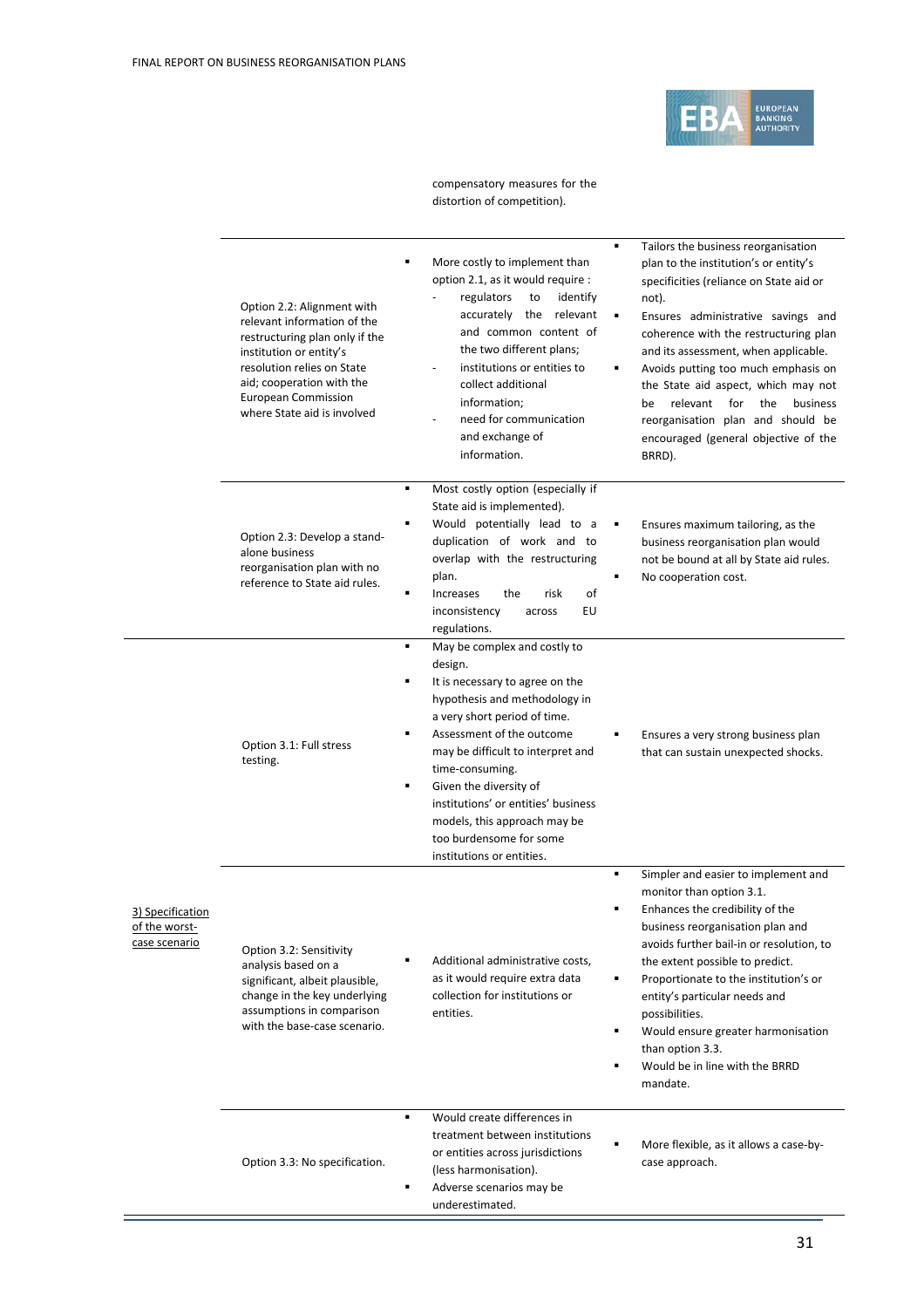

|                                                                                                            | Option 4.1: Completely new<br>the guidelines.                                                                                                                                                                                                                           | Significant additional<br>administrative costs for the<br>resolution and competent<br>authorities.                                                                                                                                                                                                              | Ensures strong and tailored rules for<br>the approval of the strategy and risk<br>profile of the bridge institution.                                                                                                                                                                                                                                                                                                      |
|------------------------------------------------------------------------------------------------------------|-------------------------------------------------------------------------------------------------------------------------------------------------------------------------------------------------------------------------------------------------------------------------|-----------------------------------------------------------------------------------------------------------------------------------------------------------------------------------------------------------------------------------------------------------------------------------------------------------------|---------------------------------------------------------------------------------------------------------------------------------------------------------------------------------------------------------------------------------------------------------------------------------------------------------------------------------------------------------------------------------------------------------------------------|
| 4) Business<br>reorganisation<br>plan<br><u>requirement,</u><br>when applying<br>other<br>resolution tools | Option 4.2: Extend the<br>scope of the guidelines on<br>the business reorganisation<br>plan to only those<br>requirements of the RTS and<br>the guidelines that would be<br>relevant for the approval of<br>the strategy and risk profile<br>of the bridge institution. | Some administrative costs for<br>the resolution and competent<br>authorities.<br>٠<br>Not clear that the requirement<br>is applicable, because the bridge<br>institution is in principle<br>temporary and may not always<br>be sold.                                                                            | Provides the option for the resolution<br>٠<br>authority to ensure that the bridge<br>institution is viable or has a credible<br>business model that can fulfil its<br>obligations, and allow its sale.<br>Provides a level playing field and<br>٠<br>ensures that the use of the resolution<br>tool will not differentiate the quality<br>of the criteria for the approval of the<br>resulting or remaining institution. |
|                                                                                                            | Option 4.3: No specification<br>of additional requirements.                                                                                                                                                                                                             | Failure to ensure the best<br>conditions for the sale of the<br>bridge institution.                                                                                                                                                                                                                             | ٠<br>Even without provision in the<br>guidelines, enables the resolution<br>authority to request a business<br>reorganisation plan.                                                                                                                                                                                                                                                                                       |
| 5) Coordination<br>between the<br>resolution and<br>competent                                              | Option 5.1: Extend the<br>scope of the guidelines to<br>include provisions for the<br>coordination of the actions<br>and contacts between the<br>authorities.                                                                                                           | Some administrative burden, as<br>٠<br>authorities will need to<br>establish a special process for<br>their contact with the<br>competent authority when<br>applying the bail-in tool.                                                                                                                          | Avoids a prolonged conflict between<br>٠<br>the resolution and competent<br>authorities.<br>Creates the conditions for a<br>٠<br>coordinated exchange of opinions.<br>Provides a dispute resolution<br>٠<br>mechanism.                                                                                                                                                                                                    |
| authorities<br>when assessing<br>the business<br>reorganisation<br>plan and the<br>progress report         | Option 5.2: No specification<br>of the coordination.                                                                                                                                                                                                                    | $\blacksquare$<br>In case of disagreement, there is<br>risk of contradictory messages<br>and uncertainty as to the fate of<br>the institution under resolution,<br>when the competent authority<br>does not grant its agreement.<br>Unclear interlocutor for the<br>٠<br>management body of the<br>institution. | Allows flexibility in solutions,<br>depending on the nature of the<br>problem.                                                                                                                                                                                                                                                                                                                                            |

#### **Preferred options**

**Option 1.2: Include in the business reorganisation plan only the relevant information from the recovery and resolution plans.** This option would ensure a great degree of consistency and would reduce operational costs and administrative burden (as it uses information already available but only to the extent that this information is actually relevant to the business reorganisation plan).

**Option 2.2: Alignment with relevant information of the restructuring plan only when the institution's or entity's restructuring relies on State aid; cooperation with the European Commission where State aid is involved.** This option achieves administrative savings, has the benefits of simplicity and coherence, and uses assessment and information already tested through the preparation of the State aid restructuring plans for institutions or entities in recent years. In contrast to the other options, it requires compliance with the restructuring plan only when State aid rules apply. It also requires cooperation only on points that may prove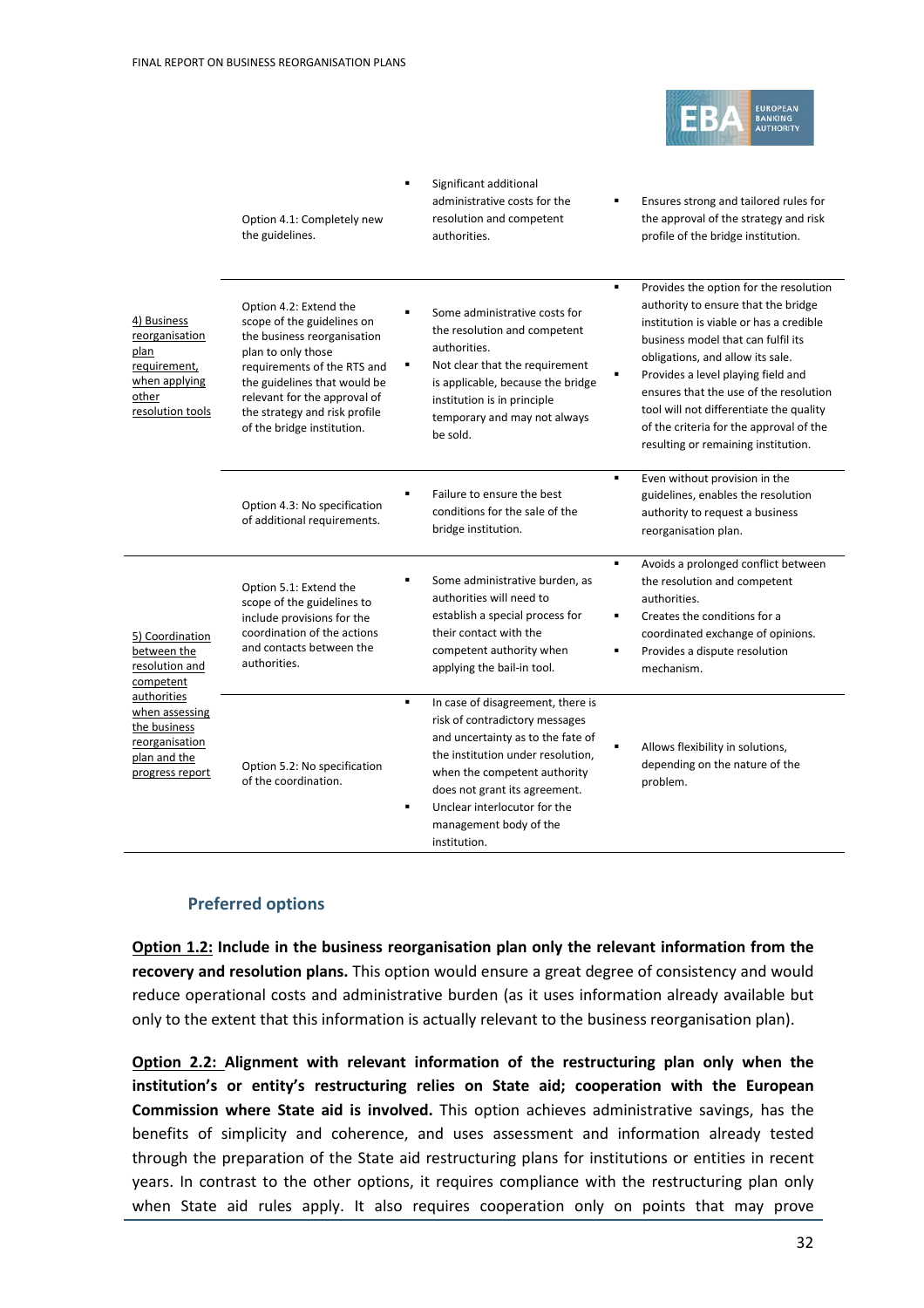

contentious, such as the viability analysis, and it thus retains the specificities of the business reorganisation plan.

**Option 3.2: Sensitivity analysis based on a significant, albeit plausible, change in the key underlying assumptions in comparison to with the base-case scenario.** This option avoids overly burdensome processes and ensures that all EU institutions or entities are subject to the same requirements, which will enhance the credibility and robustness of the business reorganisation plan under predictable conditions.

**Option 4.3: No specification of additional requirements.** Since the absence of specification in the guidelines does not prevent the resolution authority from requesting a business reorganisation plan in other circumstances, there seems to be no compelling reason to add a specification of additional requirements at this stage.

**Option 5.1: Extend the scope of the guidelines to include provisions for the coordination of the actions and contacts between the authorities.** This option avoids a conflict between the authorities and allows a coordinated exchange of opinions. The administrative burden can be reduced by establishing a flexible approach in the spirit of cooperation, without adding additional layers of formal decision-making.

### <span id="page-32-0"></span>Views of the Banking Stakeholder Group (BSG)

Overall, the Banking Stakeholder Group (BSG) supported the approach taken by the draft RTS and the guidelines and considered it appropriate to address the relevant aspects of the business reorganisation plan.

In particular with regard to the consideration of the impact of the reorganisation strategy and measures on the functioning of the financial system and the overall financial stability, the BSG considered that such an analysis by the institution or entity under resolution would add only limited value, while an analysis by the resolution and competent authorities would be much more relevant.

The BSG also noted that, in cases in which the bridge institution resolution tool is used, the analyses included in the RTS and the guidelines could be valuable when the resolution is characterised by material changes in the strategy and risk profile of the institution under resolution.

Finally, the BSG supported the initiative of the EBA to extend the scope of application of the guidelines to include provisions on the coordination between the resolution and competent authorities. While the BSG strongly supported the separation of resolution and competent authorities, close cooperation among these authorities and alignment of their approach with the assessment of the business reorganisation plan were considered to be of utmost importance.

### <span id="page-32-1"></span>Feedback on the public consultation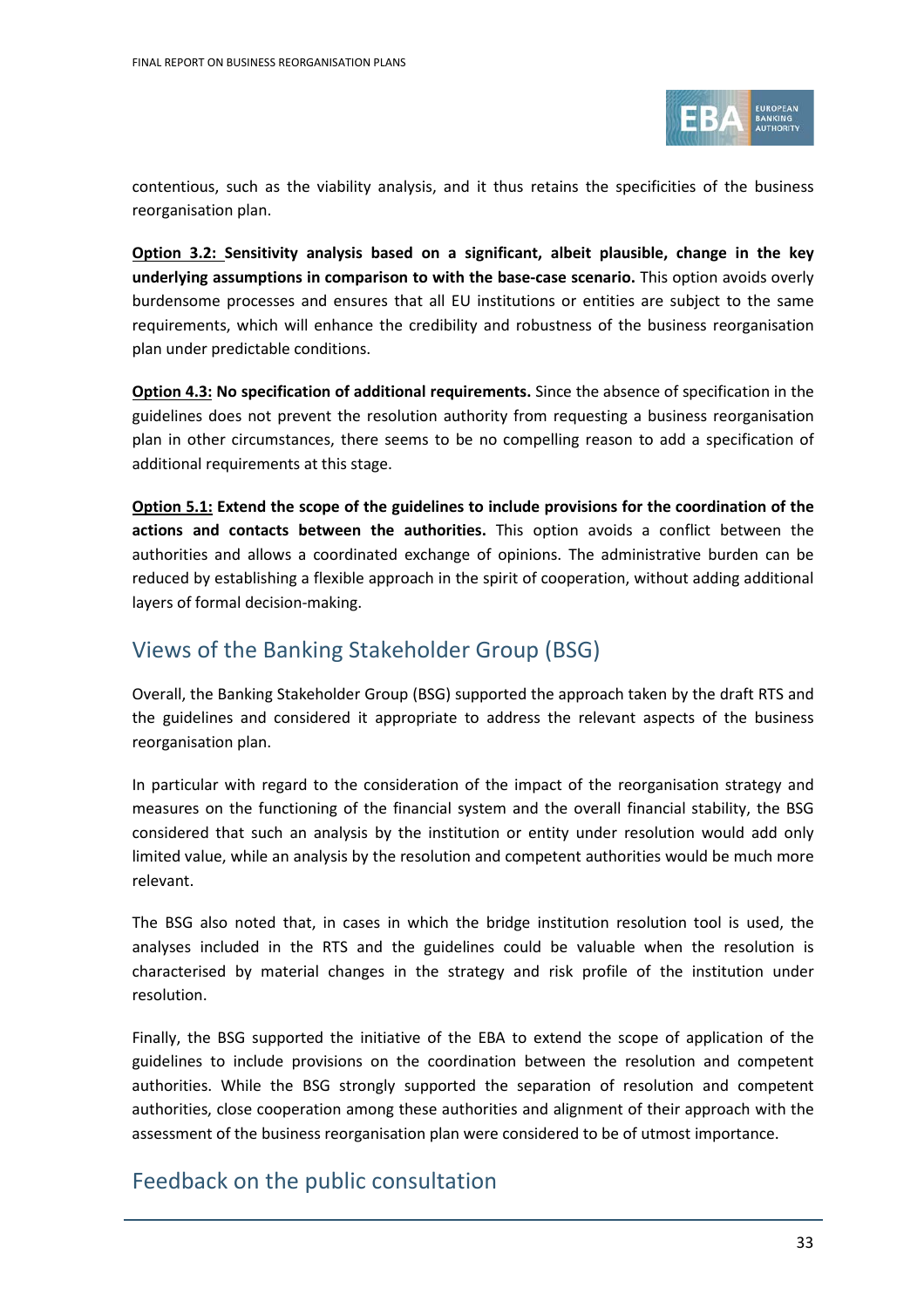

The EBA publicly consulted on the draft proposal contained in this paper.

The consultation period lasted for 3 months and ended on 9 June 2015. Six responses were received, of which four were published on the EBA website.

This paper presents a summary of the key points and other comments arising from the consultation, the analysis and discussion triggered by these comments and the actions taken to address them if deemed necessary.

In many cases several industry bodies made similar comments or the same body repeated its comments in response to different questions. In such cases, the comments and the EBA's analysis are included in the section of this paper where the EBA considers them most appropriate.

Changes to the draft RTS and the guidelines have been incorporated as a result of the responses received during the public consultation.

#### **Summary of key issues and the EBA's response**

#### Impact of the reorganisation strategy on the financial system and financial stability

Along with the BSG, most respondents considered that the assessment of the impact of a reorganisation on the financial system and the overall financial stability should be carried out by the resolution and competent authorities instead of the institution or entity under resolution. However, one respondent considered that the business reorganisation plan could assess the impact of the reorganisation on critical functions.

The EBA agrees with these remarks and has introduced relevant language in the draft RTS and the guidelines.

#### Business reorganisation plan requirement in resolution with bridge institution tool

In addition to the BSG, three other respondents considered it useful to prepare a business reorganisation plan or have a similar approach for the reorganisation strategy in the event of a bridge institution tool, out of which one considered it useful in any resolution case where a business reorganisation was necessary.

Since the absence of specification in the guidelines does not prevent the resolution authority from requesting a business reorganisation plan in other circumstances, there seems to be no compelling reason to add a specification of additional requirements at this stage.

#### Timescale to prepare the business reorganisation plan

Respondents raised concerns with regard to the timeline in relation to the preparation and submission of the business reorganisation plan. In particular, they requested more clarity as to when the restructuring period would start (when the bail-in tool would be considered to have been applied) and pointed that the timeframe available to develop the business reorganisation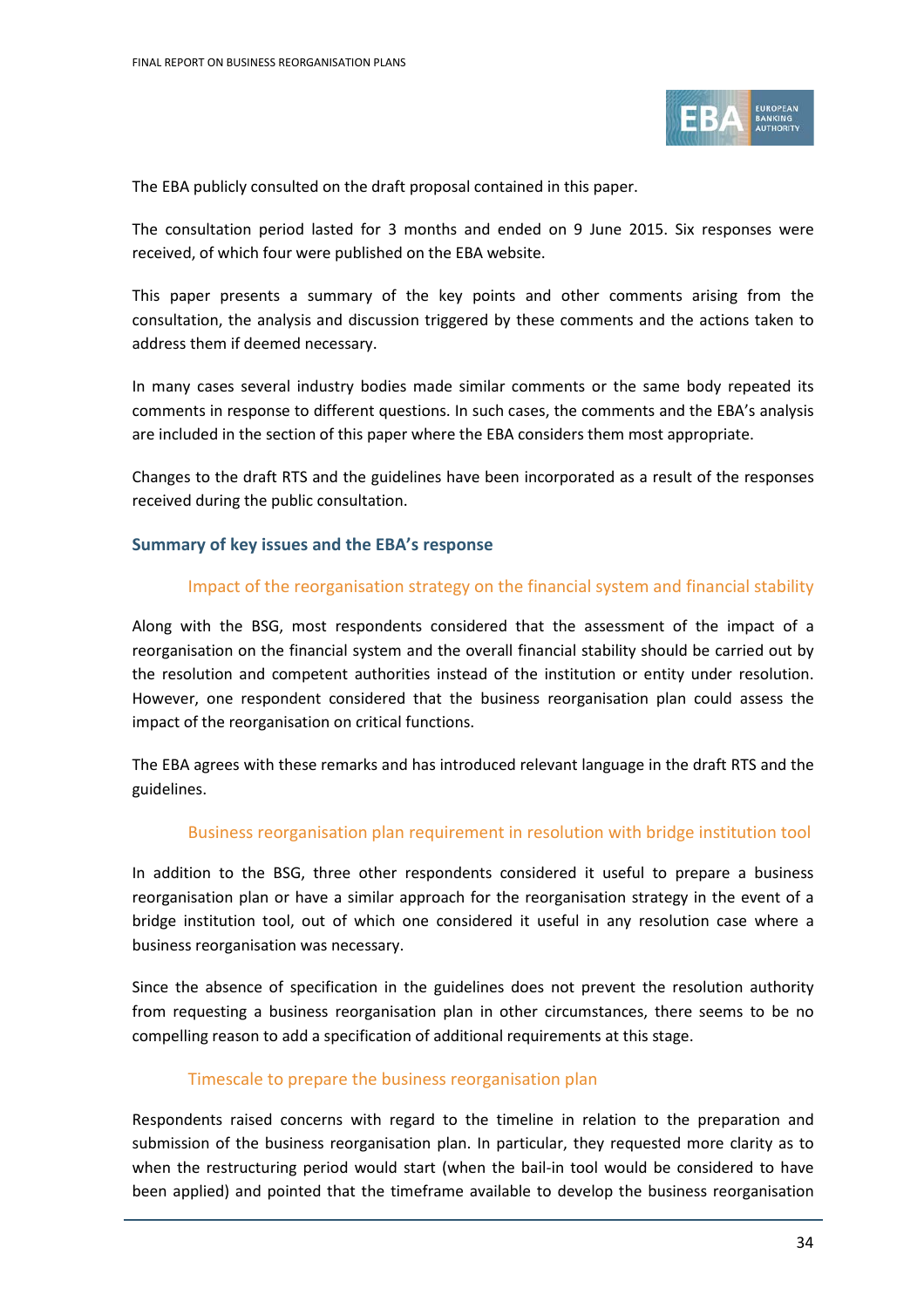

plan seemed insufficient (maximum 2 months). One respondent suggested permitting the institution or entity to submit a high-level plan setting out its strategy for restoring its long-term viability, with the ability to supplement it at a later stage, in order to fulfil the draft RTS requirements.

These issues fall outside the scope of these RTS and these guidelines. However, it is advisable that the management body or the person or persons appointed to operate the institution following resolution should start working on the preparation of the business reorganisation plan and engage with the resolution and competent authorities as soon as feasible following resolution action.

#### Coordination between the resolution and competent authorities (Guidelines Title III)

In addition to the BSG, two other respondents supported the inclusion of Title III in the guidelines with the provisions for coordination between the resolution and competent authorities when assessing the business reorganisation plan and the progress report.

The EBA welcomed this feedback and decided to maintain this section of the guidelines, with relevant amendments.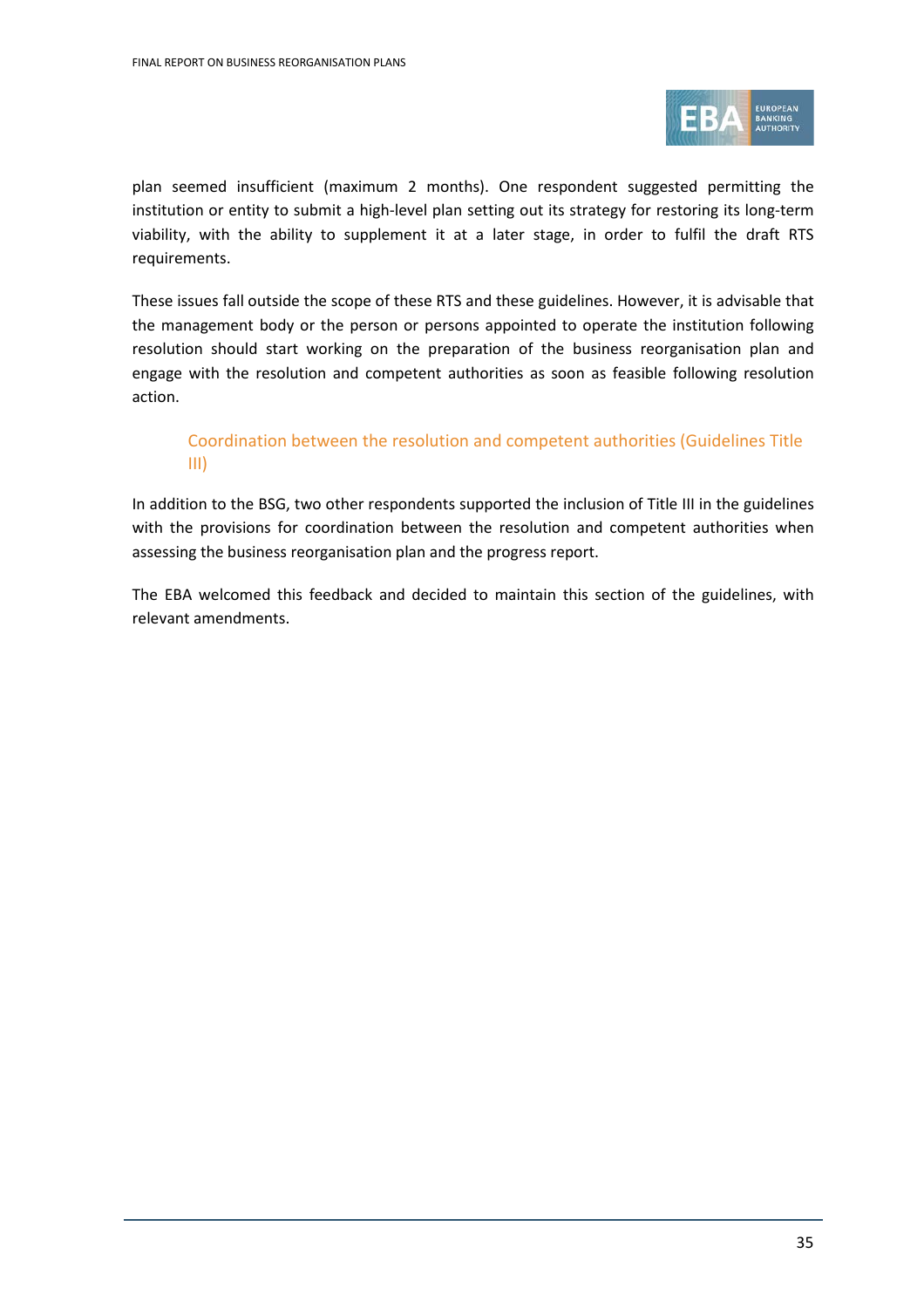

#### **Summary of responses to the consultation and the EBA's analysis**

**Comments EBA analysis EBA analysis EBA analysis EBA EBA EBA EBA EBA EBA EBA EBA EBA EBA EBA EBA EBA EBA EBA EBA EBA EBA EBA EBA EBA EBA EBA EBA EBA EBA EBA EBA the proposals**

#### **Responses to questions in Consultation Paper EBA/CP/2015/05**

Question 1. Do you consider it relevant to define the 'reorganisation period'? Do you consider the current definition clear?

All respondents supported the need to define the 'reorganisation period' in a flexible way, as was the case in the consultation paper. One respondent pointed out that nonetheless the reorganisation period should be transparently set for each case of reorganisation. Another respondent considered that the reference of the guidelines (Title II, 3.4) to a reorganisation period 'as short as possible' could lead to suboptimal reorganisation actions and proposed a change to 'as short as practical'.

Three respondents requested more clarity as to when the restructuring period would start, in particular when the bail-in tool would be considered to have been applied.

One respondent pointed to difficulties in taking a view on long-term viability in the context of a systemic crisis (according to Article 52(4) of the BRRD the business reorganisation plan should set out measures to restore the long-term viability of the institution). Finally, three respondents raised more general concerns with regard to the timeframe available to develop the business reorganisation plan (maximum 2 months) and the shareholder approval rights.

The EBA agrees that the reorganisation period should be transparently set for each case of reorganisation. The EBA considers, however, that the long-term viability of the institution should indeed be restored as soon as possible, taking into account any practicality issues. The language in the RTS and the guidelines already supports this approach.

The EBA considers that the management body or the person or persons appointed to operate the institution following resolution should start working on the preparation of the business reorganisation plan and engage with the resolution and the competent authorities as soon as feasible following resolution action.

However, when the bail-in tool should be applied and the deadline for submitting the business reorganisation plan are questions of interpretation of the BRRD and are therefore out of the scope of these RTS or these guidelines. Similarly, the requirement to restore viability in the long term is a BRRD requirement and can therefore not be altered through these RTS or these guidelines.

Clarify term definition in the RTS (Article 1(3)) and the guidelines (Title II, 3.4).

Add requirement in RTS (new Article  $2(3)(c)$ ).

No amendment on the timing of the bail-in application, the timeframe available to prepare the business reorganisation plan and long-term viability.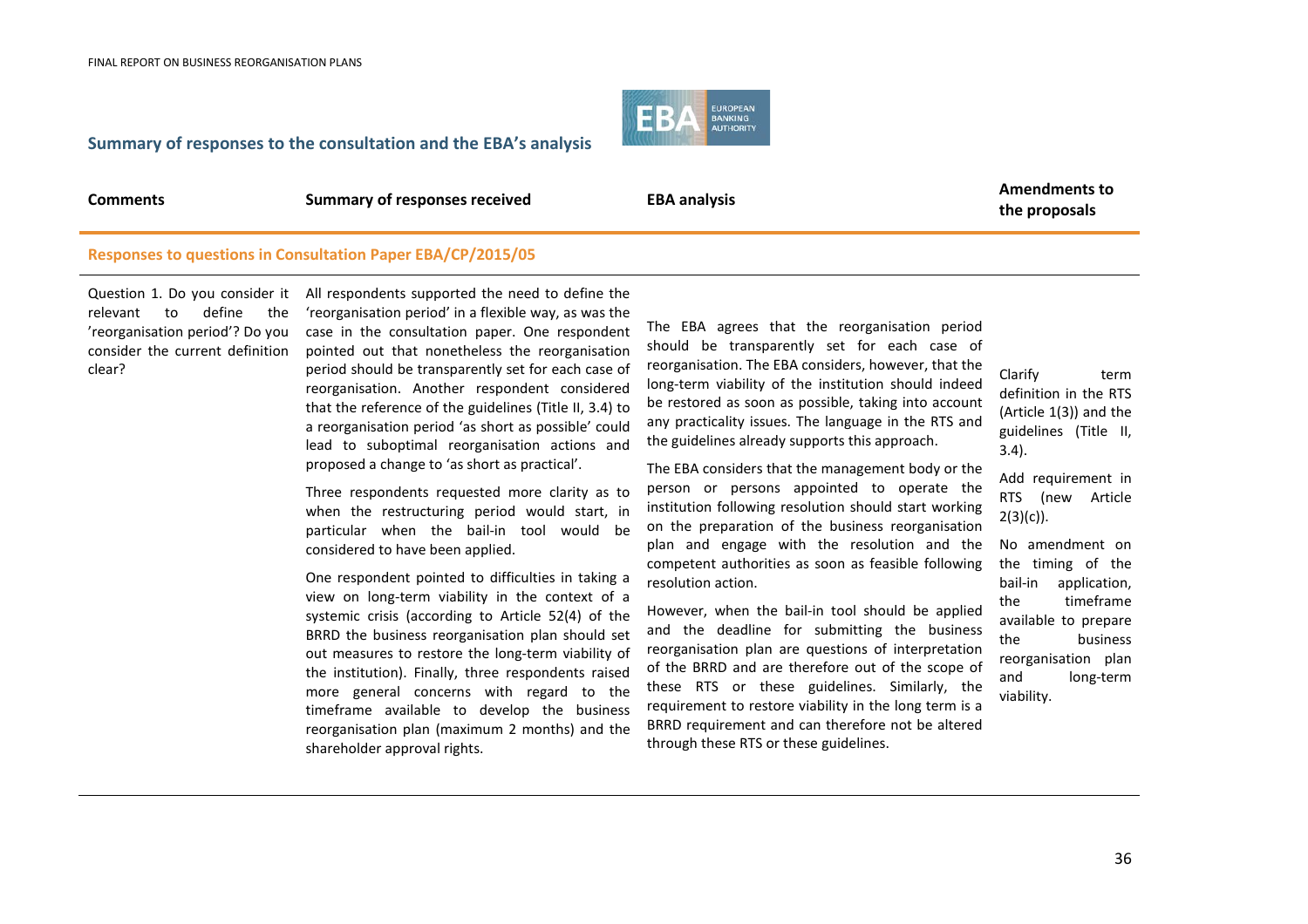

| <b>Comments</b>                                                                                                                                                               | <b>Summary of responses received</b>                                                                                                                                                                                                                                                                                                                                                                                                                                                                                                                                                                                                                                                                                                                                                                                                                                                                                                                     | <b>EBA analysis</b>                                                                                                                                                                                                                                                                                                                                                                                                                                                                                                                                                                                                                          | <b>Amendments to</b><br>the proposals                                                            |
|-------------------------------------------------------------------------------------------------------------------------------------------------------------------------------|----------------------------------------------------------------------------------------------------------------------------------------------------------------------------------------------------------------------------------------------------------------------------------------------------------------------------------------------------------------------------------------------------------------------------------------------------------------------------------------------------------------------------------------------------------------------------------------------------------------------------------------------------------------------------------------------------------------------------------------------------------------------------------------------------------------------------------------------------------------------------------------------------------------------------------------------------------|----------------------------------------------------------------------------------------------------------------------------------------------------------------------------------------------------------------------------------------------------------------------------------------------------------------------------------------------------------------------------------------------------------------------------------------------------------------------------------------------------------------------------------------------------------------------------------------------------------------------------------------------|--------------------------------------------------------------------------------------------------|
| Question 2. Is the concept of<br>line"<br>sufficiently<br>"business<br>clear? Can measures and<br>performance be provided at a<br>"business line" level?                      | Four respondents considered the concept of<br>'business line' clear, while two other respondents<br>considered the concept unclear, as there is no<br>definition, but found this unproblematic, given the<br>inherent flexibility in defining a business line.<br>Two respondents considered that performance<br>benchmarks at 'business line' level may not be<br>available on a sector-wide basis, due to the<br>different delineation of business lines in each<br>institution.<br>Three respondents considered that regulatory<br>measures and metrics, such as capital, could not be<br>provided at 'business line' level, as such measures<br>and metrics are relevant only at group or entity<br>level (unless a 'business line' is identical to an<br>entity).<br>Two respondents considered that the concept of<br>'entity' was less relevant or had to focus on<br>significant entities and key divisions, which are<br>systemically relevant. | The EBA reckons that performance benchmarks at<br>'business line' level may not always be available and<br>that regulatory measures can be provided only at<br>group or entity level. In some instances, the<br>language in the guidelines and the RTS caters for<br>such cases ('appropriate benchmarks').<br>The language of the RTS and the guidelines is<br>without prejudice to the resolution strategy and the<br>focus of the reorganisation. However, the language<br>could indeed be read as requiring an excessive<br>amount of information for entities or business lines<br>that would not be meaningful for the reorganisation. | Clarify<br>the<br>requirements of the<br>RTS (new recital 8)<br>and the guidelines<br>(II, 2.1). |
| Question 3. Do you agree that<br>an institution under resolution<br>should use the reorganisation<br>opportunity to address any<br>shortcomings in the remaining<br>business? | Most respondents considered that addressing any<br>shortcomings in the remaining business should not<br>be a requirement for the business reorganisation<br>plan (one respondent) or should be a secondary<br>requirement in the broader context of the<br>institution's<br>(three<br>strategic<br>assessment<br>respondents) or should be required only if such<br>shortcomings impact the long-term viability of the                                                                                                                                                                                                                                                                                                                                                                                                                                                                                                                                   | The language in the RTS already subjects this<br>requirement to shortcomings 'that may have an<br>impact on [the institution's] long-term viability'. It is<br>therefore considered that, if not addressed, such<br>shortcomings may impede the institution's viability.<br>Thus, such action should not be seen as<br>complementary.                                                                                                                                                                                                                                                                                                        | No amendment.                                                                                    |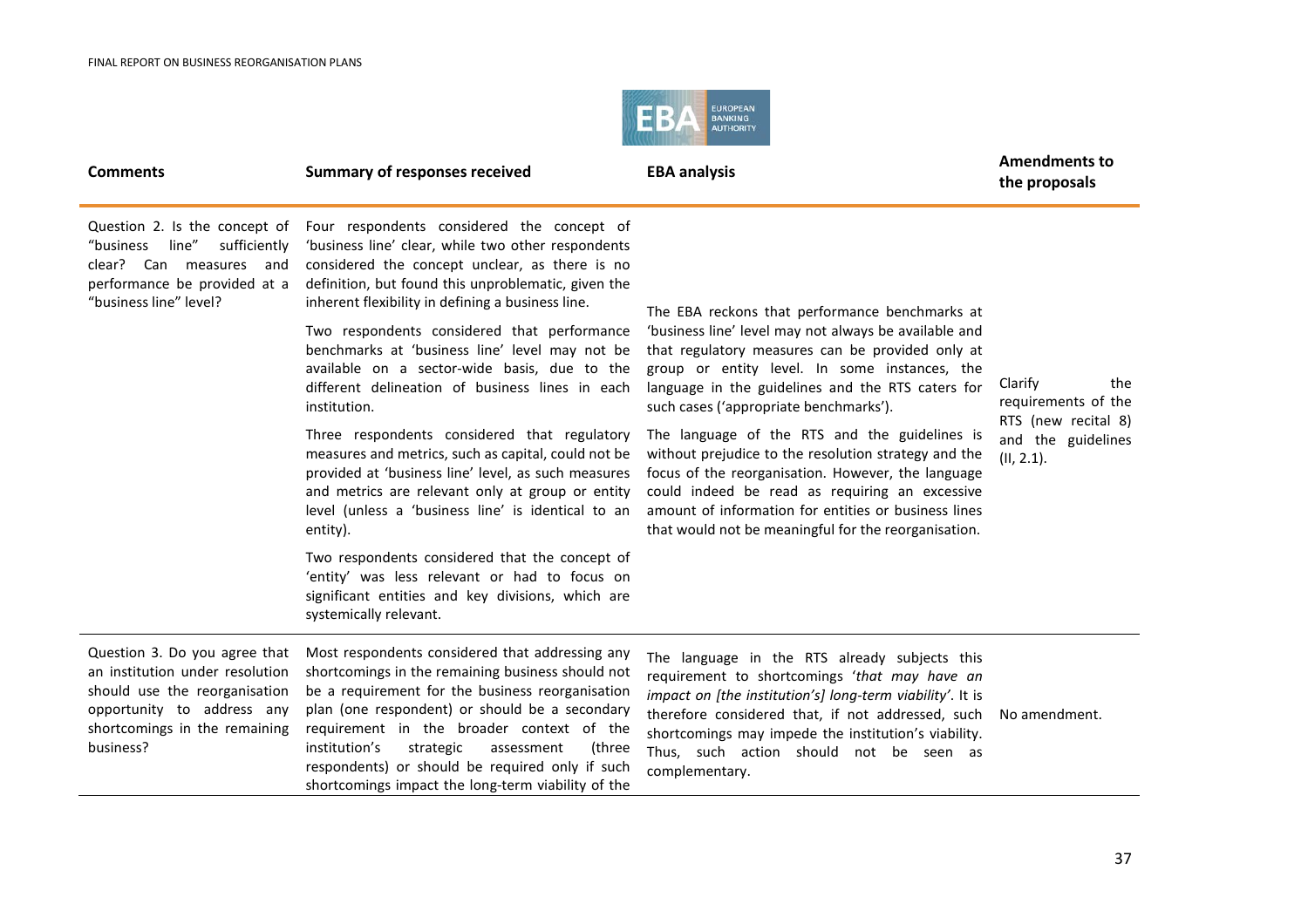

| <b>Comments</b>                                                                                                                                                                                                                                                                                                                                                | <b>Summary of responses received</b>                                                                                                                                                                                                                                                                                                                                                                                                                                                                                                                                                                                                                                                                                                                                                                                                                                                                                                                                        | <b>EBA analysis</b>                                                                                                                                                                                                                                                                                                                                                                                                                                                                                                                                                                                                                                                                                                                                                                                                                                                                      | <b>Amendments to</b><br>the proposals                                                     |
|----------------------------------------------------------------------------------------------------------------------------------------------------------------------------------------------------------------------------------------------------------------------------------------------------------------------------------------------------------------|-----------------------------------------------------------------------------------------------------------------------------------------------------------------------------------------------------------------------------------------------------------------------------------------------------------------------------------------------------------------------------------------------------------------------------------------------------------------------------------------------------------------------------------------------------------------------------------------------------------------------------------------------------------------------------------------------------------------------------------------------------------------------------------------------------------------------------------------------------------------------------------------------------------------------------------------------------------------------------|------------------------------------------------------------------------------------------------------------------------------------------------------------------------------------------------------------------------------------------------------------------------------------------------------------------------------------------------------------------------------------------------------------------------------------------------------------------------------------------------------------------------------------------------------------------------------------------------------------------------------------------------------------------------------------------------------------------------------------------------------------------------------------------------------------------------------------------------------------------------------------------|-------------------------------------------------------------------------------------------|
|                                                                                                                                                                                                                                                                                                                                                                | firm (one respondent). All respondents agreed on<br>the need for the management and the resolution<br>authority to focus on addressing the issues that led<br>to the institution's failure.                                                                                                                                                                                                                                                                                                                                                                                                                                                                                                                                                                                                                                                                                                                                                                                 |                                                                                                                                                                                                                                                                                                                                                                                                                                                                                                                                                                                                                                                                                                                                                                                                                                                                                          |                                                                                           |
| Question 4. Is it appropriate to<br>consider the impact of the<br>reorganisation strategy and<br>measures on the functioning of<br>financial system and the overall<br>financial stability? Would it be<br>appropriate to further detail<br>the requirement regarding the<br>impact of the reorganisation<br>strategy on specific metrics,<br>such as lending? | Four respondents considered that the assessment<br>of the impact of a reorganisation on the financial<br>system and the overall financial stability should be<br>carried out by the resolution and competent<br>authorities. One respondent considered that the<br>business reorganisation plan could assess the<br>impact of the reorganisation on critical functions.<br>In a similar vein, one respondent suggested<br>assessing whether the business reorganisation plan<br>is consistent with the resolution strategy with<br>regard to the functioning of the financial system<br>and the overall financial stability.<br>Three respondents considered it unnecessary to<br>detail this requirement further.<br>Finally, one respondent pointed out the difficulty<br>in relying on sector-wide benchmarks to compare<br>the assumptions regarding the macro-economic<br>market developments underlying<br>and<br>the<br>reorganisation strategy in a crisis context. | The EBA reckons that the business reorganisation<br>plan should provide information on its impact on<br>critical functions and foresee its impact on the<br>financial system and the overall financial stability,<br>but that the assessment should be carried out by the<br>resolution and competent authorities. The language<br>in the guidelines already caters for that assessment.<br>On the other hand, an assessment of the business<br>reorganisation plan's consistency with the resolution<br>strategy would not add value: the resolution<br>authority will have already decided on a resolution<br>action and a comparison with the previously<br>preferred resolution strategy would divert attention<br>from the main problem at hand, the restoration of<br>the institution's viability.<br>The RTS should indeed consider the reliability of<br>sector-wide benchmarks. | Amendment of the<br>RTS (new recital 8)<br>and the guidelines<br>(Title II, 3.4 and 4.4). |
| Question 5. Is it feasible to<br>obtain a commitment from the<br>managers of the institution<br>about the implications of the<br>business reorganisation plan                                                                                                                                                                                                  | Three respondents agreed, but expressed a<br>preference for the appointment of responsible<br>departments, rather than individuals.<br>Three respondents raised concerns as regards the<br>form that the management commitment should                                                                                                                                                                                                                                                                                                                                                                                                                                                                                                                                                                                                                                                                                                                                       | The EBA reckons that individuals should be<br>accountable for the execution of the business<br>reorganisation plan to the extent that they have a<br>relevant role in the institution.<br>The rationale of the management commitment is to                                                                                                                                                                                                                                                                                                                                                                                                                                                                                                                                                                                                                                               | Amendment in the<br>guidelines (Title II,<br>(1.1).                                       |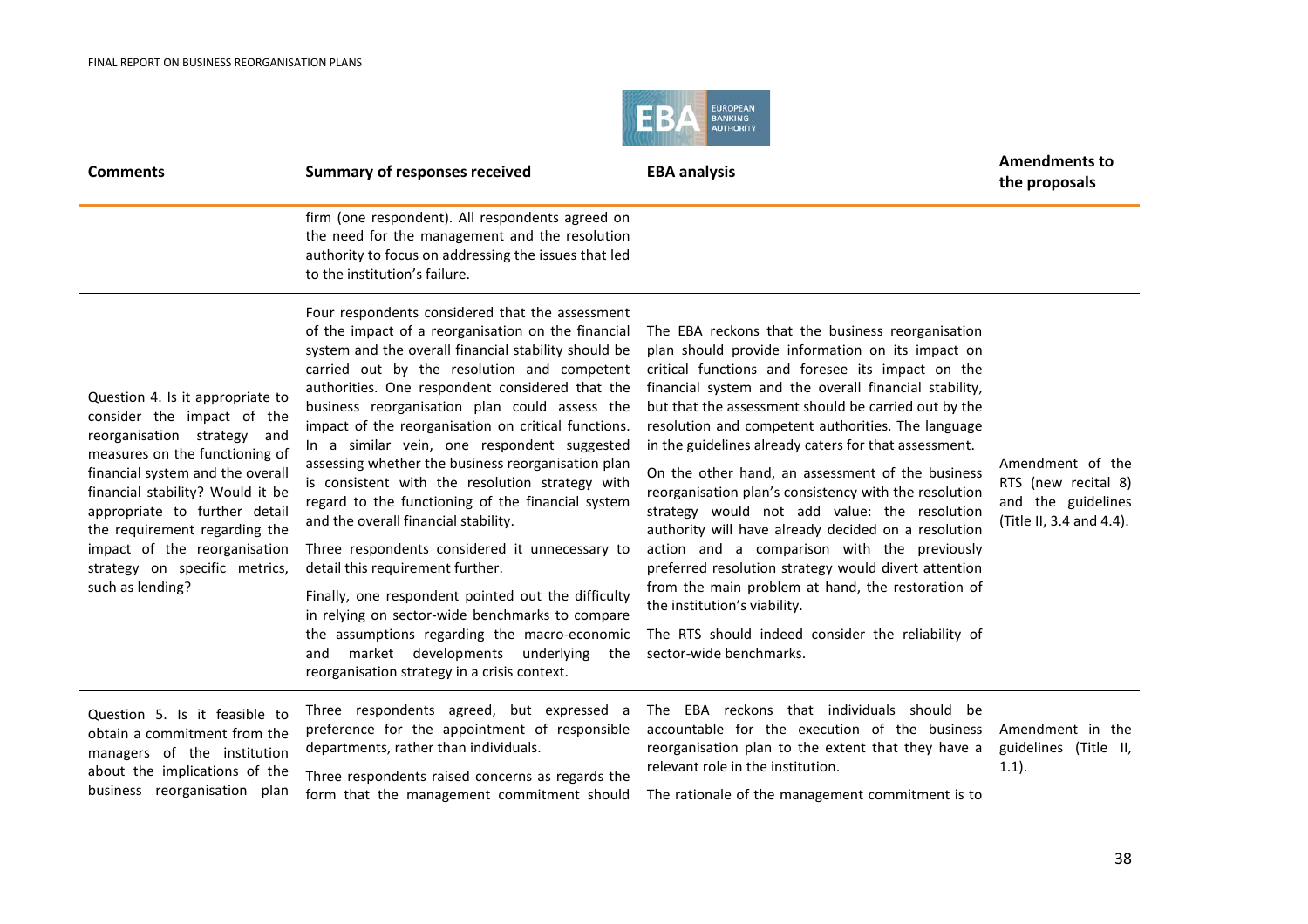

#### **Comments EBA analysis Comments EBA EBA EBA EBA EBA EBA EBA EBA EBA EBA EBA EBA EBA EBA EBA EBA EBA EBA EBA EBA EBA EBA EBA EBA EBA EBA EBA EBA EBA EBA EBA the proposals** and the appointment of responsible individuals in the institution for the implementation of the business reorganisation plan? take. Two others pointed out shareholder accountability and governance issues, especially in the immediate aftermath of a bail-in, while a third respondent questioned the rationale. One respondent suggested that, when preparing the business reorganisation plan, the management would need to engage with key stakeholders, such as credit rating agencies, the (new) shareholders and non-EU resolution authorities. avoid a situation whereby the business reorganisation plan is prepared by an outside expert without the management realising its implications for the institution or entity – this risk was recognised by another respondent, who agreed with the suggestion to obtain the management's commitment. The EBA agrees that the management should ensure a smooth cooperation with key institutional stakeholders and seek their support for implementing the business reorganisation plan. However, the support of business counterparties, such as credit rating agencies or Central Counterparties (CCP), should not be linked to the

Question 6. The BRRD requires a business reorganisation plan to apply only in the event of use of the bail-in tool to recapitalise an existing institution. Are any of the provisions of the RTS and the guidelines relevant in the event of use of the bridge institution tool, given the requirement that the resolution authority must approve the strategy and risk profile of the bridge institution? If so, which provisions do you consider

Two respondents considered it useful to prepare a business reorganisation plan or have a similar approach for the reorganisation strategy in the event of a bridge institution tool, but not under the same time constraints. Another respondent considered the analyses for the business reorganisation plan a useful input if the application of the bridge institution tool is accompanied by material changes in the institution's strategy and risk profile. Finally, one respondent considered it useful to prepare a business reorganisation plan in any resolution case when a business is reorganised.

Finally, two respondents considered that no

The EBA is entitled to analyse the cost and benefit of providing guidance on issues, even if it does not refer to a specific mandate by the BRRD or any other regulation or directive. Since the absence of specification in the guidelines does not prevent the resolution authority from requesting a business reorganisation plan in other circumstances, there seems to be no compelling reason to add a specification of additional requirements at this stage.

approval of the business reorganisation plan.

No amendment.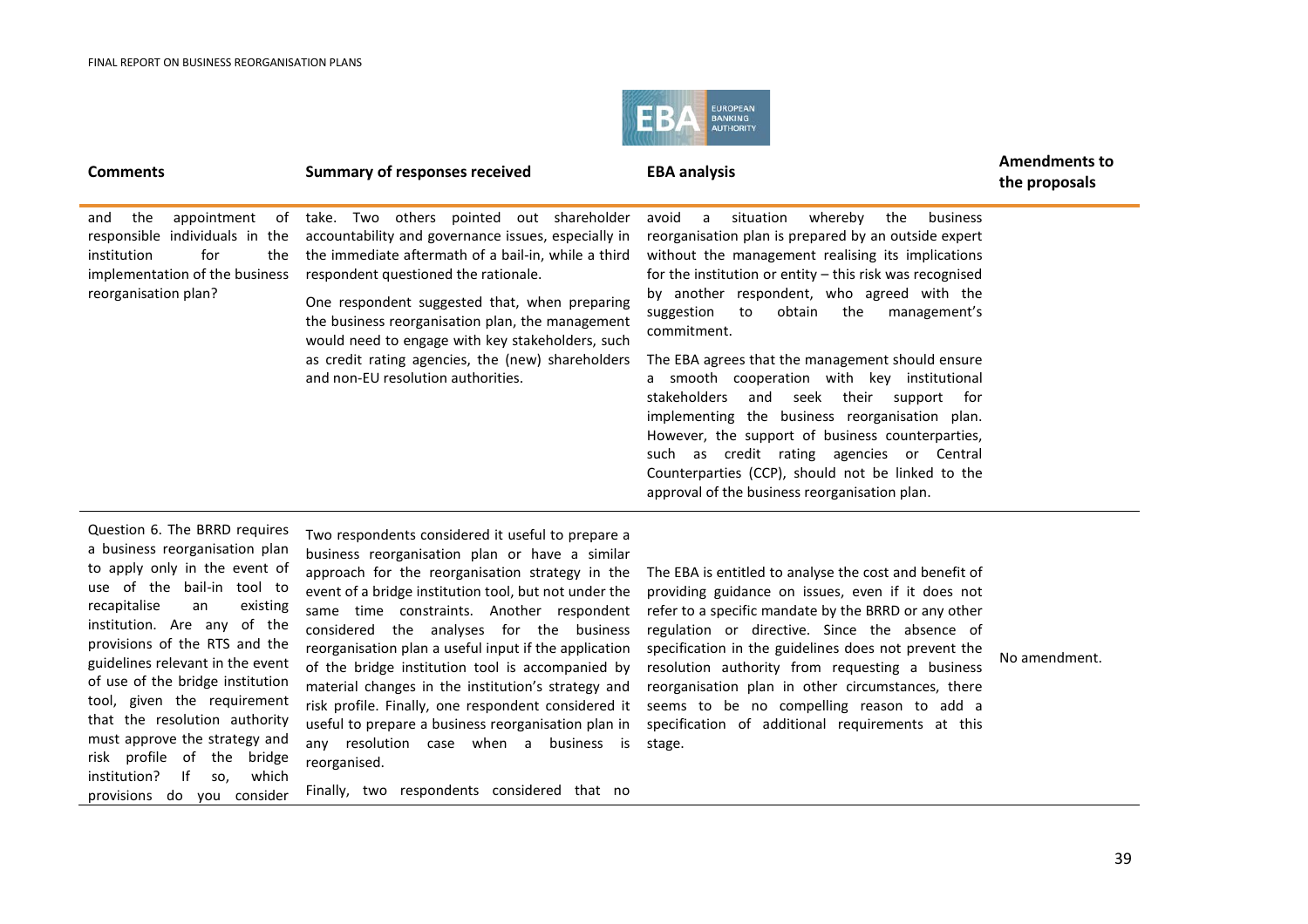

| <b>Comments</b>                                                                        | <b>Summary of responses received</b>                                                                                                                                                                                                                                                                                                           | <b>EBA analysis</b>                                                                                                                                                                                                                                                                                                                                                                                                                                                                                                                                                                        | <b>Amendments to</b><br>the proposals |
|----------------------------------------------------------------------------------------|------------------------------------------------------------------------------------------------------------------------------------------------------------------------------------------------------------------------------------------------------------------------------------------------------------------------------------------------|--------------------------------------------------------------------------------------------------------------------------------------------------------------------------------------------------------------------------------------------------------------------------------------------------------------------------------------------------------------------------------------------------------------------------------------------------------------------------------------------------------------------------------------------------------------------------------------------|---------------------------------------|
| relevant and why?                                                                      | provisions of the RTS and the guidelines should be<br>extended in the event of a bridge institution tool,<br>given the effective control of the resolution<br>authority on the bridge institution, and suggested<br>not including any cost-benefit analysis on that<br>point.                                                                  |                                                                                                                                                                                                                                                                                                                                                                                                                                                                                                                                                                                            |                                       |
| <b>General comments</b>                                                                |                                                                                                                                                                                                                                                                                                                                                |                                                                                                                                                                                                                                                                                                                                                                                                                                                                                                                                                                                            |                                       |
|                                                                                        |                                                                                                                                                                                                                                                                                                                                                | The EBA notes that this issue is already clarified in<br>the wording of Article 52(1) of the BRRD.                                                                                                                                                                                                                                                                                                                                                                                                                                                                                         |                                       |
| Scope<br>0f<br>business<br>reorganisation plan                                         | One respondent requested clarification as to the<br>scope of the requirement to submit a business<br>reorganisation plan, noting that subsidiaries<br>located in non-EU countries and belonging to a<br>group that has a multiple point of entry resolution<br>strategy should not be within the scope of the<br>business reorganisation plan. | Indeed, in the case of a multiple point of entry<br>resolution, if the subsidiaries are excluded from the<br>scope of the resolution, then the business<br>reorganisation plan should not cover them, because<br>the bail-in tool would not be considered as having<br>been applied to such institutions or entities.<br>Conversely, if such subsidiaries are included in the<br>scope of the resolution, then they would be<br>considered as institutions or entities to which the<br>bail-in tool has been applied and thus they should be<br>covered by a business reorganisation plan. | No amendment.                         |
| Acceptable<br>financial<br>return<br>post reorganisation (RTS new<br>Article $3(1)(c)$ | One respondent suggested better defining the<br>'return', while another respondent suggested<br>defining 'acceptable' by making reference to peer<br>institutions.                                                                                                                                                                             | A more precise definition of 'return' would<br>unnecessarily constrain the assessment of the<br>resolution and competent authorities.<br>As for the qualification of a return as 'acceptable',<br>the guidelines include relevant language in Title II,<br>2.3.                                                                                                                                                                                                                                                                                                                            | No amendment.                         |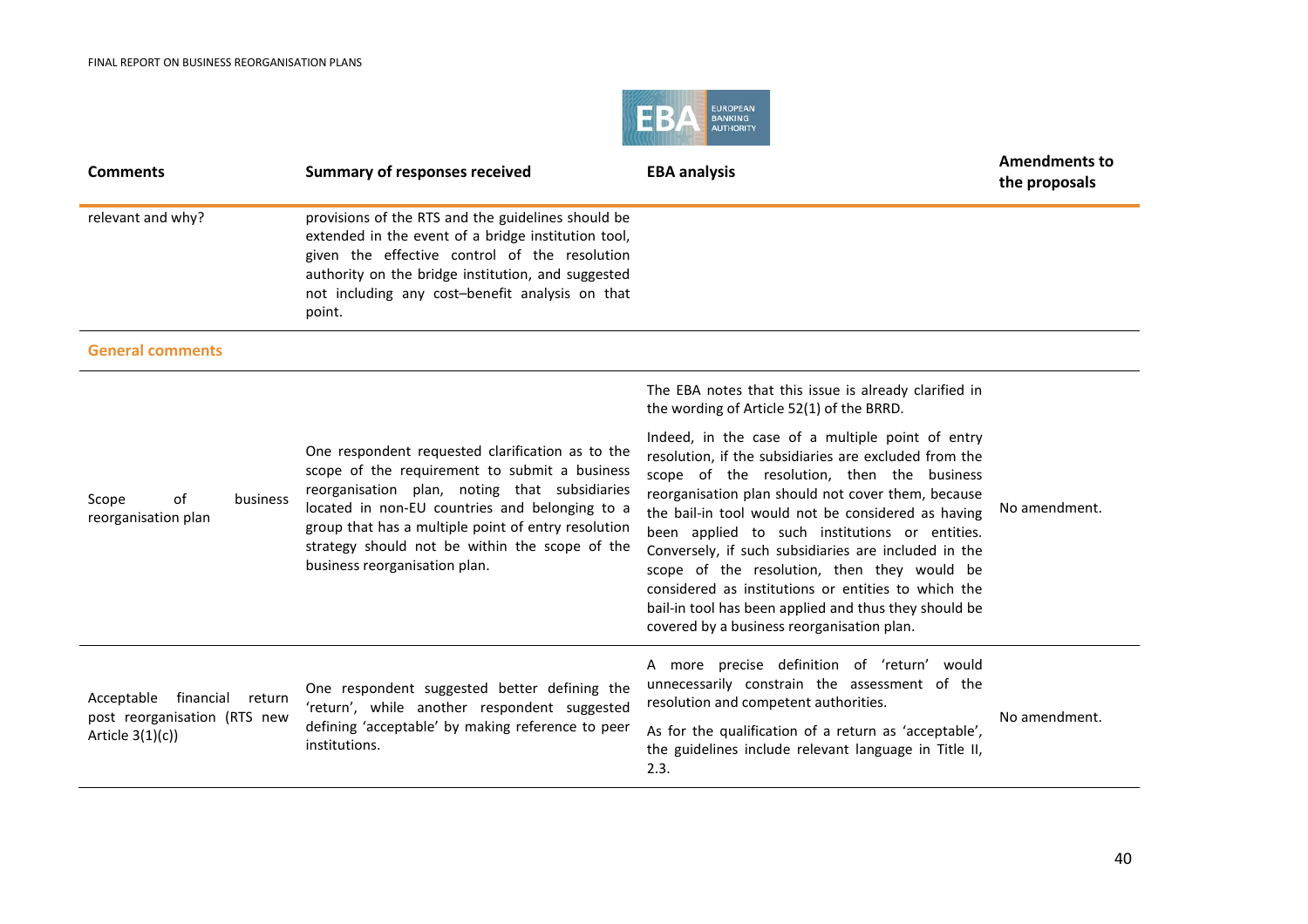

| <b>Summary of responses received</b>                                                                                                                                                                                                                                                                                                                                                                                                                                                         | <b>EBA analysis</b>                                                                                                                                                                                                                                                                                                                                                                                                                                                                                                                                                                                                                                                                                                                                                                            | <b>Amendments to</b><br>the proposals                                        |
|----------------------------------------------------------------------------------------------------------------------------------------------------------------------------------------------------------------------------------------------------------------------------------------------------------------------------------------------------------------------------------------------------------------------------------------------------------------------------------------------|------------------------------------------------------------------------------------------------------------------------------------------------------------------------------------------------------------------------------------------------------------------------------------------------------------------------------------------------------------------------------------------------------------------------------------------------------------------------------------------------------------------------------------------------------------------------------------------------------------------------------------------------------------------------------------------------------------------------------------------------------------------------------------------------|------------------------------------------------------------------------------|
| Two respondents pointed out the need to first<br>have a decision by the resolution authority on the<br>'new' MREL.                                                                                                                                                                                                                                                                                                                                                                           | The EBA acknowledges that the resolution or the<br>competent authority will eventually have to take a<br>decision on the prudential and other regulatory<br>requirements. However, it is advisable that the<br>institution or entity starts working on meeting these<br>requirements, pending a formal decision by the<br>authorities.                                                                                                                                                                                                                                                                                                                                                                                                                                                         | Clarify<br>the<br>requirement in the<br><b>RTS</b><br>(new<br>Article 3(2)). |
| One respondent proposed a clear reference to the<br>ex post valuation carried out by an independent<br>valuer following resolution action and bail-in<br>(BRRD Article 74), in the context of the calculation<br>of the proceeds from the divestment of assets.                                                                                                                                                                                                                              | The EBA notes that the ex post valuation is carried<br>out for the purposes of assessing whether<br>shareholders and creditors would have received a<br>better treatment if the institution or entity had<br>entered into normal insolvency proceedings.                                                                                                                                                                                                                                                                                                                                                                                                                                                                                                                                       | No amendment.                                                                |
| Two respondents considered that such information<br>would have been already identified in the<br>resolution plan or the documentation supporting<br>resolution action, suggesting that the business<br>include<br>plan should<br>reorganisation<br>such<br>requirements only for actions beyond those<br>envisaged by the resolution plan or the<br>documentation supporting resolution action.<br>Another respondent proposed a valuation range,<br>as opposed to a single point valuation. | The resolution plan is prepared before the<br>assumption of resolution action and the failure of<br>the institution. Its objective is the resolution of the<br>institution in case of failure or likely failure. Similarly,<br>the valuations carried out during resolution have as<br>an objective conclusion of the resolution actions.<br>In that sense, it is impossible for the resolution plan<br>to foresee all the steps that may become necessary<br>for the restoration of the institution's viability<br>following resolution action (bail-in). Divestments<br>may also take place at a time significantly later than<br>the resolution, in particular taking market conditions<br>into account. Such proceeds would be irrelevant for<br>the conclusion of the resolution actions. | No amendment.                                                                |
|                                                                                                                                                                                                                                                                                                                                                                                                                                                                                              |                                                                                                                                                                                                                                                                                                                                                                                                                                                                                                                                                                                                                                                                                                                                                                                                | Finally, the business reorganisation plan should be a                        |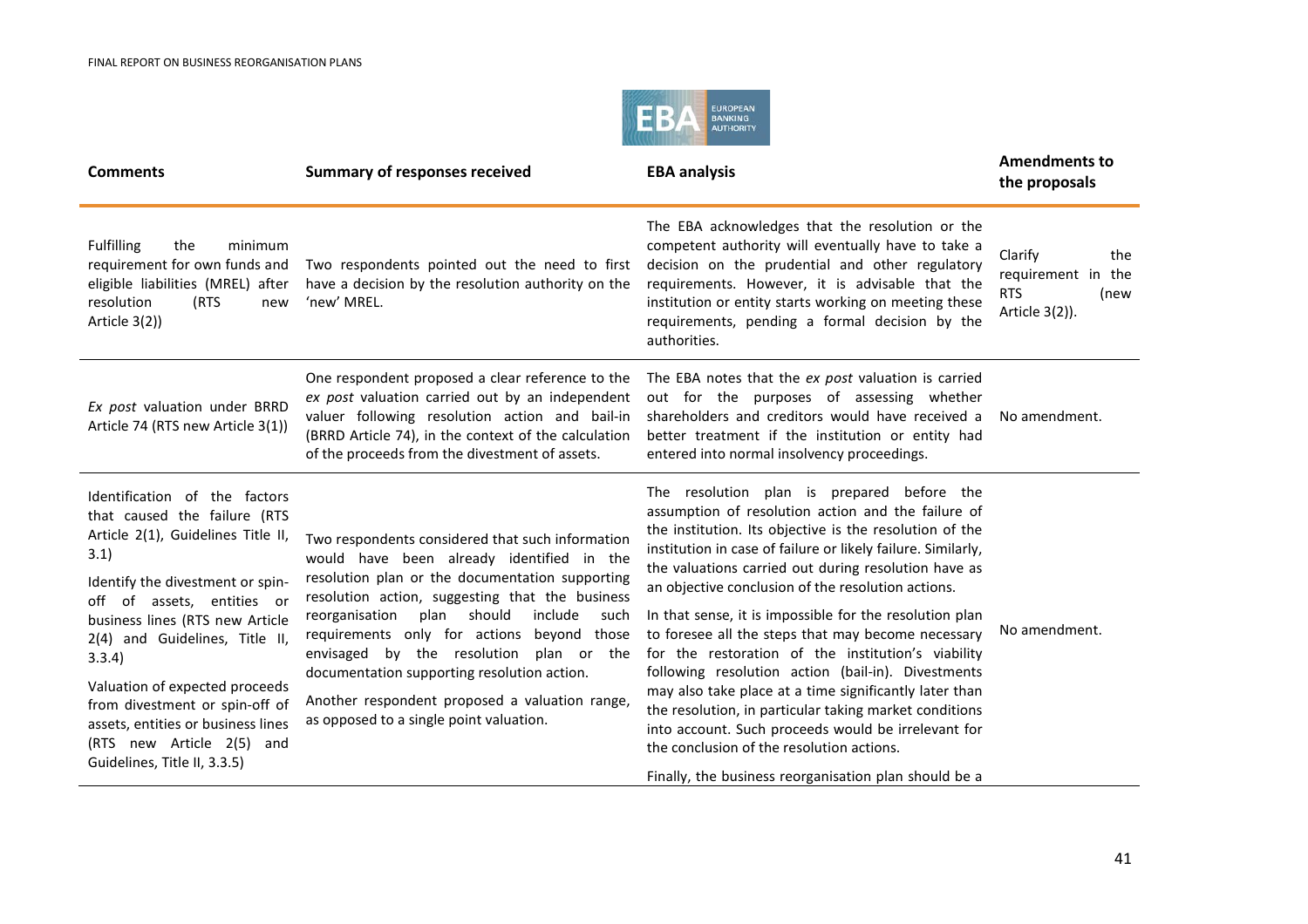

| <b>Comments</b>                                                                                                                                  | <b>Summary of responses received</b>                                                                                                                                                                                                                                                                                                    | <b>EBA analysis</b>                                                                                                                                                                                                                                                                                                                                                                                                                                                                                                               | <b>Amendments to</b><br>the proposals                                                                                                                                                      |
|--------------------------------------------------------------------------------------------------------------------------------------------------|-----------------------------------------------------------------------------------------------------------------------------------------------------------------------------------------------------------------------------------------------------------------------------------------------------------------------------------------|-----------------------------------------------------------------------------------------------------------------------------------------------------------------------------------------------------------------------------------------------------------------------------------------------------------------------------------------------------------------------------------------------------------------------------------------------------------------------------------------------------------------------------------|--------------------------------------------------------------------------------------------------------------------------------------------------------------------------------------------|
|                                                                                                                                                  |                                                                                                                                                                                                                                                                                                                                         | stand-alone document.                                                                                                                                                                                                                                                                                                                                                                                                                                                                                                             |                                                                                                                                                                                            |
|                                                                                                                                                  |                                                                                                                                                                                                                                                                                                                                         | With regard to the valuation, the EBA considers that<br>the language in the guidelines allows for either a<br>valuation range or a single point.                                                                                                                                                                                                                                                                                                                                                                                  |                                                                                                                                                                                            |
| Measures previously identified<br>in the recovery plan or in the<br>resolution plan (RTS new<br>Article<br>$2(8)$ ,<br>cost-benefit<br>analysis) | Two respondents pointed out that the recovery<br>plan would be available to the institution or entity.<br>The same respondents considered that the<br>reorganisation plan should take into account or be<br>based on the resolution plan and made specific<br>suggestions in relation to the language in the cost-<br>benefit analysis. | The EBA agrees on the accessibility of the recovery<br>plan.<br>The resolution plan is prepared before the<br>assumption of resolution action and the failure of<br>the institution. The business reorganisation plan<br>should make an assessment of the situation of the<br>institution or entity and plan its viability following<br>the actual resolution, without any prejudice to<br>measures that were planned earlier without<br>knowledge of the particular circumstances that<br>occurred around the actual resolution. | Amendment in RTS<br>(new Article 2(8)) on<br>recovery plans.<br>Amendments<br>in<br>cost-benefit analysis<br>following<br>specific<br>suggestions.<br>No amendment on<br>the other points. |
| Comparison with alternative<br>reorganisation strategies (RTS<br>Article $4(1)(b)$ )                                                             | Two respondents suggested a specification that<br>this requirement does not entail a fully fledged<br>presentation of alternative strategies.                                                                                                                                                                                           | The EBA agrees, as indeed the intention is to require<br>a brief presentation of alternative options.                                                                                                                                                                                                                                                                                                                                                                                                                             | Clarify<br>the<br>requirement in the<br>RTS (Article 4(1)(b)).                                                                                                                             |
| Best- and worst-case scenarios<br>(RTA Article 4(3) and (4);<br>Guidelines Title II, 2.5 and 2.6,                                                | Two respondents suggested changing to 'adverse<br>case', as worst-case would be not reaching<br>viability, requested more guidance on the<br>definition of what consists such a case and pointed<br>to the need for the worst-case assumptions to be<br>aligned with the assumptions made by the                                        | The EBA considers that the term 'worst-case' is<br>sufficiently clear and reflects the language in the<br>BRRD (Article 52(4)). The guidelines offer clarity as to<br>what should constitute a worst-case scenario (see<br>Title II, 2.5).                                                                                                                                                                                                                                                                                        | No amendment on<br>the best- and worst-<br>case definition and<br>assumptions.<br>Clarify the relevant                                                                                     |
| cost-benefit analysis)                                                                                                                           | resolution authority when determining the bail-in<br>amount.<br>The same respondents suggested amending the                                                                                                                                                                                                                             | As regards the relationship between the worst-case<br>assumptions of the business reorganisation plan and<br>the assumptions made by the resolution authority<br>when determining the bail-in amount, the EBA                                                                                                                                                                                                                                                                                                                     | of<br>the<br>part<br>guidelines (Title II,<br>$2.6$ ) and the cost-                                                                                                                        |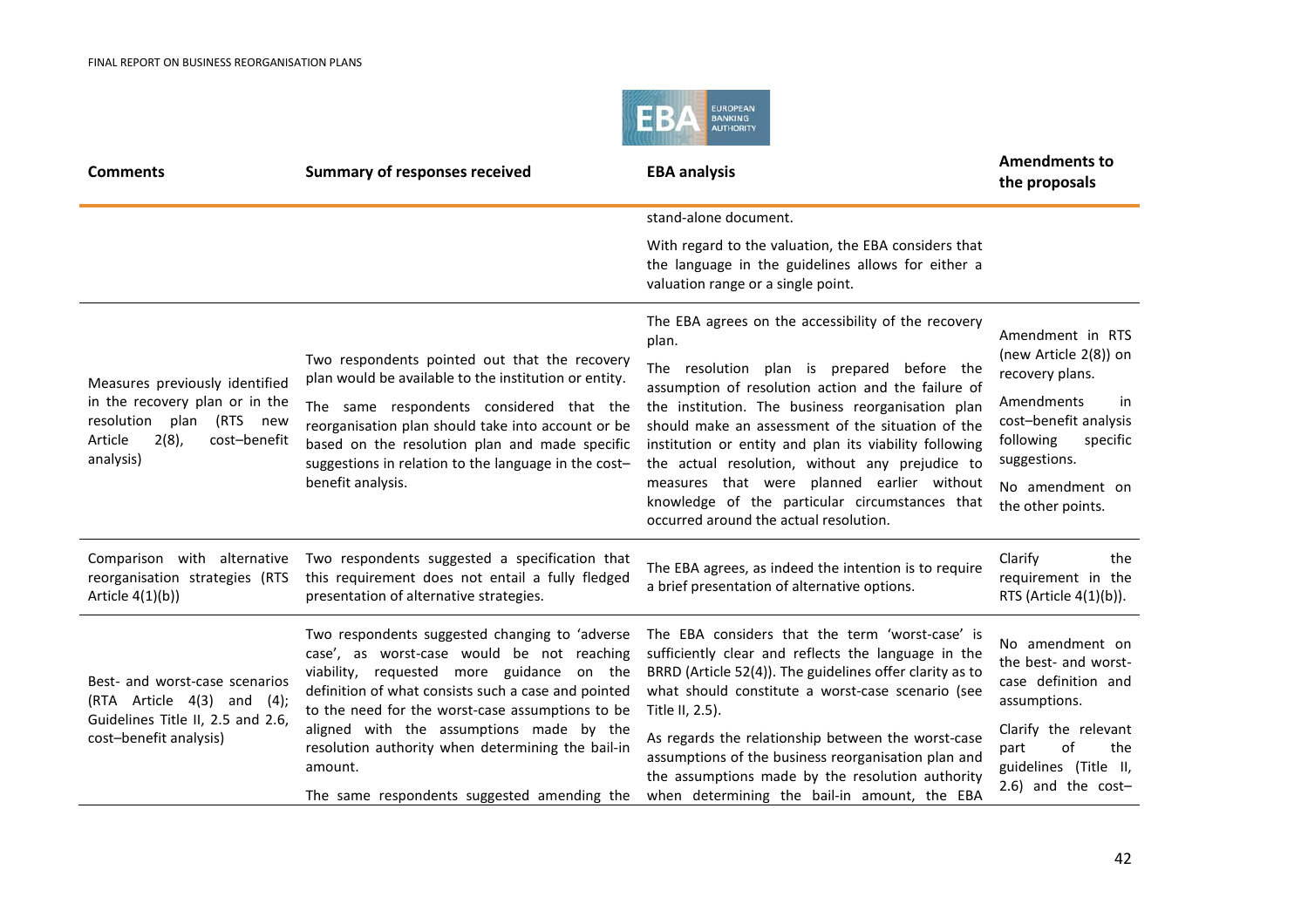<span id="page-42-0"></span>

| <b>Comments</b>                                              | <b>Summary of responses received</b>                                                                                                                                                                                                                                                                                                                                                                                                                                          | <b>EBA analysis</b>                                                                                                                                                                                                                                                                                                                                                                   | <b>Amendments to</b><br>the proposals                          |
|--------------------------------------------------------------|-------------------------------------------------------------------------------------------------------------------------------------------------------------------------------------------------------------------------------------------------------------------------------------------------------------------------------------------------------------------------------------------------------------------------------------------------------------------------------|---------------------------------------------------------------------------------------------------------------------------------------------------------------------------------------------------------------------------------------------------------------------------------------------------------------------------------------------------------------------------------------|----------------------------------------------------------------|
|                                                              | reference of Article 4(4) from 'best-case' to 'base-<br>case'.                                                                                                                                                                                                                                                                                                                                                                                                                | considers that the management body or the person<br>or persons appointed to operate the institution                                                                                                                                                                                                                                                                                   | benefit analysis.                                              |
|                                                              | Finally, the same respondents pointed to unclear<br>points in the cost-benefit analysis: (i) the definition<br>of the worst-case scenario in comparison with the<br>full stress testing and (ii) why the use of scenarios<br>should be able to avoid further bail-in on<br>resolution actions, given the valuation carried out<br>by the resolution authority in the context of the<br>application of the bail-in tool, which should cater<br>for any foreseen future losses. | following resolution should not subject their own<br>judgement on their business model and its<br>performance to the assessment of the resolution<br>authority. <sup>15</sup>                                                                                                                                                                                                         |                                                                |
|                                                              |                                                                                                                                                                                                                                                                                                                                                                                                                                                                               | Similarly, the best-case requirement stems from<br>Article 52(4) of the BRRD, is consistently referred to<br>in the RTS (Article $4(3)$ and $(4)$ ) and indeed implies<br>not that the business reorganisation plan is based on<br>an optimistic best-case scenario, but that it takes it<br>into account as a possibility, which could allow less<br>severe reorganisation measures. |                                                                |
| of performance<br>Frequency<br>indicators (RTS Article 5(1)) | Two respondents suggested that performance<br>indicators less frequent than quarterly would be<br>considered inadequate.                                                                                                                                                                                                                                                                                                                                                      | The EBA agrees with this suggestion.                                                                                                                                                                                                                                                                                                                                                  | Amendment in the<br>RTS (Article 5(1)).                        |
| Content of the progress report<br>(RTS new Article 6(2))     | Two respondents raised concerns of repetition as<br>regards the requirements that the progress reports<br>include the measures that are realised, the<br>contemplated<br>in the<br>business<br>measures<br>reorganisation plan and the description of the<br>upcoming measures.                                                                                                                                                                                               | The EBA partly agrees with this suggestion as regards<br>the measures implemented in the past, although the<br>progress report will need to be a stand-alone<br>coherent document that should fully disclose the<br>envisaged progress of the institution or entity's<br>reorganisation.                                                                                              | Amendment in the<br><b>RTS</b><br>(new<br>Article<br>6(2)(a)). |
| Assessment of the business<br>reorganisation plan by the     | Two respondents considered that the BRRD does<br>not require a separate assessment of the business                                                                                                                                                                                                                                                                                                                                                                            | The EBA considers that, for the competent authority<br>to agree with the resolution authority's assessment,                                                                                                                                                                                                                                                                           | No amendment.                                                  |

<sup>&</sup>lt;sup>15</sup> According to Article 73 of Directive 2013/36/EU, institutions shall have in place sound, effective and comprehensive strategies and processes to assess and maintain on an ongoing basis the amounts, types and distribution of internal capital that they consider adequate to cover the nature and level of the risks to which they are or might be exposed.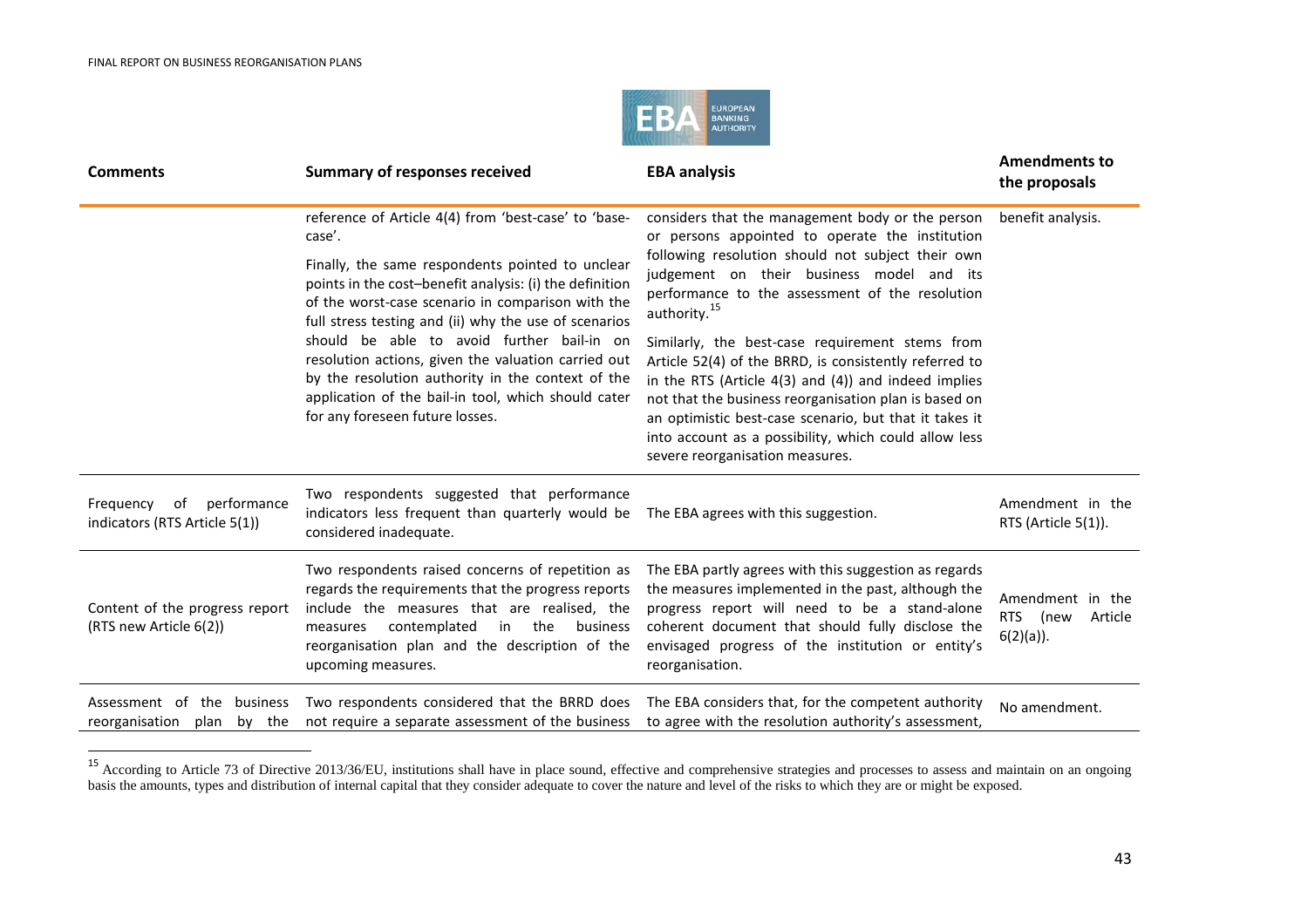

| <b>Comments</b>                                                                                                                           | <b>Summary of responses received</b>                                                                                                                                                                                                                                                                                                                                                                                                                                                                                                                                                                                                                                                        | <b>EBA analysis</b>                                                                                                                                                                                                                                                                                                                                                                                                                                                                                                                                                                               | <b>Amendments to</b><br>the proposals                       |
|-------------------------------------------------------------------------------------------------------------------------------------------|---------------------------------------------------------------------------------------------------------------------------------------------------------------------------------------------------------------------------------------------------------------------------------------------------------------------------------------------------------------------------------------------------------------------------------------------------------------------------------------------------------------------------------------------------------------------------------------------------------------------------------------------------------------------------------------------|---------------------------------------------------------------------------------------------------------------------------------------------------------------------------------------------------------------------------------------------------------------------------------------------------------------------------------------------------------------------------------------------------------------------------------------------------------------------------------------------------------------------------------------------------------------------------------------------------|-------------------------------------------------------------|
| authority<br>competent<br>and<br>application of the SREP by the<br>resolution<br>authority<br>(Guidelines Title II, 2.7 et seq.)          | reorganisation plan by the competent authority,<br>but simply that the competent authority agrees<br>with the resolution authority's assessment. The<br>same respondents considered that it is not<br>appropriate to require the resolution authority to<br>assess the business reorganisation plan using the<br>guidelines<br>procedures<br>on<br>common<br>and<br>methodologies for the supervisory review and<br>evaluation process (SREP), as the resolution<br>authority may not have sufficient experience to<br>carry out such an assessment, and this could<br>breach the BRRD requirement for an assessment of<br>the business reorganisation plan by the resolution<br>authority. | the competent authority will need to carry out its<br>own assessment of the business reorganisation plan.<br>This is also consistent with the fact that the resolved<br>institution will need to fulfil the prudential and other<br>requirements of the competent authority, in order<br>to continue operating in the market.<br>The EBA considers that the guidelines are sufficient<br>in their requirement for the resolution authority to<br>apply the SREP guidelines, while not undermining<br>the overall requirement for an assessment by the<br>resolution authority.                    |                                                             |
| Consistency with any business<br>plans submitted by the same<br>institution to any relevant<br>authorities (Guidelines, Title II,<br>4.1) | Two respondents questioned the need for this<br>provision.                                                                                                                                                                                                                                                                                                                                                                                                                                                                                                                                                                                                                                  | In the context of regulatory or legal requirements,<br>an institution or entity may be required to submit<br>business plans for various purposes and with<br>different focuses, for instance for capital market<br>supervision. The guidelines cater for this, so that the<br>business reorganisation plan which is submitted for<br>the purpose of complying with the BRRD and<br>includes measures to restore the institution or<br>entity's viability should not contradict information<br>included in other business plans prepared for other<br>purposes and with perhaps diverging content. | No amendment.                                               |
| References to or resolution<br>plans (Guidelines Title II, 4.3.2)                                                                         | Two respondents questioned the clarity and<br>purpose of this provision.                                                                                                                                                                                                                                                                                                                                                                                                                                                                                                                                                                                                                    | The EBA agrees that this provision would be<br>superficial.                                                                                                                                                                                                                                                                                                                                                                                                                                                                                                                                       | Delete<br>provision<br>(Guidelines, Title II,<br>$4.3.2$ ). |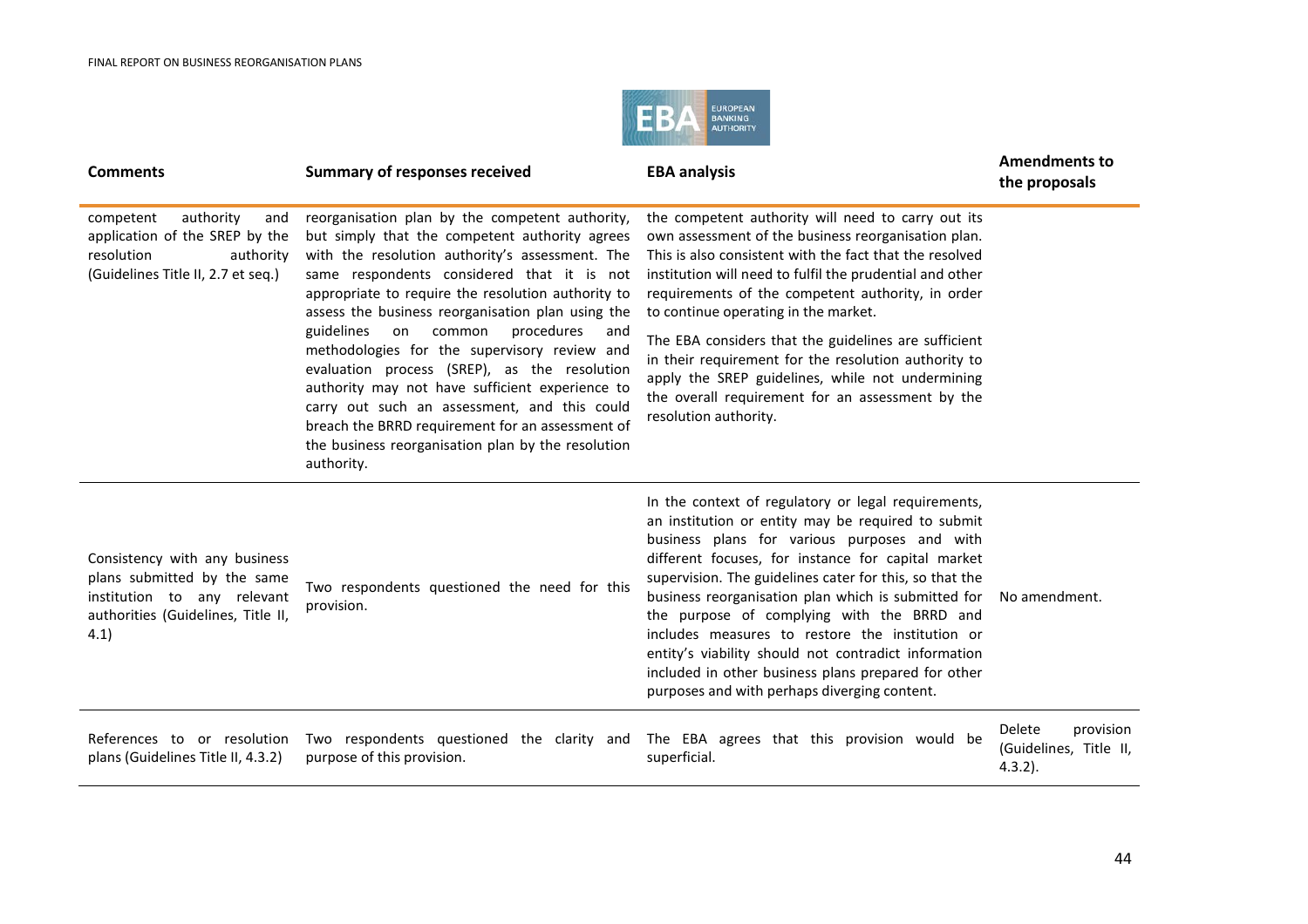

| <b>Comments</b>                                                                                        | <b>Summary of responses received</b>                                                                                                                                                                                                                                                                                                                                                                                                                                                                                  | <b>EBA analysis</b>                                                                                                                                                                                                                                                                                                                                                     | <b>Amendments to</b><br>the proposals |
|--------------------------------------------------------------------------------------------------------|-----------------------------------------------------------------------------------------------------------------------------------------------------------------------------------------------------------------------------------------------------------------------------------------------------------------------------------------------------------------------------------------------------------------------------------------------------------------------------------------------------------------------|-------------------------------------------------------------------------------------------------------------------------------------------------------------------------------------------------------------------------------------------------------------------------------------------------------------------------------------------------------------------------|---------------------------------------|
|                                                                                                        | Three respondents supported the inclusion of<br>Title III. Four respondents, including the afore-<br>mentioned three, asked for clarifications with<br>regard to the confidentiality of information sharing<br>between the authorities and public disclosure of<br>the business reorganisation plans.<br>Two respondents questioned the mandate for this<br>part of the guidelines, the scope of Title III<br>(covering both the business reorganisation plan<br>and the progress reports), provisions in relation to | As described in the introductory remarks of the<br>consultation paper, the EBA makes reference to<br>Article 16 of the EBA Regulation with regard to its<br>power to extended the scope of application of the<br>guidelines to include other relevant provisions.                                                                                                       | No amendment.                         |
|                                                                                                        |                                                                                                                                                                                                                                                                                                                                                                                                                                                                                                                       | The BRRD (Article 52(7)) refers to a 1-month<br>deadline for only the assessment of the business<br>reorganisation plan by the resolution and competent<br>authorities, not their final approval.                                                                                                                                                                       |                                       |
| Coordination<br>the<br>between<br>resolution<br>and<br>competent<br>authorities (Guidelines Title III) |                                                                                                                                                                                                                                                                                                                                                                                                                                                                                                                       | In addition, the submission of the progress report<br>without an assessment (as implied by the<br>respondents) would render the exercise meaningless<br>and would prevent the resolution and competent<br>authorities from using a useful tool in assessing the<br>implementation of the business reorganisation plan.<br>The EBA points to Article 4(2)(iv) of the EBA |                                       |
|                                                                                                        | the timeline and the assessment of the progress<br>report, and the scope of the EBA mediation (both<br>resolution and competent authorities).                                                                                                                                                                                                                                                                                                                                                                         | Regulation, which includes resolution authorities<br>within the definition of 'competent authorities',<br>including for coordination purposes. The legal<br>analysis of the respondents is therefore incomplete<br>and misleading.                                                                                                                                      |                                       |
|                                                                                                        |                                                                                                                                                                                                                                                                                                                                                                                                                                                                                                                       | Finally, as for the confidentiality of information<br>sharing and public disclosure, any such provision<br>would be outside the scope of these RTS and<br>guidelines.                                                                                                                                                                                                   |                                       |
| Independent<br>expert<br>(Guidelines, Title II, 5.3)                                                   | One respondent enquired whether the assessment<br>by the independent expert would be included as<br>part of the initial approval process or rather as part                                                                                                                                                                                                                                                                                                                                                            | The EBA considers that the provisions of Directive<br>2014/59/EU are clear as regards the powers of the<br>resolution and competent authorities for the                                                                                                                                                                                                                 | No amendment.                         |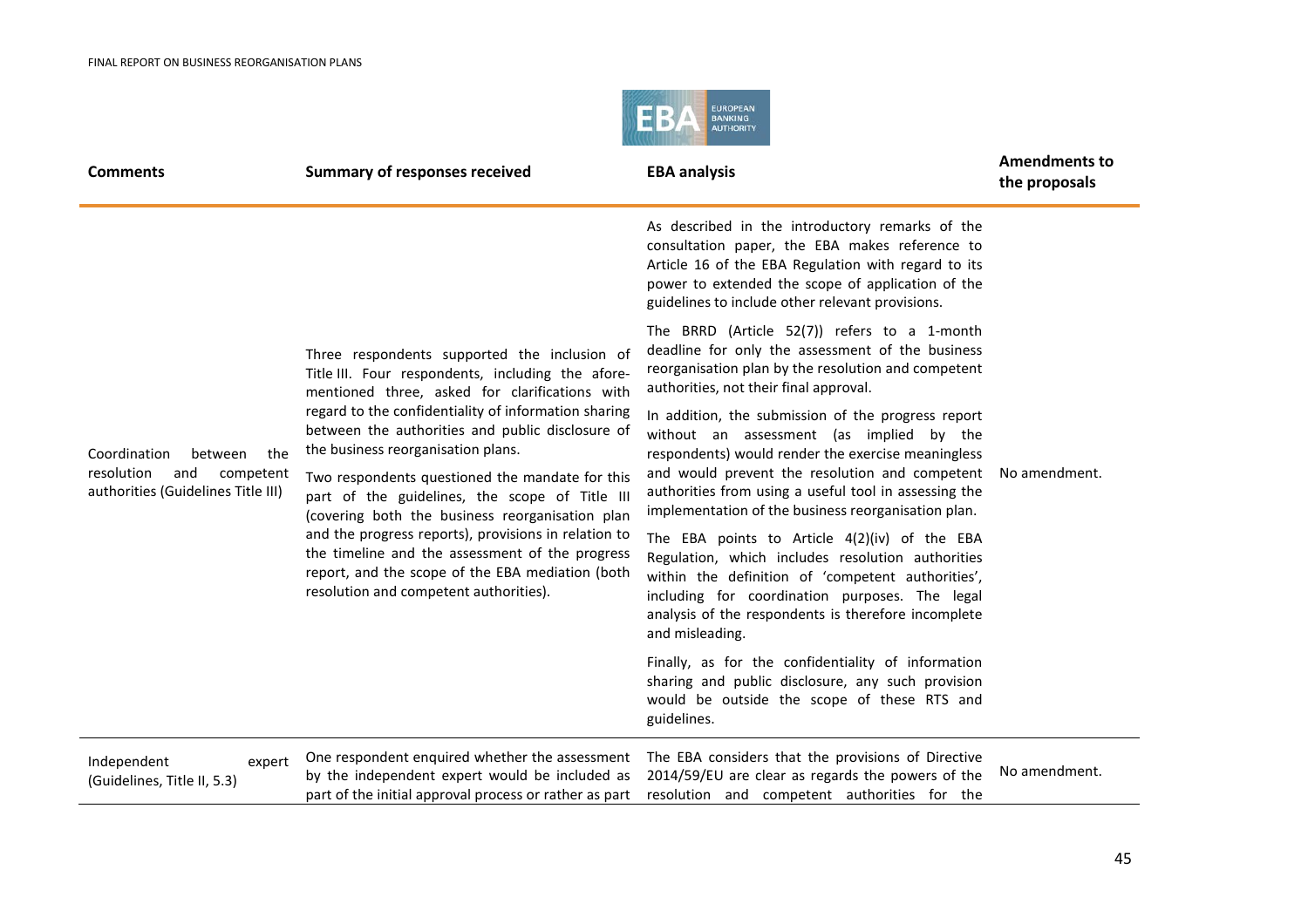

| <b>Comments</b> | Summary of responses received                                                                                                                               | <b>EBA analysis</b>                                                                                                                                             | <b>Amendments to</b><br>the proposals |
|-----------------|-------------------------------------------------------------------------------------------------------------------------------------------------------------|-----------------------------------------------------------------------------------------------------------------------------------------------------------------|---------------------------------------|
|                 | of the business reorganisation plan monitoring and<br>whether that assessment could trigger a need for<br>resubmission of the business reorganisation plan. | submission and amendment of a<br>business<br>reorganisation plan. Therefore, any assessment by<br>an independent expert should be in line with these<br>powers. |                                       |